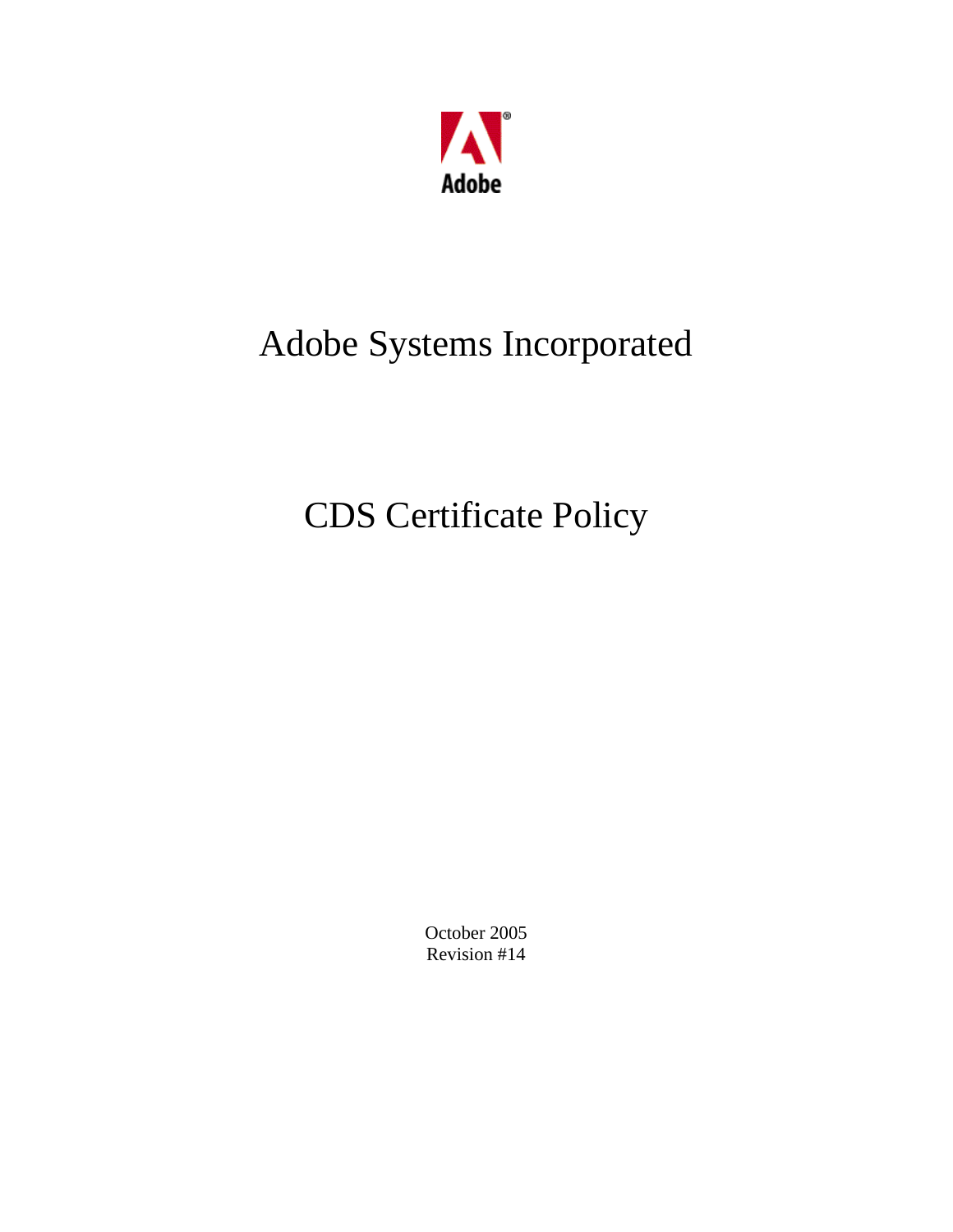## Revision History

| Rev# | <b>Date</b> | <b>Author</b>                 | <b>Description of Change(s)</b> |
|------|-------------|-------------------------------|---------------------------------|
| 0.1  | 2/7/03      | <b>Outside Counsel</b>        | First draft                     |
| 0.2  | 2/10/03     | <b>Outside Counsel</b>        | Incorporate comments            |
|      |             |                               | received from v0.1              |
| 0.3  | 2/13/03     | <b>Outside Counsel</b>        | Incorporate comments from       |
|      |             |                               | v0.1 and v0.2 reviews.          |
| 0.4  | 2/14/03     | <b>Outside Counsel</b>        | Add comments from 2/13          |
|      |             |                               | review session                  |
| 0.5  | 2/14/03     | <b>Outside Counsel</b>        | Minor revisions from status     |
|      |             |                               | call and work on Section 2      |
| 0.6  | 2/27/03     | <b>Outside Counsel</b>        | Modifications based on          |
|      |             |                               | discussions w/ potential        |
|      |             |                               | partner(s)                      |
| 0.7  | 3/10/03     | <b>Outside Counsel</b>        | Modifications based on          |
|      |             |                               | discussions w/ potential        |
|      |             |                               | partner(s)                      |
| 0.8  | 3/27/03     | <b>Outside Counsel</b>        | Modifications based on          |
|      |             |                               | discussions w/ potential        |
|      |             |                               | partner(s)                      |
| 0.9  | 11/14/03    | Outside Counsel               | Modifications based on          |
|      |             |                               | discussions w/ potential        |
|      |             |                               | partner(s)                      |
| 10   | 12/04/03    | Adobe Legal                   | Modifications based on          |
|      |             |                               | discussions with potential      |
|      |             |                               | partner                         |
| 11   | 12/22/03    | <b>Outside Consultant</b>     | Modifications to the glossary   |
|      |             |                               | and to section 7.1.7            |
| 12   | 01/08/04    | <b>Outside Consultant and</b> | Modifications to section 7.1.   |
|      |             | Adobe Legal                   |                                 |
| 13   | 01/16/04    | Adobe Legal                   | Modifications based on          |
|      |             |                               | discussions with partner in     |
|      |             |                               | preparation for Subordinate     |
|      |             |                               | CA generation ceremony          |
| 14   | 10/11/05    | Adobe Legal                   | <b>Modifications to Section</b> |
|      |             |                               | 4.4.10 and 6.1.5.               |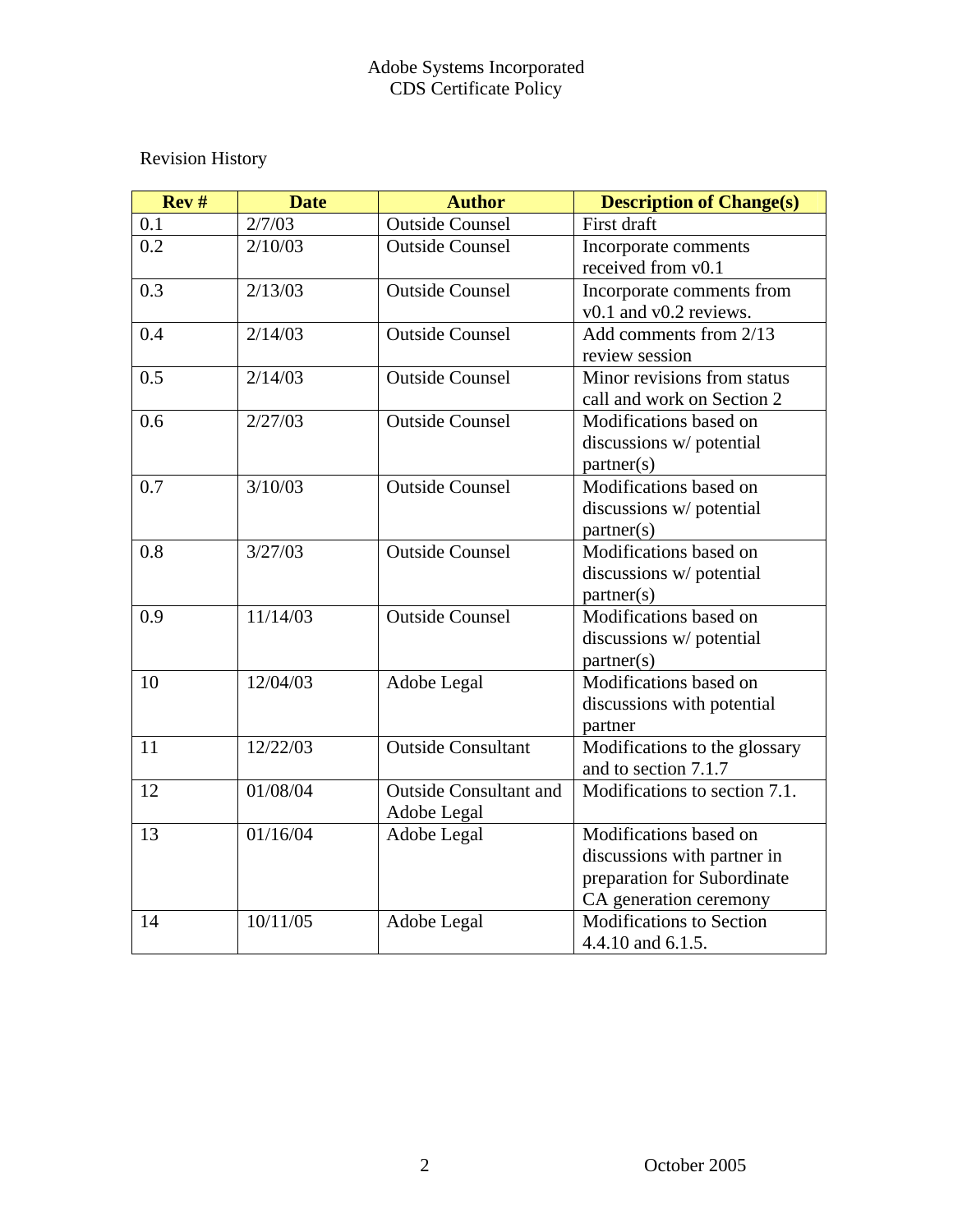| 2.4.3 |  |
|-------|--|
|       |  |
| 2.5.1 |  |
|       |  |
|       |  |
|       |  |
|       |  |
|       |  |
|       |  |
|       |  |
|       |  |
|       |  |
|       |  |
|       |  |
|       |  |
|       |  |
|       |  |
|       |  |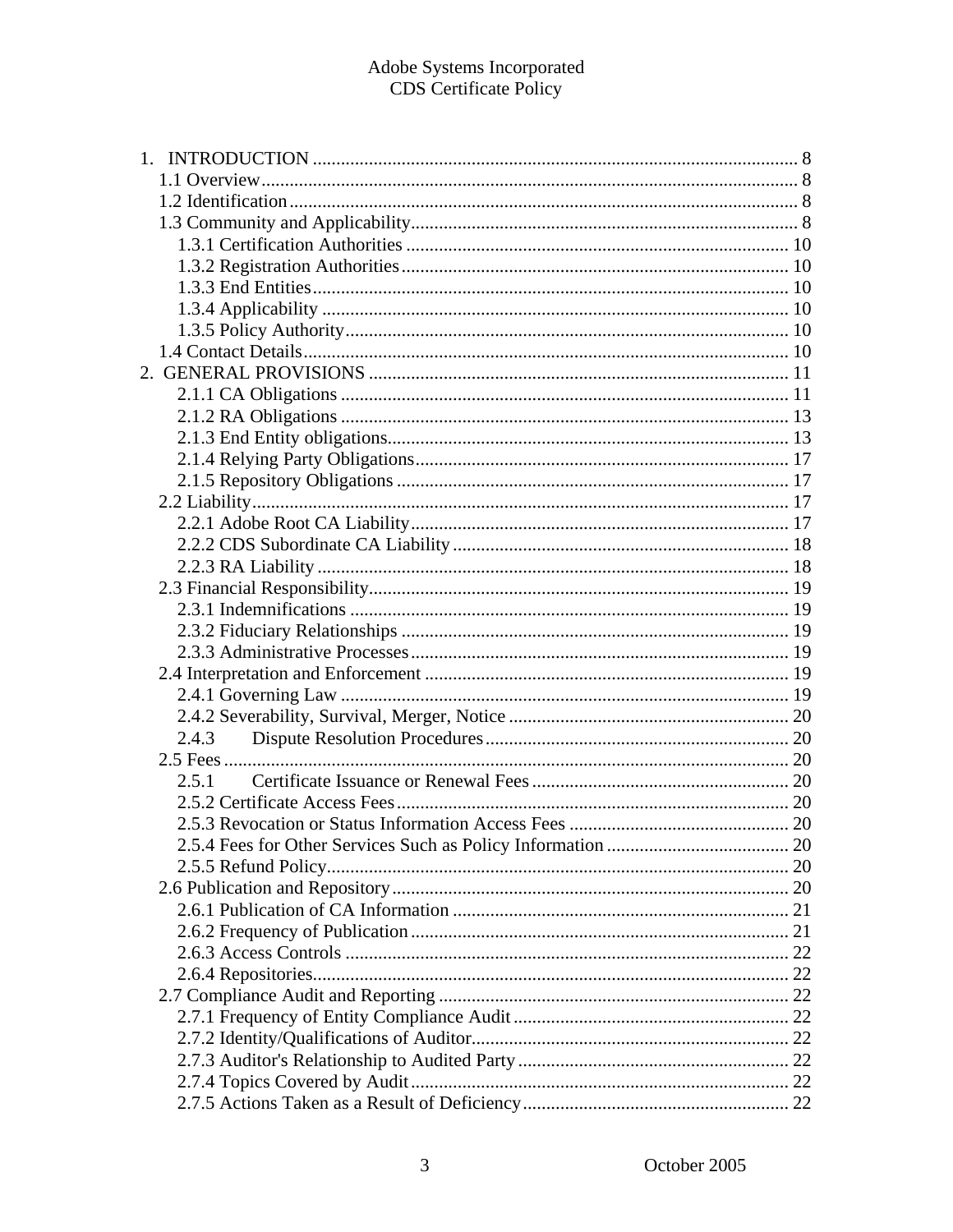| 2.8.3 Disclosure of Certificate Revocation/Suspension Information 23 |  |
|----------------------------------------------------------------------|--|
|                                                                      |  |
|                                                                      |  |
|                                                                      |  |
|                                                                      |  |
|                                                                      |  |
|                                                                      |  |
|                                                                      |  |
|                                                                      |  |
|                                                                      |  |
|                                                                      |  |
|                                                                      |  |
|                                                                      |  |
|                                                                      |  |
|                                                                      |  |
|                                                                      |  |
|                                                                      |  |
|                                                                      |  |
|                                                                      |  |
|                                                                      |  |
|                                                                      |  |
|                                                                      |  |
|                                                                      |  |
|                                                                      |  |
|                                                                      |  |
|                                                                      |  |
|                                                                      |  |
|                                                                      |  |
|                                                                      |  |
|                                                                      |  |
|                                                                      |  |
|                                                                      |  |
|                                                                      |  |
|                                                                      |  |
|                                                                      |  |
|                                                                      |  |
|                                                                      |  |
|                                                                      |  |
|                                                                      |  |
|                                                                      |  |
|                                                                      |  |
|                                                                      |  |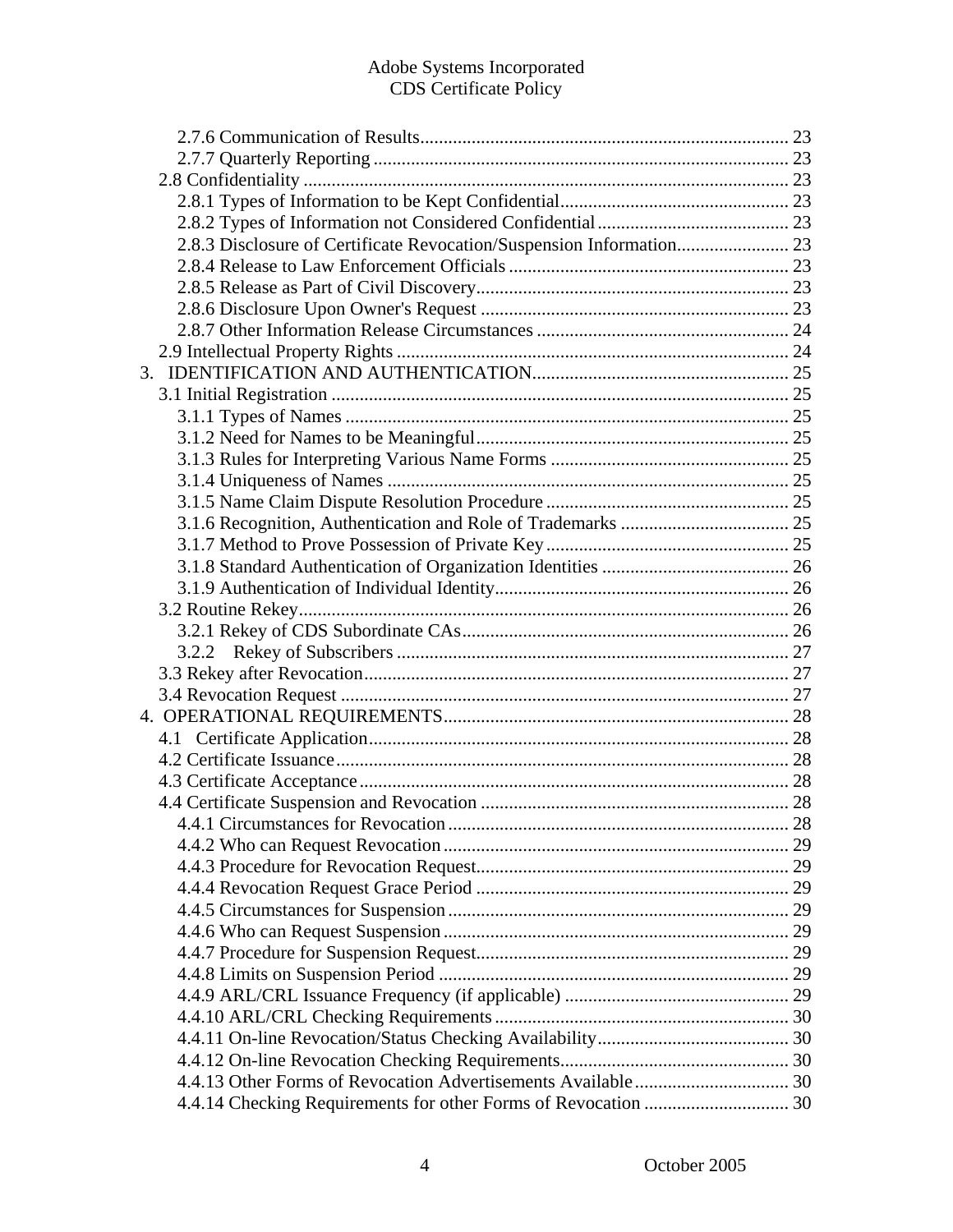| 5. PHYSICAL, PROCEDURAL, AND PERSONNEL SECURITY CONTROLS 35 |  |
|-------------------------------------------------------------|--|
|                                                             |  |
|                                                             |  |
|                                                             |  |
|                                                             |  |
|                                                             |  |
|                                                             |  |
|                                                             |  |
|                                                             |  |
|                                                             |  |
|                                                             |  |
|                                                             |  |
|                                                             |  |
|                                                             |  |
|                                                             |  |
|                                                             |  |
|                                                             |  |
|                                                             |  |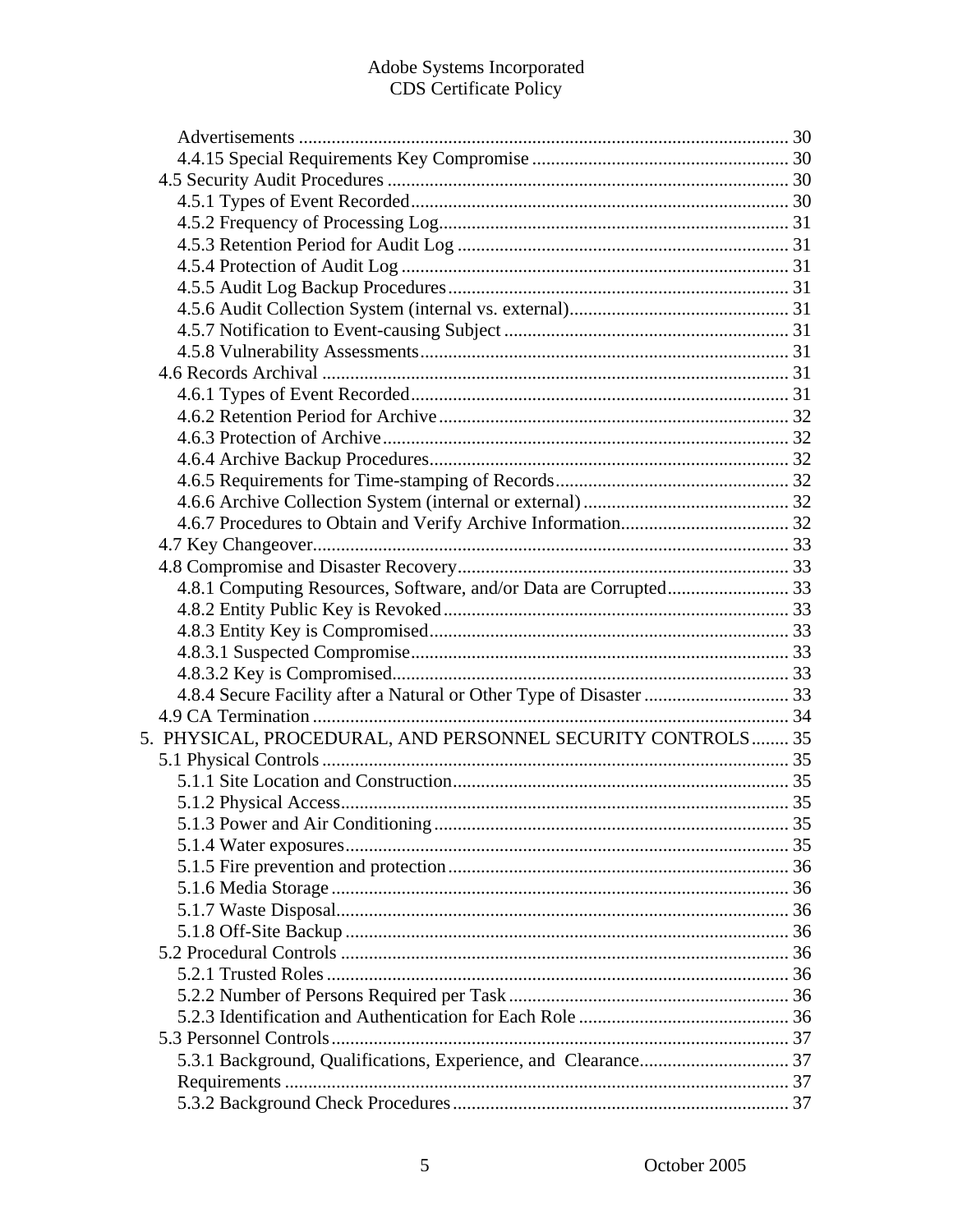| 5.3.6 |  |
|-------|--|
|       |  |
|       |  |
|       |  |
|       |  |
|       |  |
|       |  |
|       |  |
|       |  |
|       |  |
|       |  |
|       |  |
|       |  |
|       |  |
|       |  |
|       |  |
|       |  |
|       |  |
|       |  |
|       |  |
|       |  |
|       |  |
|       |  |
|       |  |
|       |  |
|       |  |
|       |  |
|       |  |
|       |  |
|       |  |
|       |  |
|       |  |
|       |  |
|       |  |
|       |  |
|       |  |
|       |  |
|       |  |
|       |  |
|       |  |
|       |  |
|       |  |
|       |  |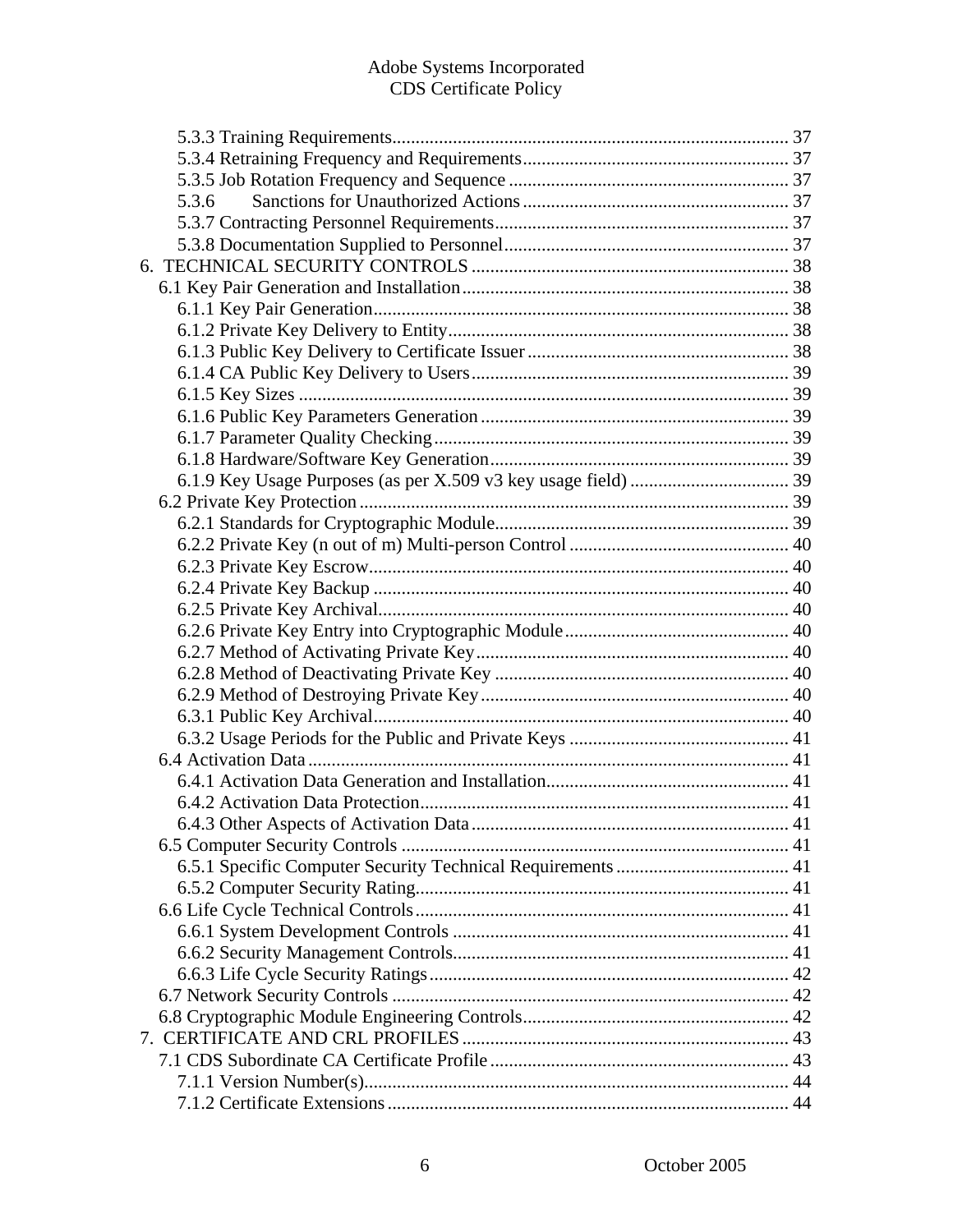| 7.1.9 Processing Semantics for the Critical Certificate Policy Extension  44 |  |
|------------------------------------------------------------------------------|--|
|                                                                              |  |
|                                                                              |  |
|                                                                              |  |
|                                                                              |  |
|                                                                              |  |
|                                                                              |  |
|                                                                              |  |
|                                                                              |  |
|                                                                              |  |
|                                                                              |  |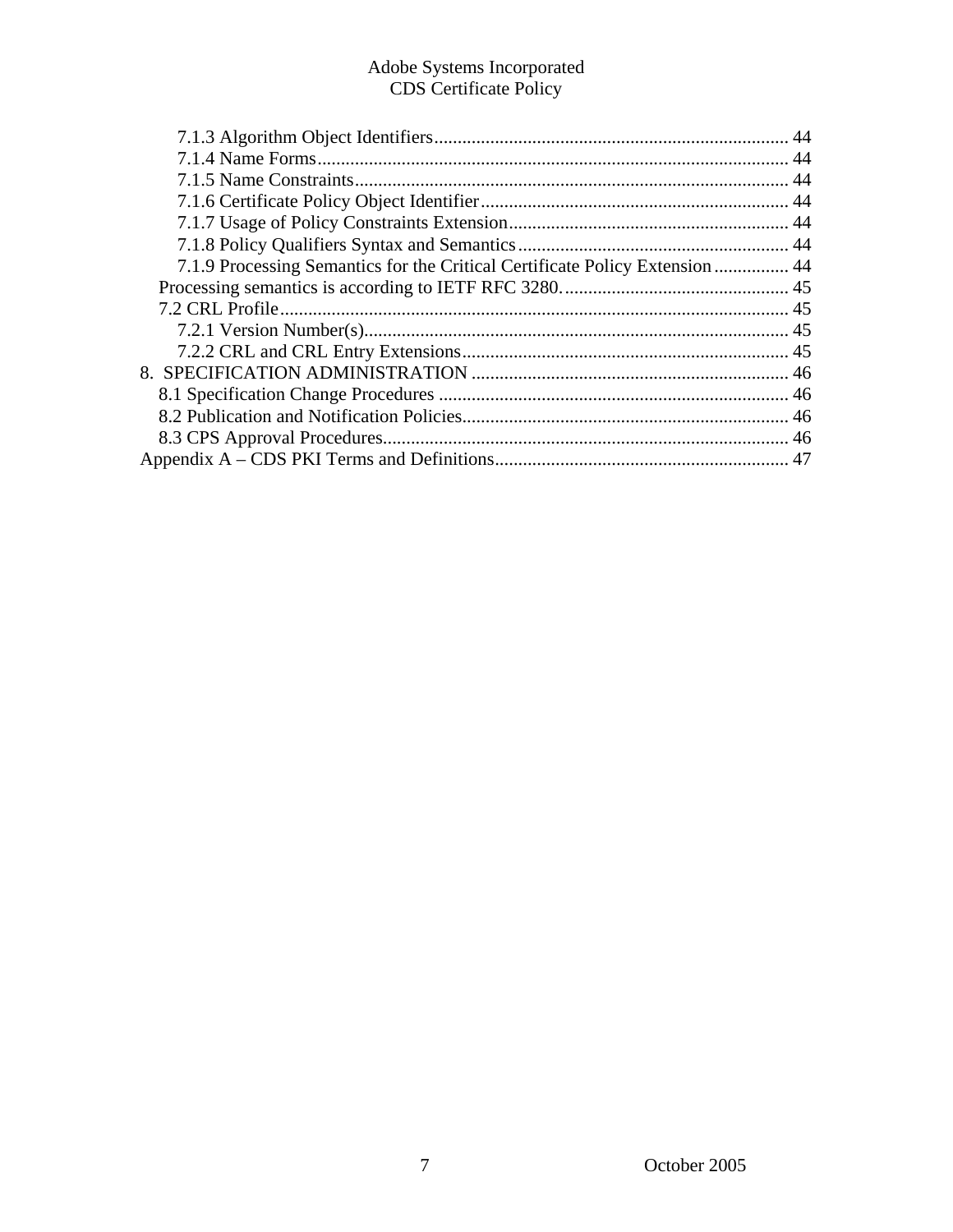# <span id="page-7-0"></span>**1. INTRODUCTION**

## *1.1 Overview*

Certified Document Services (CDS) is a new platform offering first available in the Acrobat 6.0 product family. Using digital signature technology, CDS provides recipients with assurances that certified PDF documents are authentic – that they did originate from their stated author and the portion of the document signed by the author have not been modified since authoring.

While digital signature technology is not new, Adobe is taking a leadership position working with security partners to provide a solution that is easy to use for document authors and recipients on the Adobe PDF platform. Document recipients using the free Adobe Reader on supported platforms will have the ability to automatically validate a certified document without additional software or configuration.

Adobe Systems Incorporated (Adobe) has contracted with one or more  $3<sup>rd</sup>$  parties to provide Certification Authority (CA) services including all registration authority (RA) functionality. Authors interested in creating certified documents will register with one of these authorized  $3<sup>rd</sup>$  parties, have their identification information verified and then be provided with a certificate used in Adobe Acrobat Standard or Professional to certify documents.

All 3<sup>rd</sup> parties providing CA services for Certified Document Services will be governed by the following policy.

## *1.2 Identification*

This Certificate Policy (CP or Policy) is called the CDS Certificate Policy.

The Attribute Object Identifier (OID) for this Policy is: 1.2.840.113583.1.2.1.

The extended key usage OID for the CDS PKI is: 1.2.840.113583.1.1.5.

## *1.3 Community and Applicability*

The community for this Policy includes all CDS Subordinate CAs, RAs, and Subscribers whose certificates chain to the Adobe Root CA embedded in Acrobat® by Adobe, along with all Relying Parties who rely on such certificates.

Certificates issued within the CDS PKI community shall have the certificate policy extension populated with the OID identified in Section 1.2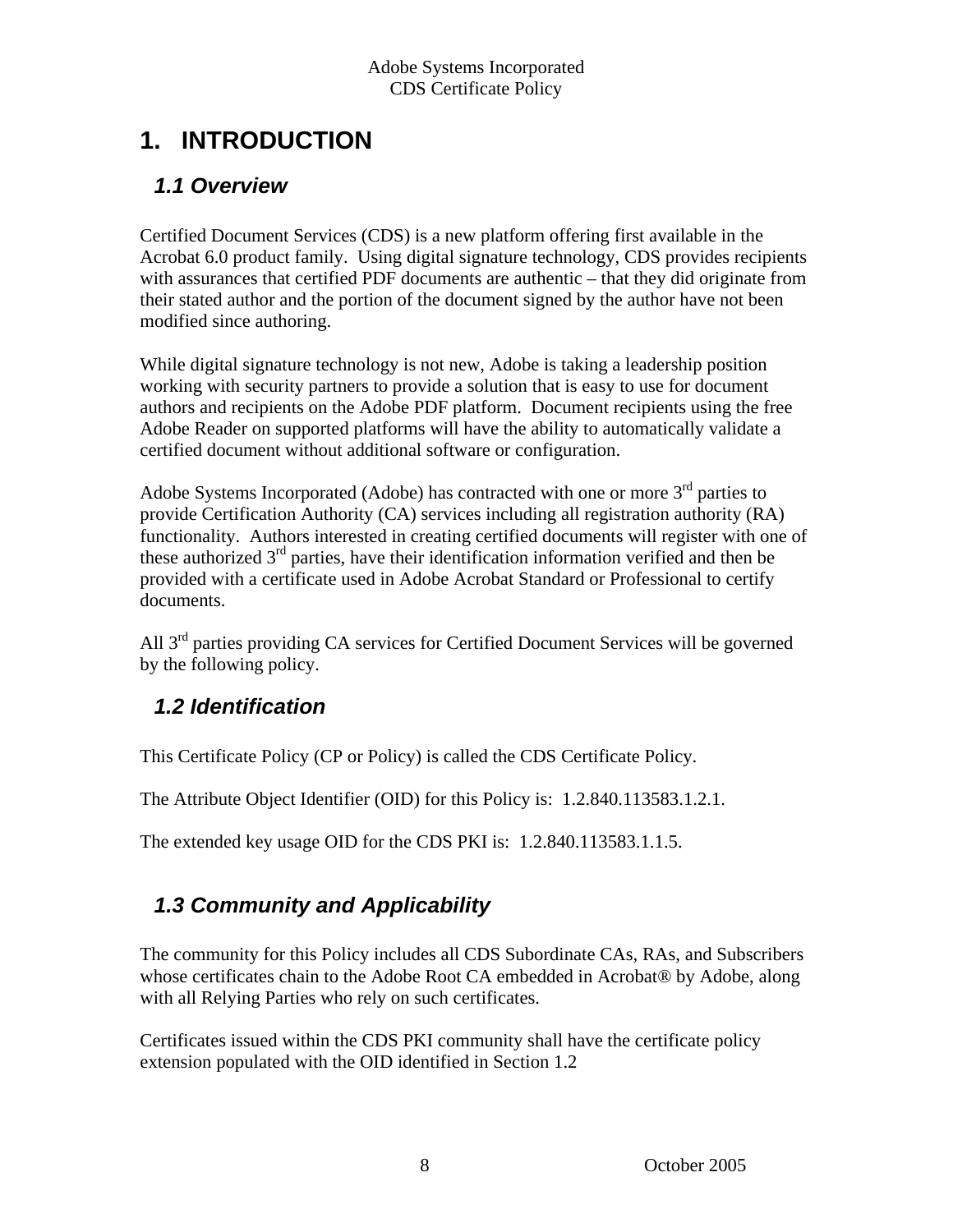Subscriber certificates issued by CDS Subordinate CAs are to be used only for digitally signing Adobe Acrobat documents.

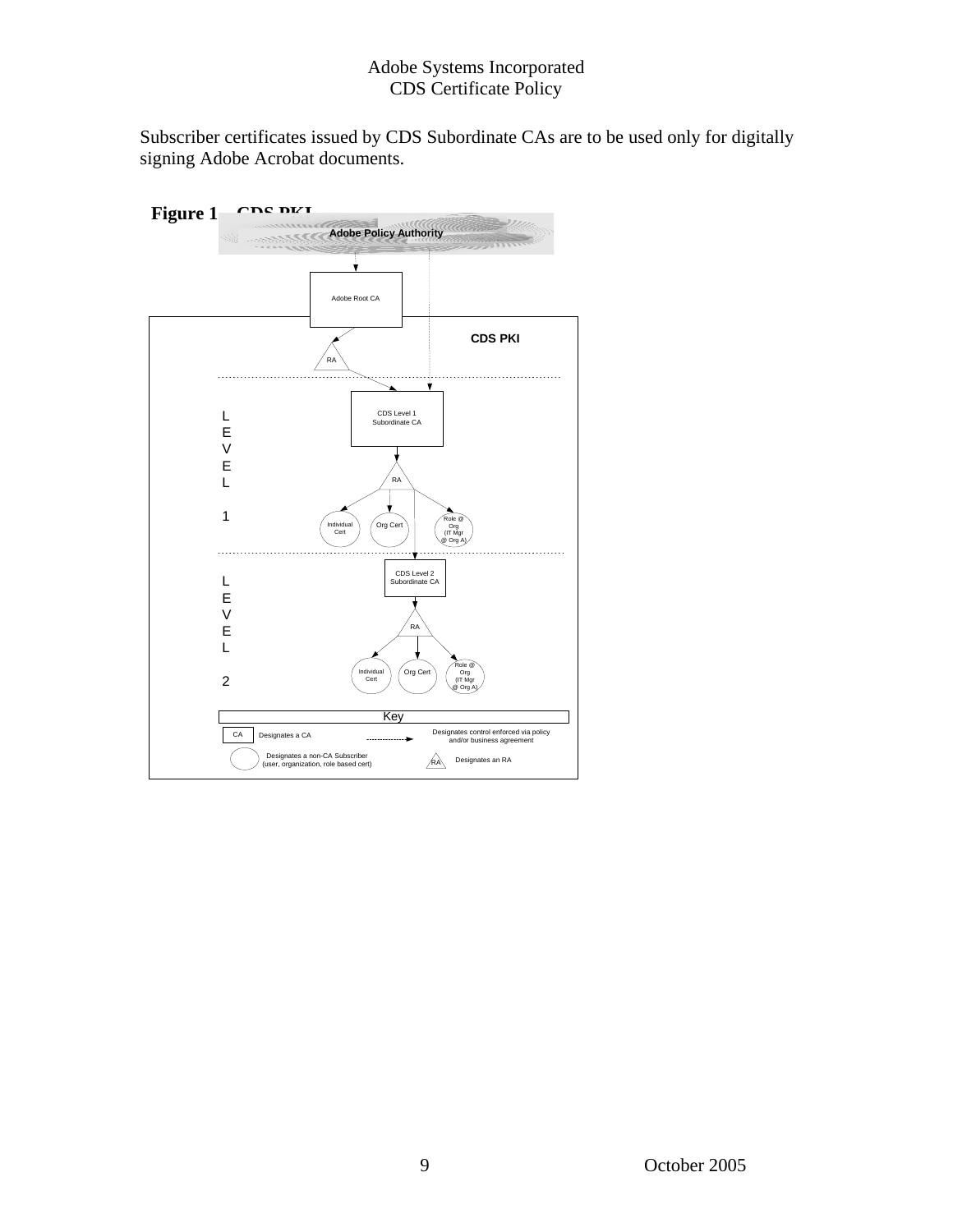#### <span id="page-9-0"></span> **1.3.1 Certification Authorities**

Certification Authorities (CAs) are authorized  $3<sup>rd</sup>$  parties that create and issue CDS certificates to Subscribers under this Policy.

#### **1.3.2 Registration Authorities**

Registration Authorities (RAs) manage the certificate lifecycle for their respective CAs. RAs are responsible for requesting the CA to issue and revoke certificates in accordance with this Policy, as well as any additional relevant policies and procedures including their respective CPSs, operating procedures, etc.

#### **1.3.3 End Entities**

End Entities are Subscribers and Relying Parties. A Subscriber is any authorized individual, hardware device or organization that has a CDS certificate issued to them and uses that certificate to sign a CDS document.

Relying Parties are recipients of CDS documents who wish to verify the Subscriber's signature.

#### **1.3.4 Applicability**

CDS signing certificates may only be issued by authorized CAs to Subscribers in accordance with this Policy. CDS certificates may only be used to digitally sign and verify Adobe Acrobat documents.

#### **1.3.5 Policy Authority**

This Policy is managed by the Adobe Policy Authority. The Adobe Policy Authority consists of selected members of Adobe's management team.

## *1.4 Contact Details*

Adobe Policy Authority c/o Information Security and Risk Management Adobe Systems Incorporated 345 Park Ave San Jose, CA 95110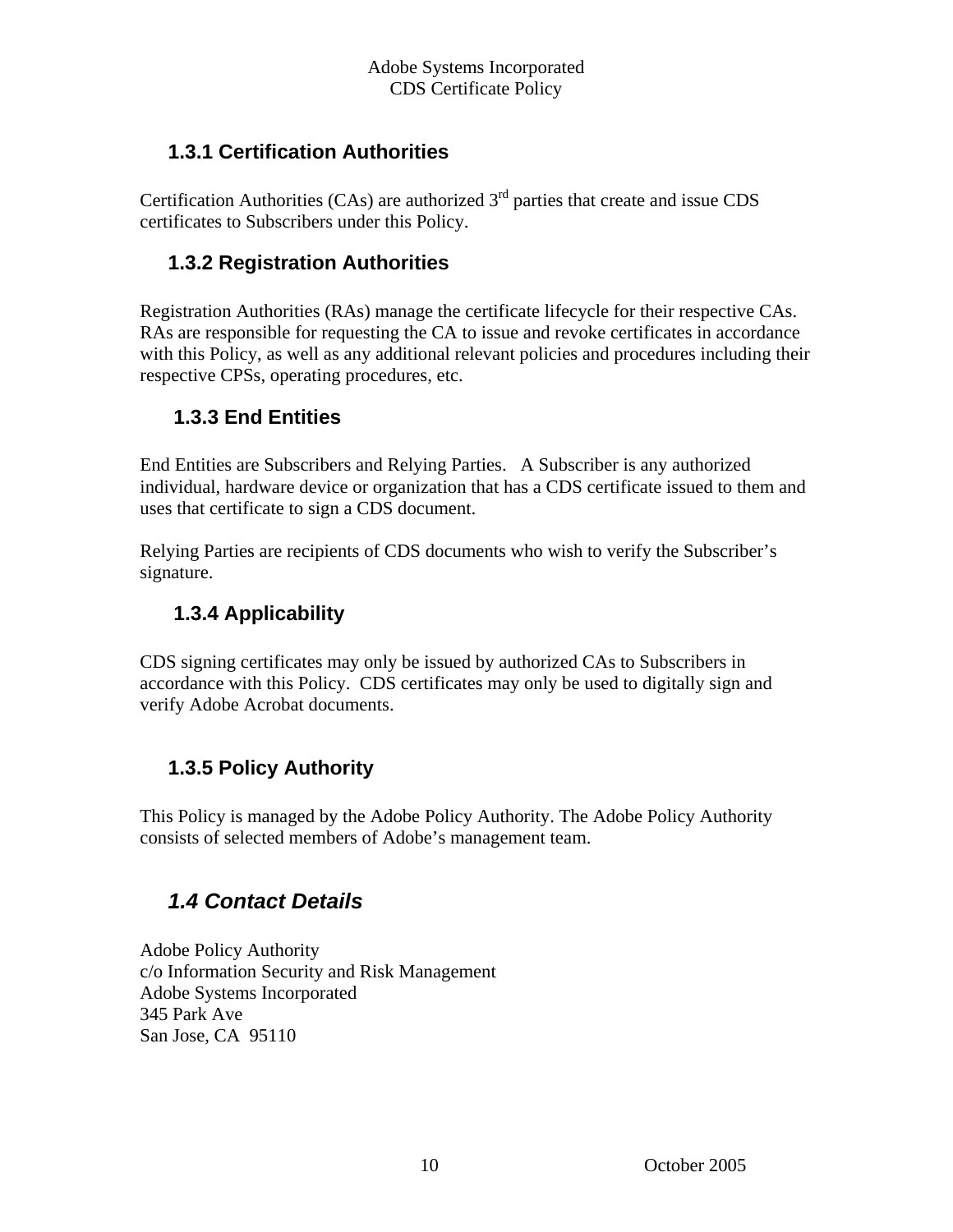# <span id="page-10-0"></span>**2. GENERAL PROVISIONS**

#### **2.1.1 CA Obligations**

#### 2.1.1.1 Root CA Obligations

In general, the Root CA shall:

- utilize the appropriate software and hardware required to initiate and operate the Root CA within the CDS PKI (see Figure 1)
- use commercially reasonable efforts to generate keying material in a manner that ensures reasonable trust and integrity;
- sign a root certificate for the CDS PKI in a high assurance (offline) environment;
- issue certificates to itself, and other entities in accordance with the Root Authority Certificate Policy;
- as required, revoke certificates; and
- publish CRLs as needed or at least once per year.

#### 2.1.1.2 Level 1 CA Obligations

In general, each Level 1 CA shall:

- represent and warrant to all Relying Parties placing reasonable reliance on a CDS CA-issued Certificate that chains up to the Level 1 CA that the (a) Level 1 CA took reasonable steps (no less than the procedures set forth in Sections 3.1.8 and 3.1.9) to verify the information contained in the Certificate is accurate, (b) information in the Certificate accurately reflects the information provided to the Level 1 CA by the Subscriber in all material respects, (c) Subscriber has accepted the Certificate according to the provisions of this policy, (d) Level 1 CA has complied in all material respects with this policy and its CPS, and (e) Level 1 CA has auditing procedures in place to ensure that all Level 2 CAs signed by such Level 1 CA has complied in all material respects with this policy and the applicable CPS;
- represent and warrant to the Adobe Root CA that all Level 2 CAs are and will be compliant with this policy;
- maintain records (including without limitation CRLs) of the users and documents necessary to respond to requests concerning its operation for as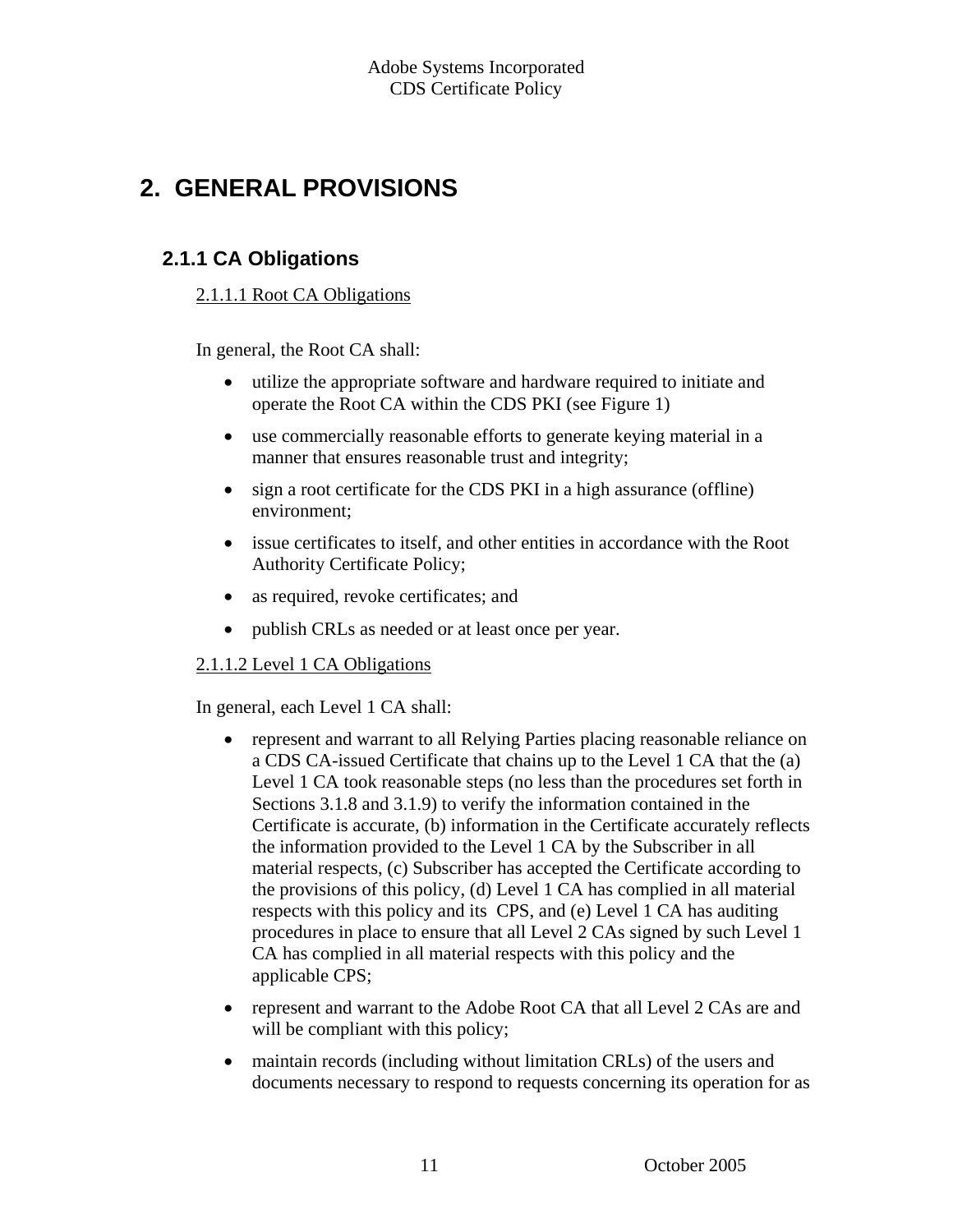long as the applicable record or document is valid but in no event less than three (3) years;

- revoke certificates that it issues according to the provisions in this policy regarding revocation, including, without limitation, the provisions of Section 4.4:
- ensure that all potential Subscribers are bound to a Subscriber Agreement (see also Section 2.1.3.2.1 and Section 2.1.3.2.2);
- ensure that each potential Subscriber is notified that a Certificate has been issued;
- upon revocation of a Certificate, ensure that the Subscriber is notified of the revocation by email, postal mail, telephone, or facsimile;
- provide notification of Certificate revocation via CRLs in a Repository, as more fully specified in Section 2.6;
- provide renewal and replacement of Certificates; and
- publish and adhere to a privacy policy.

#### 2.1.1.3 Level 2 CA Obligations

In general, each Level 2 CA shall:

- represent and warrant to all Relying Parties placing reasonable reliance on a CDS CA-issued Certificate that chains up to the Level 2 CA that the (a) Level 2 CA took reasonable steps (no less than the procedures set forth in Sections 3.1.8 and 3.1.9) to verify the information contained in the Certificate is accurate, (b) information in the Certificate accurately reflects the information provided to the Level 2 CA by the Subscriber in all material respects, (c) Subscriber has accepted the Certificate according to the provisions of this policy, and (d) CDS Subordinate CA has complied in all material respects with this policy and its CPS;
- maintain records (including without limitation CRLs) of the users and documents necessary to respond to requests concerning its operation for as long as the applicable record or document is valid but in no event less than three (3) years;
- revoke certificates that it issues according to the provisions in this policy regarding revocation, including, without limitation, the provisions of Section 4.4;
- ensure that all potential Subscribers are bound to a Subscriber Agreement (see also Section 2.1.3.2.1 and Section 2.1.3.2.2);
- ensure that each potential Subscriber is notified that a Certificate has been issued;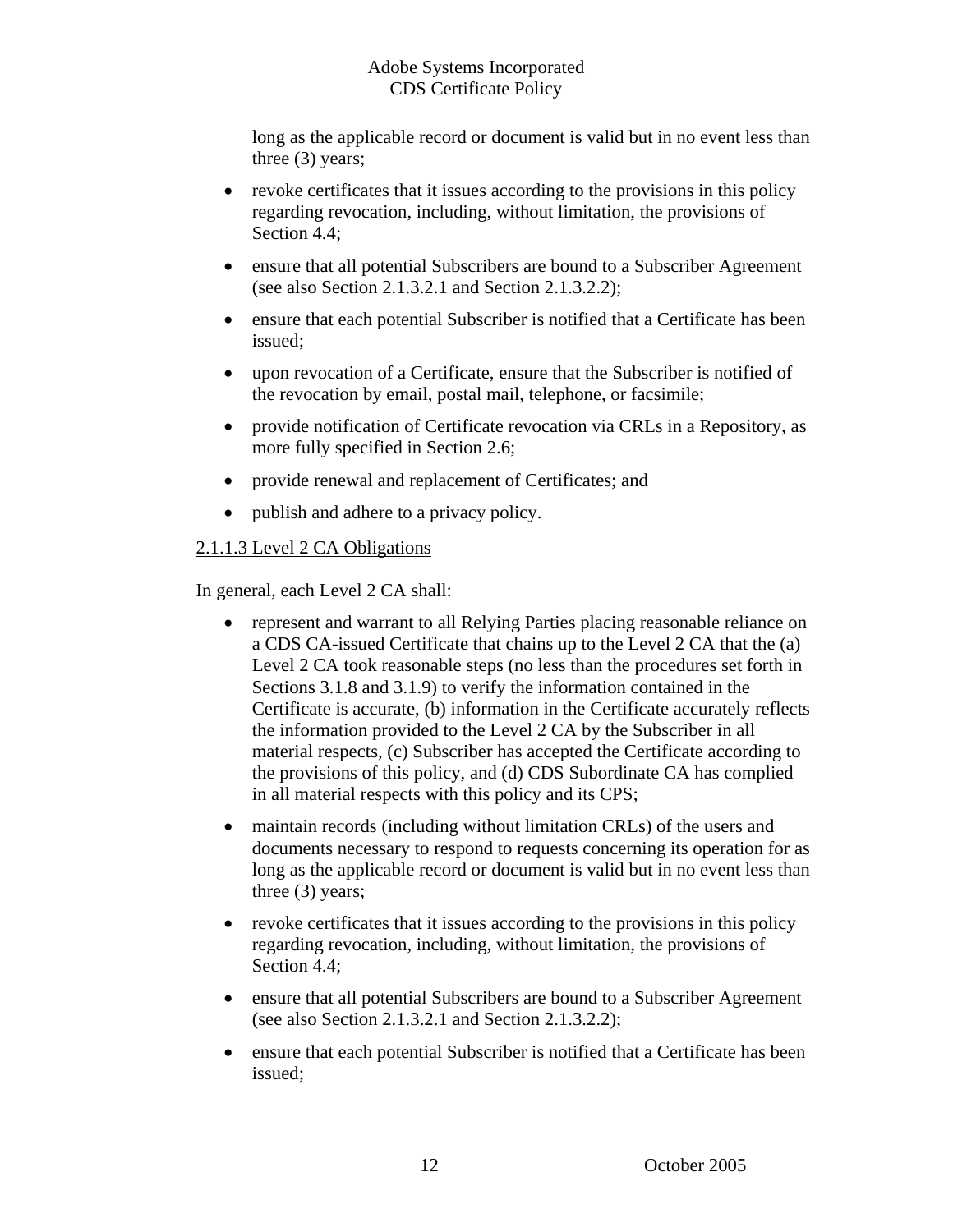- <span id="page-12-0"></span>• upon revocation of a Certificate, ensure that the Subscriber is notified of the revocation by email, postal mail, telephone, or facsimile;
- provide notification of Certificate revocation via CRLs in a Repository, as more fully specified in Section 2.6;
- provide renewal and replacement of Certificates; and
- publish and adhere to a privacy policy.

#### **2.1.2 RA Obligations**

#### 2.1.2.1 Root RA Obligations

Trusted Roles manage each Root RA. The Trusted Roles shall ensure the identity and authentication of entities to which it issues certificates (e.g., Trusted Roles and CDS Subordinate CAs), and shall issue requests that cause the Root CA to issue CDS Subordinate CA certificates to those entities that are compliant with this Policy.

The Trusted Roles shall verify the accuracy and authenticity of the information provided by applicants for CDS Subordinate CA certificates and other Trusted Roles at the time of application for a certificate. The Root RA shall validate revocation requests and communicate authorized revocation requests to the Root CA.

#### 2.1.2.2 CDS RA Obligations

A CDS Subordinate CA may delegate specific registration activities to one or more CDS RAs, provided that the CDS Subordinate CA remains responsible for the services provided by its CDS RAs and the CDS CA warrants that the activities of its CDS RAs will be conducted in accordance with this policy. A CDS RA shall perform all delegated registration functions in accordance with the requirements of this policy, and comply with a CPS approved by the Adobe Policy Authority for use with this policy.

#### **2.1.3 End Entity obligations**

#### 2.1.3.1 Trusted Roles

Any entity performing in a Trusted Role shall:

- Maintain its private keys in a secure manner according to this policy and other established Adobe procedures for handling or accessing such keys;
- Not disclose to anyone any information needed to access its private keys, including, without limitation, the PINs, passwords, passphrases, or other information or mechanisms used to protect their private keys;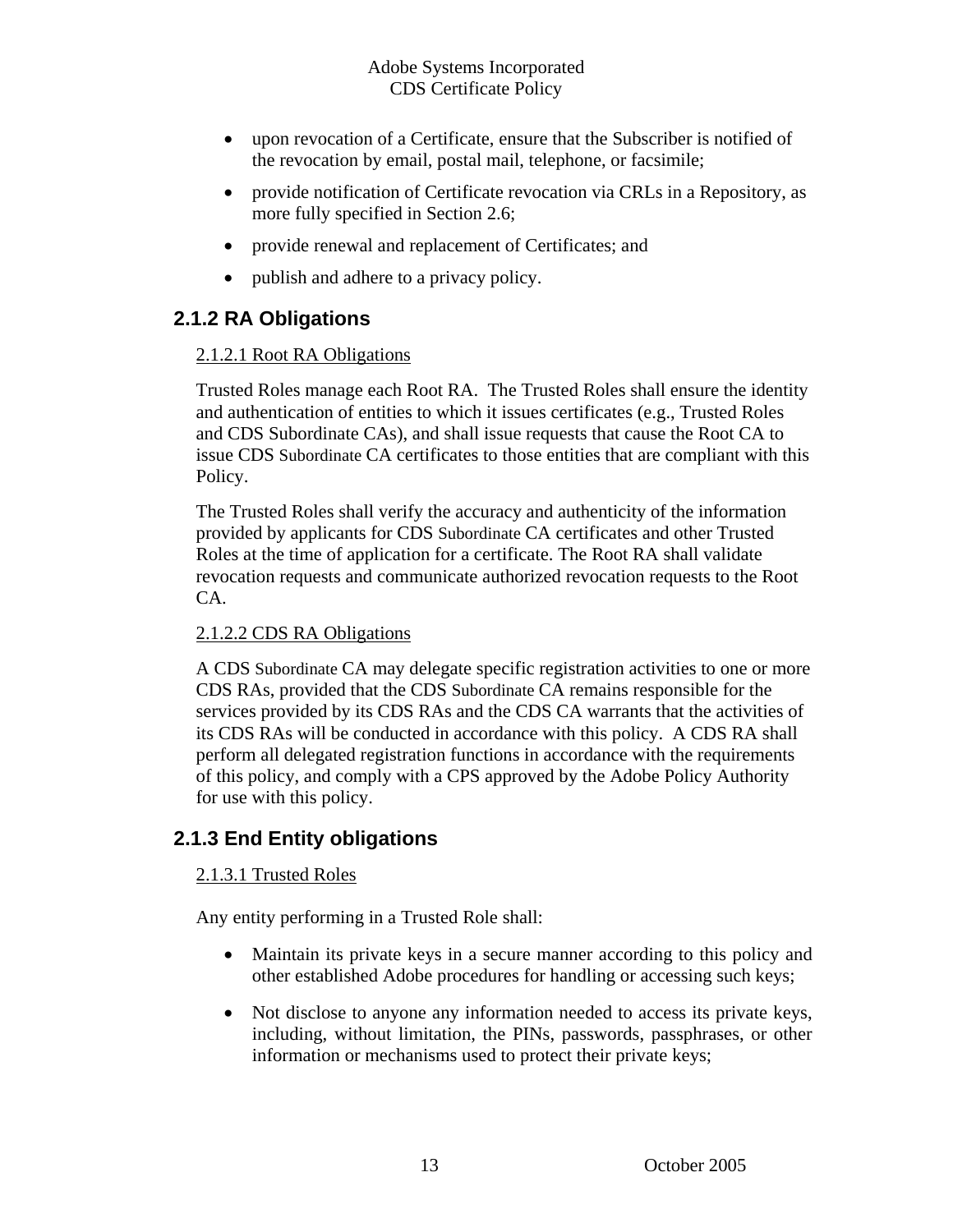- Request revocation of its certificate if it has any reason to suspect that its private keys or any information used to access its private keys have been compromised;
- Conform to all requirements and follow all instructions during the Root Key Generation Ceremony; and
- Conform to all other requirements as may be specified from time to time by Adobe.

When an Adobe employee who is performing in a Trusted Role leaves Adobe, that employee's certificates are revoked as soon as possible after leaving the company.

#### 2.1.3.2 Subscribers

In general and as specified in a Subscriber Agreement between the CDS Subordinate CA and the Subscriber, a Subscriber shall:

- accurately represent itself in all communications with the CDS Subordinate CA;
- at all times, protect the private key associated with the public key in any certificates issued by a CDS Subordinate CA in accordance with this policy;
- notify, in a timely manner, the CDS Subordinate CA that issued its certificate of suspicion that its private key is compromised or is reasonably believed to have been compromised. Such notification shall be made with the CDS Subordinate CA as specified in the CDS Subordinate CA's CPS; and
- abide by all the terms, conditions, and restrictions in this policy and in the applicable Subscriber Agreement.

The Root CA and CDS Subordinate CAs reserve the right to revoke the certificate of any Subscriber who violates the obligations specified in this Section 2.1.3.2 of this policy or in the applicable Subscriber Agreement. If such a violation occurs, the certificate of the Subscriber shall immediately be revoked by the CDS Subordinate CA and other appropriate actions taken.

Subscribers may either apply for certificates directly or an organization acting on behalf of a Subscriber or group of Subscribers may apply for certificate(s).

#### **2.1.3.2.1 Applicant is an individual**

When the applicant is an individual Subscriber applying for a certificate in the name of that individual or in the name of the role of that individual within an organization, the CDS Subordinate CA shall require that the Subscriber enter into a binding Subscriber Agreement which obligates the Subscriber to: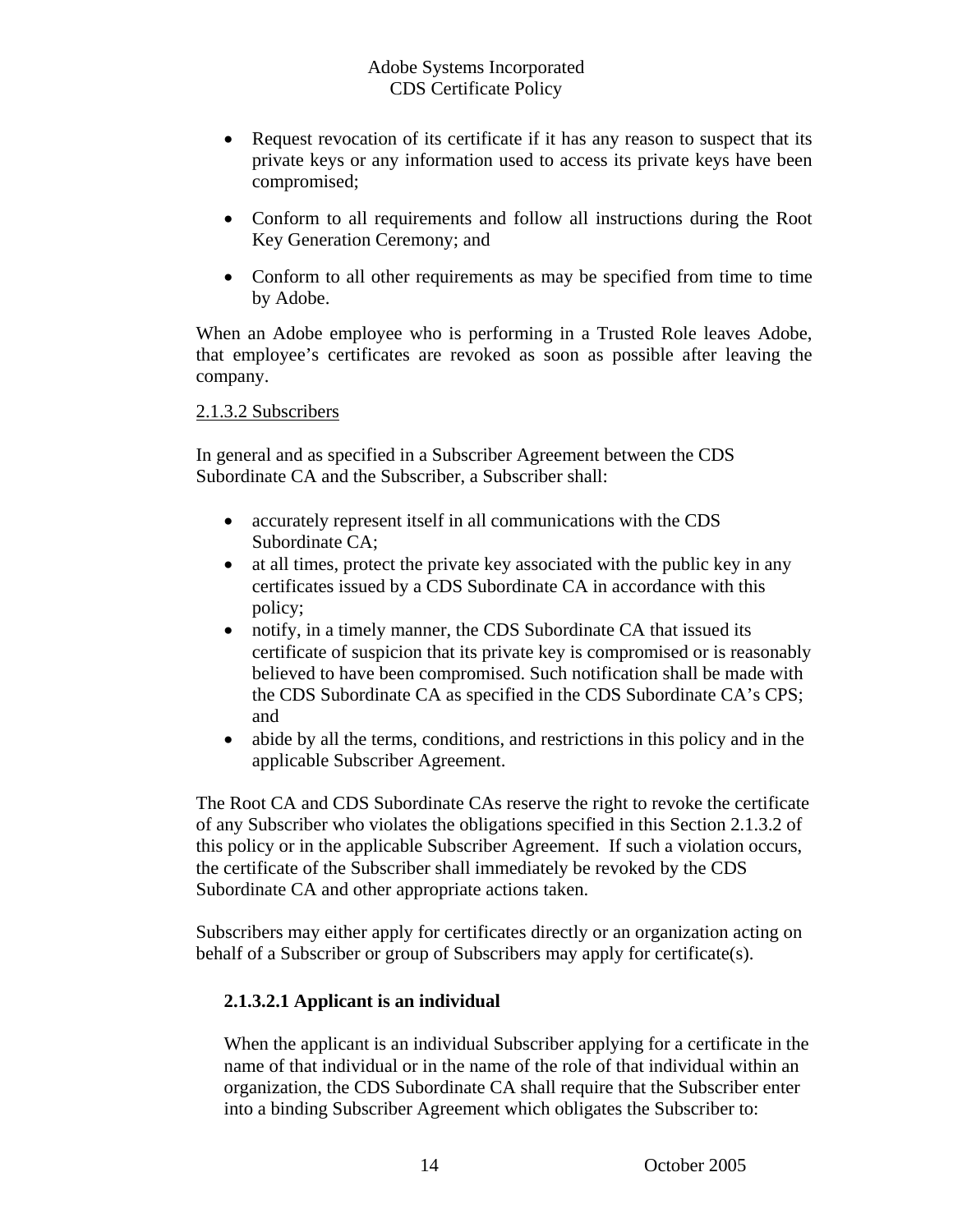- (a) generate a public key pair using a trustworthy system, or use a key pair generated in a secure hardware token by the CDS Subordinate CA or its RA and take all reasonable precautions to prevent any loss, disclosure, or unauthorized use of the private key;
- (b) warrant that all information and representations made by the Subscriber that are included in the certificate application are true;
- (c) use the certificate exclusively for CDS purposes, consistent with this policy; and
- (d) request certificate revocation immediately upon any actual or suspected loss, disclosure, or other compromise of the Subscriber's private key.

#### **2.1.3.2.2 Applicant is an organization acquiring a certificate on behalf of an individual Subscriber**

When the applicant is an organization acquiring and managing a certificate on behalf of an individual Subscriber (in the name of that individual or in the name of the role of that individual within the organization), the CDS Subordinate CA shall require the organization to:

- (a) maintain processes that assure that the private key can be used only with the knowledge and explicit action of the Subscriber;
- (b) maintain information that permits a determination of who signed a particular document;
- (c) assure that the certificate subject has received security training appropriate for the purposes for which the certificate is issued;
- (d) notify the CDS Subordinate CA immediately upon any actual or suspected loss, disclosure, or other compromise of the Subscriber's private key;
- (e) ensure that the Subscriber named in the certificate or responsible for the use of the private key corresponding to the public key in the certificate enters into a binding Subscriber Agreement which obligates the Subscriber to:
	- i. generate a public key pair using a trustworthy system, or use a key pair generated in a secure hardware token by the CDS Subordinate CA or its RA and take all reasonable precautions to prevent any loss, disclosure, or unauthorized use of the private key;
	- ii. acknowledge that the information identifying the Subscriber in the certificate is true and accurate, or notify the CDS Subordinate CA immediately upon any inaccuracies in that information;
	- iii. use the certificate exclusively for CDS purposes, consistent with this policy; and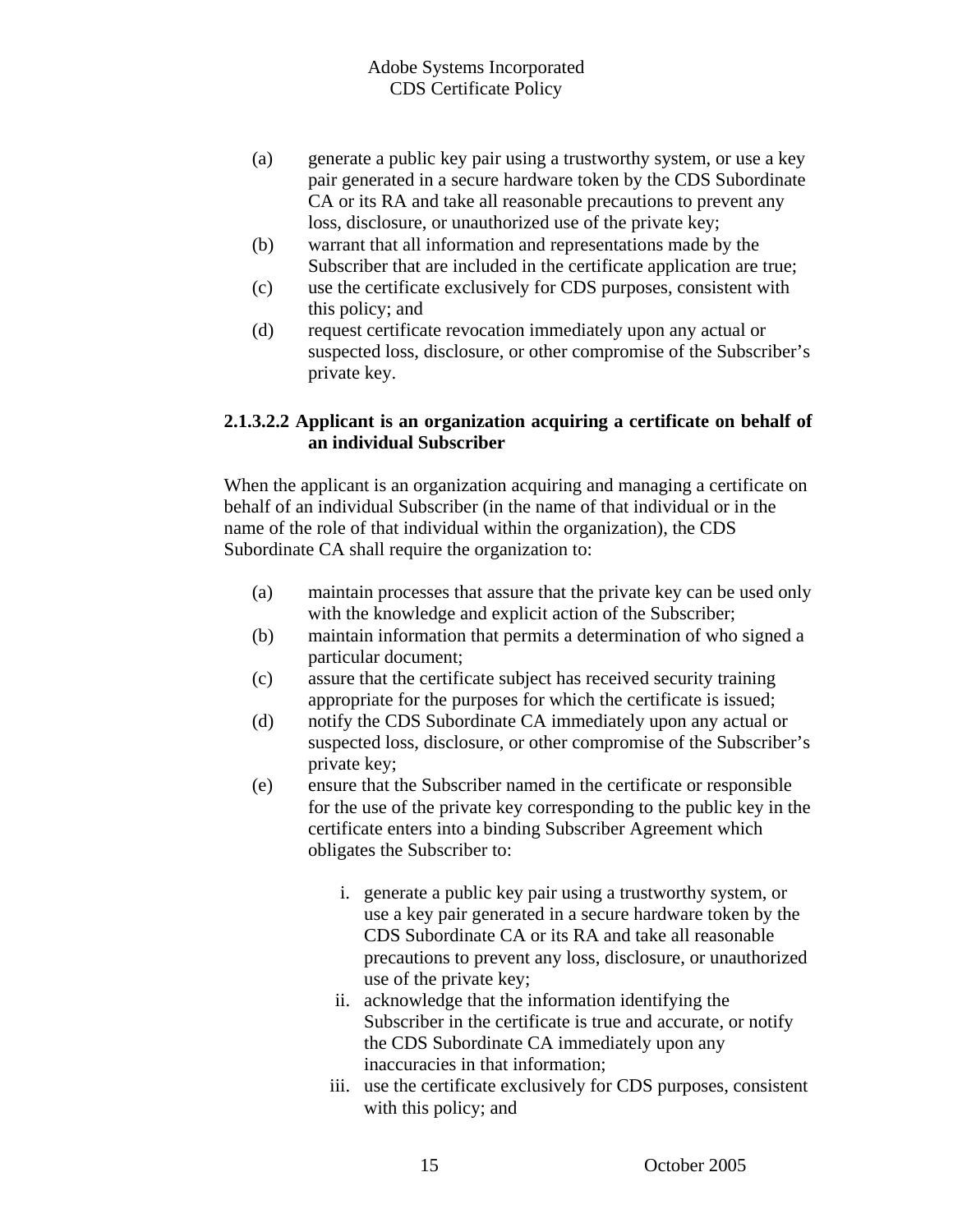iv. request certificate revocation immediately upon any actual or suspected loss, disclosure, or other compromise of the Subscriber's private key.

#### **2.1.3.2.3 Applicant is an organization acquiring a certificate on behalf of the organization**

When the applicant is an organization acquiring and managing a certificate on behalf of the organization (i.e., an organizational certificate), the CDS Subordinate CA shall require the organization to:

- (a) maintain processes, including, without limitation, changing of activation data, that assure that each private key can be used only with the knowledge and explicit action of only one human being within the organization (the certificate custodian);
- (b) maintain information that permits a determination of who signed a particular document;
- (c) assure that the certificate custodian has received security training appropriate for the purposes for which the certificate is issued;
- (d) prevent sharing of organizational certificates amongst members of the organization;
- (e) acknowledge that the information identifying the organization in the certificate is true and accurate, or notify the CDS Subordinate CA immediately upon any inaccuracies in that information;
- (f) ensure that the certificate custodian enters into a binding Subscriber Agreement which obligates the certificate custodian to:
	- i. generate a public key pair using a trustworthy system, or use a key pair generated in a secure hardware token by the CDS Subordinate CA or its RA and take all reasonable precautions to prevent any loss, disclosure, or unauthorized use of the private key;
	- ii. use the certificate exclusively for CDS purposes, consistent with this policy;
	- iii. not share the certificate nor any activation data related to the private key corresponding to the public key in the organizational certificate; and
	- iv. request certificate revocation immediately upon any actual or suspected loss, disclosure, or other compromise of the Subscriber's private key;
- (g) notify the CDS Subordinate CA immediately upon any actual or suspected loss, disclosure, or other compromise of the private key corresponding to the public key in the organizational certificate; and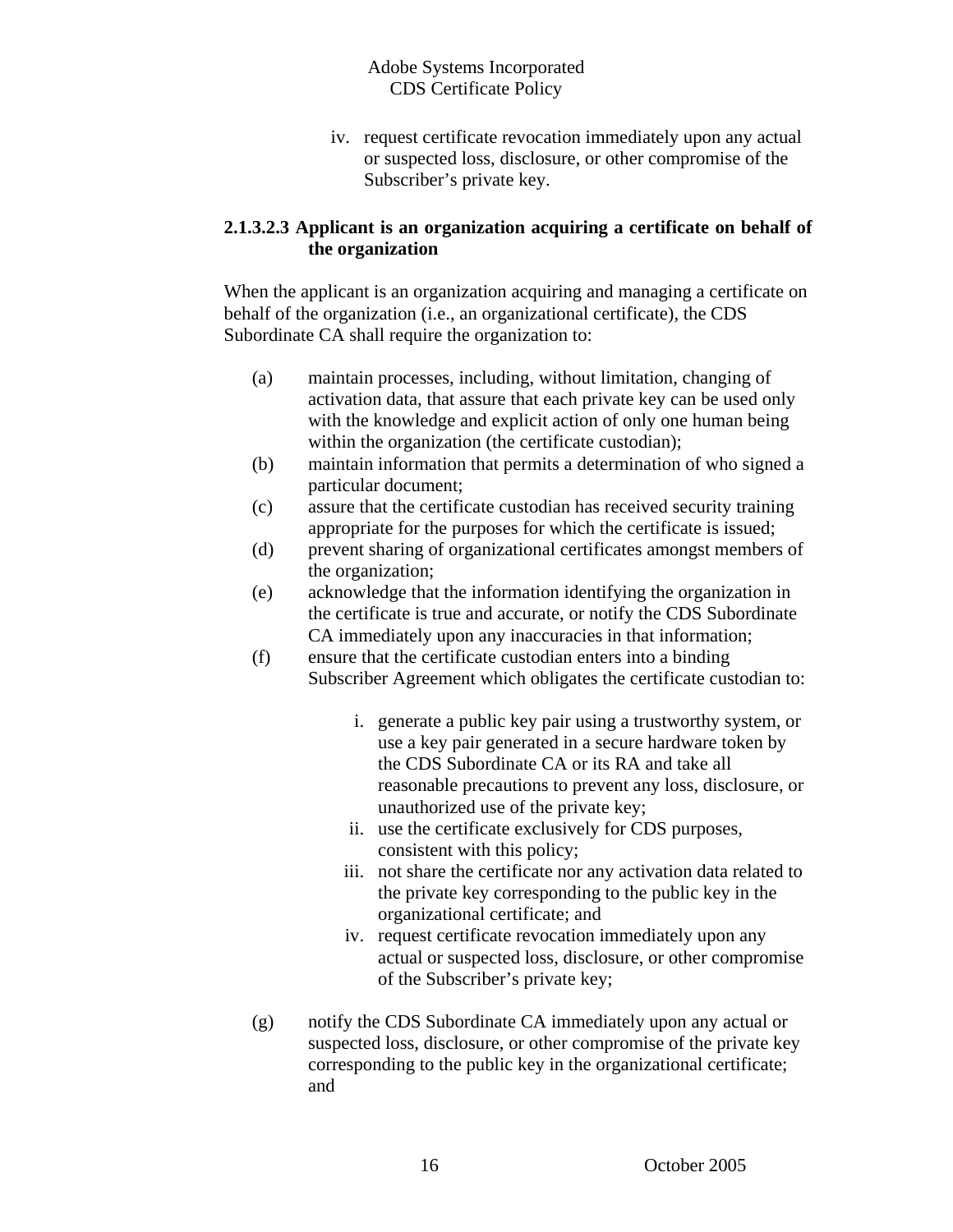<span id="page-16-0"></span>(h) request revocation of an organizational certificate upon any actual or suspected loss, disclosure, or other compromise of the private key corresponding to the public key in the organizational certificate.

#### **2.1.4 Relying Party Obligations**

In addition to any other Relying Party obligations in the Acrobat End User License Agreement, the CDS Subordinate CA shall use commercially reasonable efforts to notify all relying parties that reliance on a CDS-signed document is only permitted if verified on a Supported Platform, including, without limitation, via the user Notice field within each Certificate it publishes. For the purposes of this policy, Supported Platform means those applications specified on the CDS information web page, currently [http://www.adobe.com/security/partners\\_cds.html](http://www.adobe.com/security/partners_cds.html).

#### **2.1.5 Repository Obligations**

See Section 2.6.

## *2.2 Liability*

#### **2.2.1 Adobe Root CA Liability**

#### 2.2.1.1 Warranty Disclaimers by Adobe Root CA

In addition to any other warranty disclaimers in any CDS Provider Agreements, the Adobe Root CA disclaims any and all warranties related to any certificates issued in the CDS PKI, including warranties:

- related to the accuracy, authenticity, reliability, completeness, currentness, merchantability, or fitness of any information contained in certificates or otherwise compiled, published, or disseminated by or on behalf of any entities other than the Adobe Root CA;
- related to the security provided by any cryptographic process implemented by any entities other than the Adobe Root CA;
- for representations of information contained in a certificate;
- of non-repudiation of any messages; and
- related to any software or applications.

#### 2.2.1.2 Limitations on Adobe Root CA Liability

Under no circumstances will the Adobe Root CA be liable to any purported Relying Parties, or any other person or entity, for any loss of use, revenue or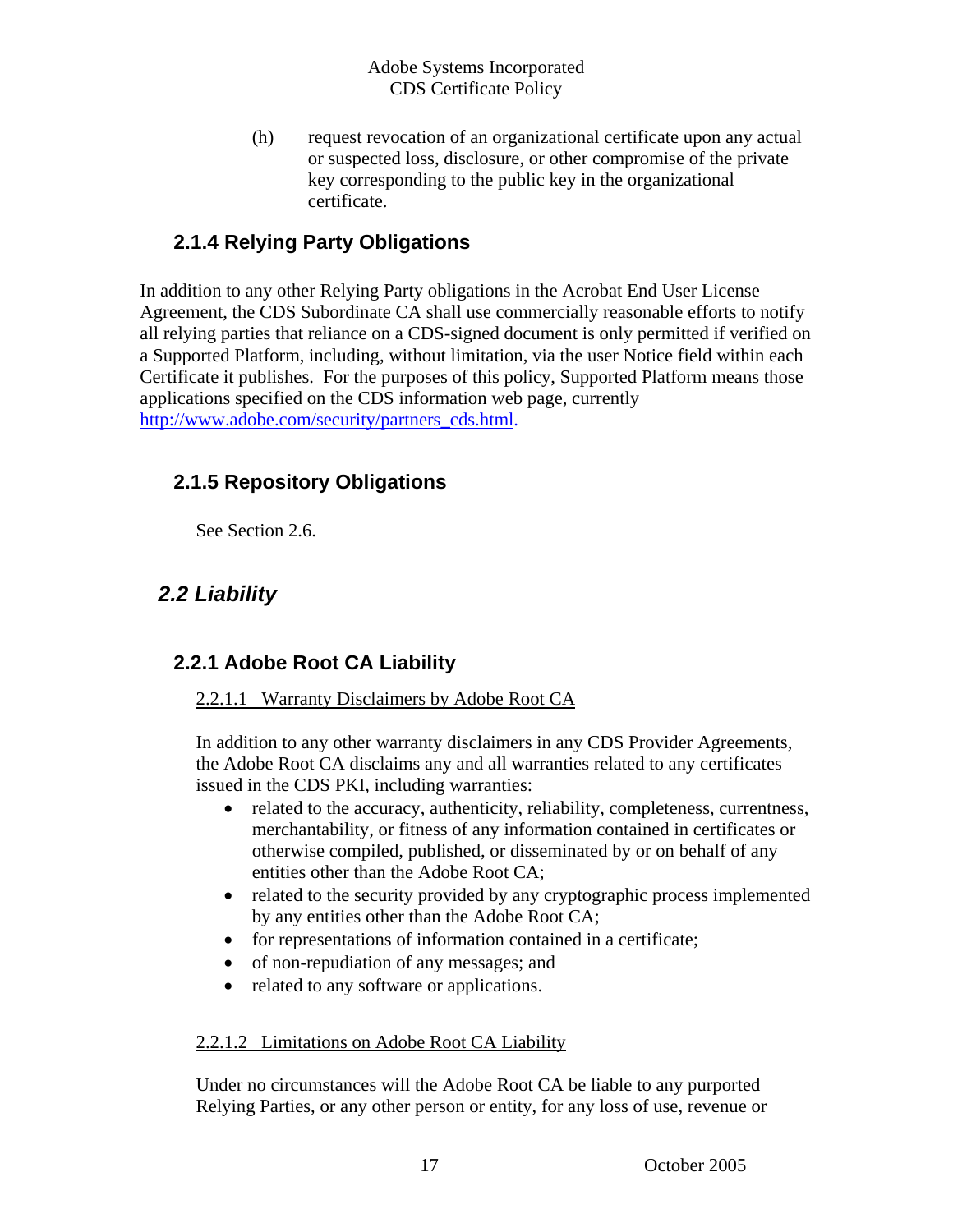<span id="page-17-0"></span>profit, lost or damaged data, or other commercial or economic loss or for any other direct, indirect, incidental, special, punitive, exemplary or consequential damages whatsoever, even if advised of the possibility of such damages or if such damages are foreseeable. This limitation shall apply even in the event of a fundamental breach or a breach of the fundamental terms of this policy.

Adobe accepts no responsibility or liability for any transactions relying upon certificates issued by any CDS Subordinate CA. The CDS Subordinate CA issuing further subordinated CDS Subordinate CA certificates or Subscriber certificates that chain to the certificate of the Adobe Root CA accepts liability for those CDS Subordinate CA or Subscriber certificates according to the CPS of the CDS Subordinate CA, or the terms and conditions of any Subscriber Agreement, Relying Party Agreement, or other applicable contract with the CDS Subordinate CA.

#### **2.2.2 CDS Subordinate CA Liability**

A CDS Subordinate CA is responsible to any Subscriber to whom it has issued a certificate, and to all relying parties who reasonably rely on such certificate in accordance with Section 2.1.4, for damages suffered by such persons that are caused by the failure of the CDS Subordinate CA to comply with the terms of its CPS, its Subscriber Agreement, or its Relying Party Agreement and sustained by such persons as a result of the use of or reliance on the certificate.

#### 2.2.2.1 Warranty Disclaimers by a CDS CA

Except as expressly provided in this policy, or in a Subscriber Agreement or Relying Party Agreement, each CDS Subordinate CA may disclaim all other warranties and obligations of any type, including, without limitation, any warranties of merchantability, fitness for a particular purpose, or accuracy of information provided.

#### 2.2.2.2 Limitations on CDS CA Liability

Each CDS Subordinate CA may limit its liability under this policy to an amount specified in the certificate or an applicable contract or its CPS, except in no cases shall such an amount be less than five thousand dollars (\$5,000.00).

#### **2.2.3 RA Liability**

See Section 2.1.2.2.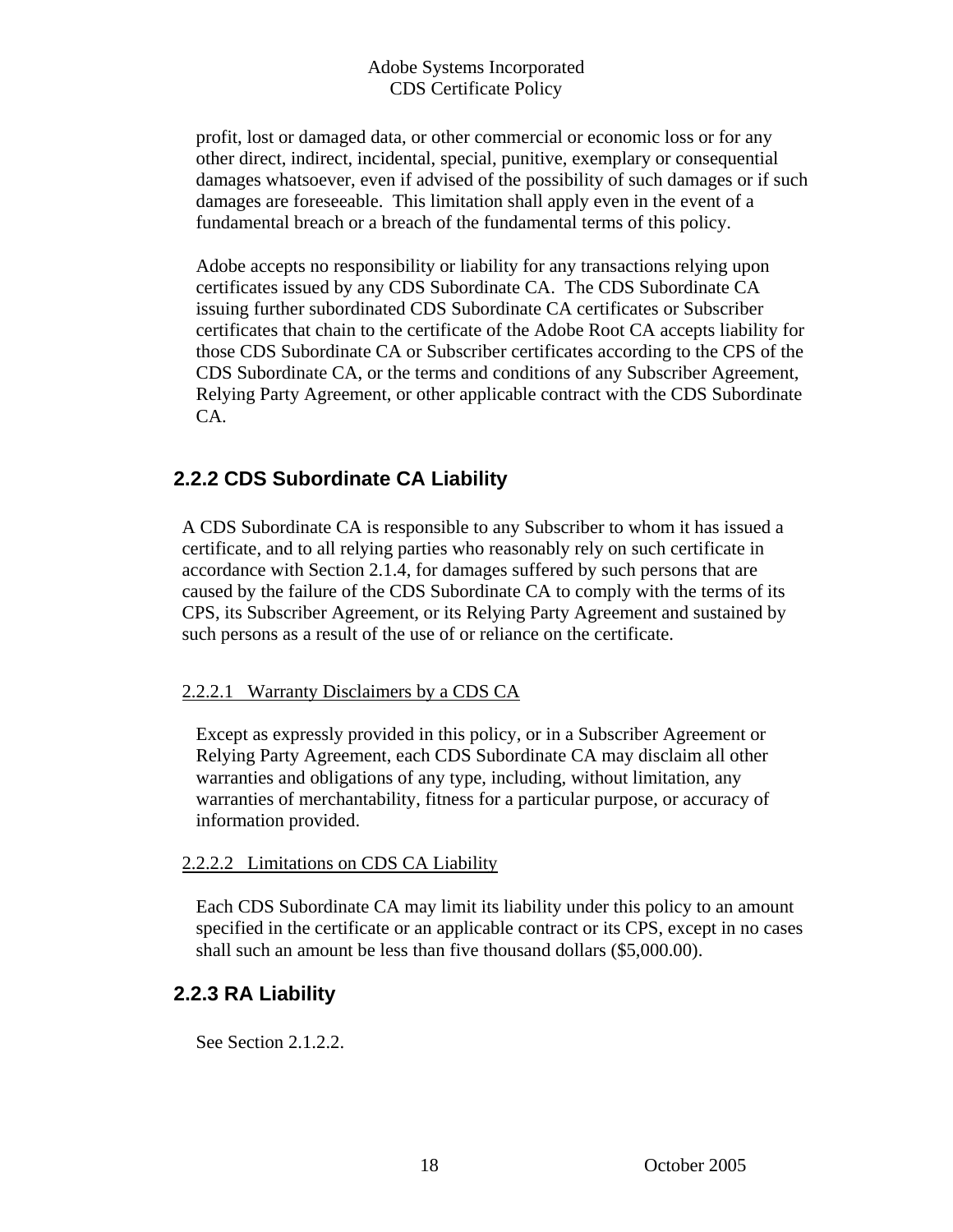## <span id="page-18-0"></span> *2.3 Financial Responsibility*

#### **2.3.1 Indemnifications**

#### 2.3.1.1 By Subscribers

When a Subscriber accepts a certificate from a CDS Subordinate CA, the CDS Subordinate CA shall ensure that in its Subscriber Agreement each Subscriber indemnify the Root CA to which the Subscriber's certificate chains and the CDS Subordinate CA for any and all third party liability, claims, demands (including direct, indirect, special and consequential damages), losses or damages, and all costs and expenses, including reasonable attorney's fees, caused by any breach of the Subscriber Agreement, including, without limitation, as a result of reliance on any misrepresentation of a material fact by that Subscriber.

#### 2.3.1.2 By relying parties

In addition to any Relying Party agreements (including, without limitation the Adobe Acrobat EULA), when a Relying Party accepts a digitally signed CDS document from a Subscriber, the CDS Subordinate CA shall use all reasonable efforts to require the Relying Party to indemnify the Root CA and the CDS Subordinate CA for any third party losses or damages caused by any breach of any Relying Party Agreements, EULAs, or PKI Disclosure Statement, including, without limitation any failure to check the certificate status prior to any reliance on a digital signature from a Subscriber.

#### 2.3.1.3 By CDS CAs

In addition to any other indemnities in any CDS Partner Agreements, each CDS Subordinate CA shall indemnify Adobe and the Adobe Root CA for any losses or damages caused as a result of (a) any erroneous issuing of certificates; and (b) any non-CDS Certificates issued by the CDS CA that verify up to the Adobe Root CA.

#### **2.3.2 Fiduciary Relationships**

No fiduciary relationships are created as a result of any of the activities of the Adobe Root CA or any CDS Subordinate CAs.

#### **2.3.3 Administrative Processes**

No stipulation

## *2.4 Interpretation and Enforcement*

#### **2.4.1 Governing Law**

No stipulation in this policy (since addressed in the applicable CDS Provider Agreement).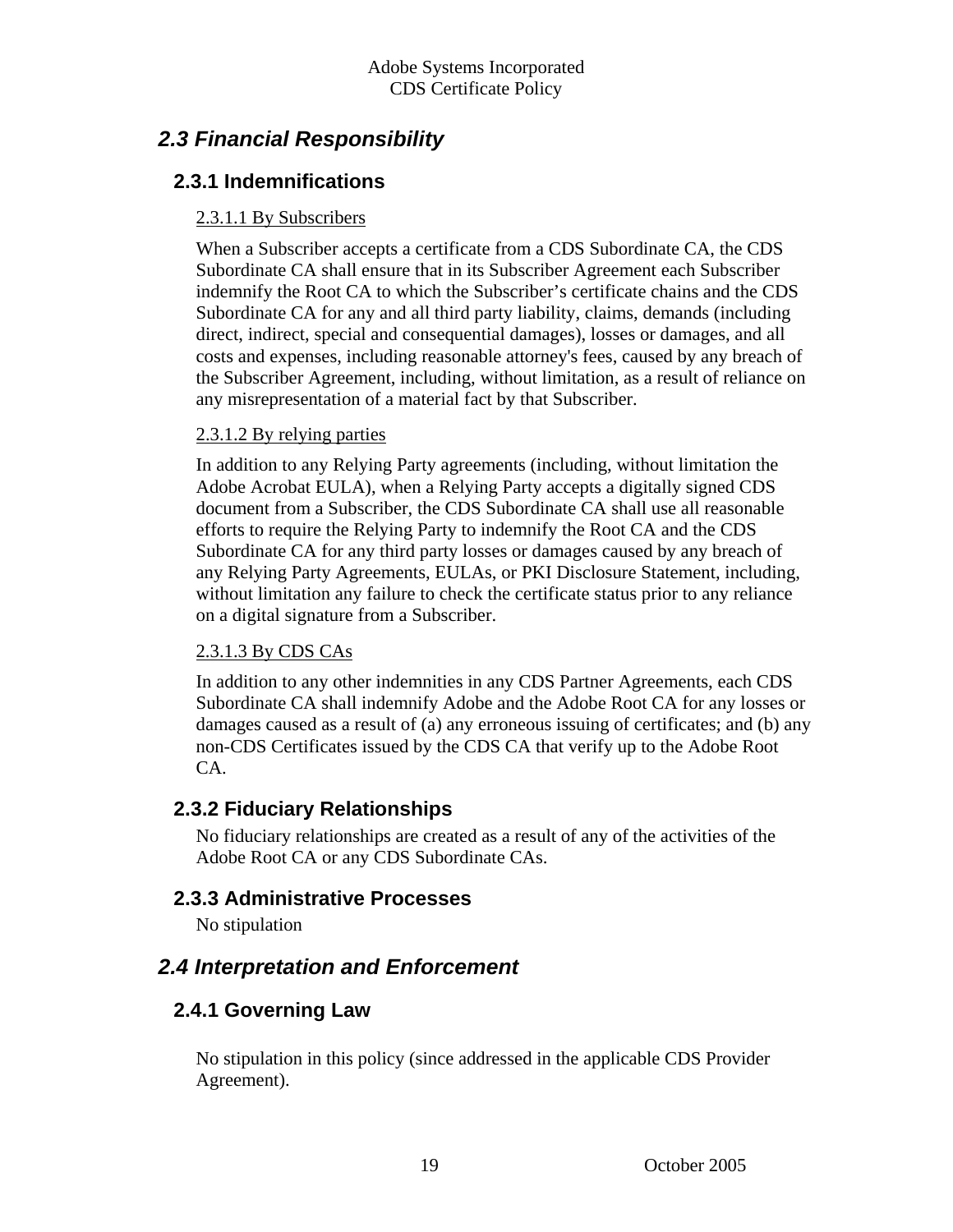#### <span id="page-19-0"></span> **2.4.2 Severability, Survival, Merger, Notice**

No stipulation in this policy (since addressed in the applicable CDS Provider Agreement).

#### **2.4.3 Dispute Resolution Procedures**

No stipulation in this policy (since addressed in the applicable CDS Provider Agreement).

#### *2.5 Fees*

#### **2.5.1 Certificate Issuance or Renewal Fees**

No stipulation in this policy (since addressed in the applicable CDS Subordinate CA Provider Agreement).

#### **2.5.2 Certificate Access Fees**

No stipulation in this policy (since addressed in the applicable CDS Subordinate CA Provider Agreement).

#### **2.5.3 Revocation or Status Information Access Fees**

No stipulation in this policy (since addressed in the applicable CDS Subordinate CA Provider Agreement).

#### **2.5.4 Fees for Other Services Such as Policy Information**

No stipulation in this policy (since addressed in the applicable CDS Subordinate CA Provider Agreement).

#### **2.5.5 Refund Policy**

No stipulation in this policy (since addressed in the applicable CDS Subordinate CA Provider Agreement).

## *2.6 Publication and Repository*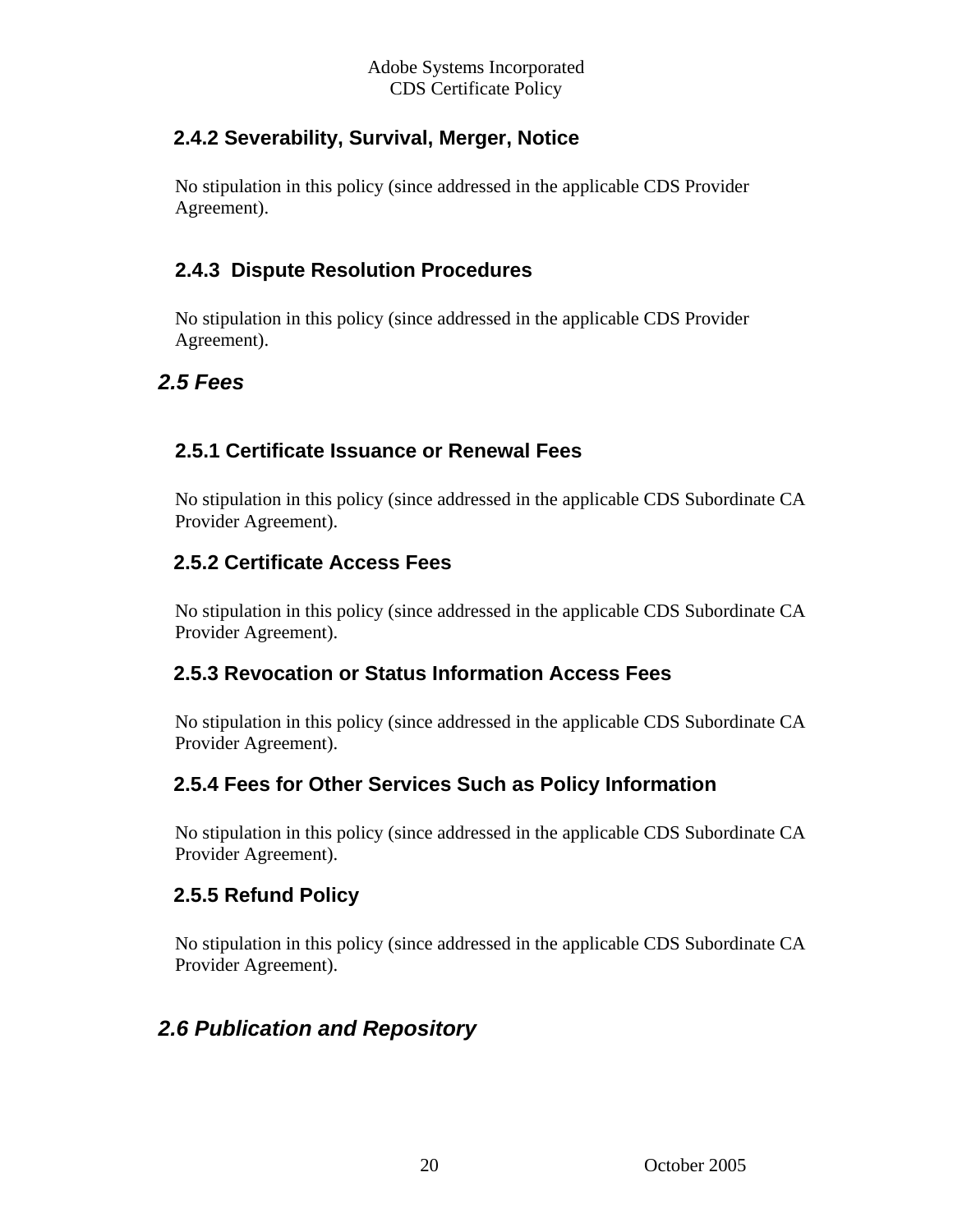#### <span id="page-20-0"></span> **2.6.1 Publication of CA Information**

#### 2.6.1.1 Publication of Root CA Information

The Repository of the Adobe Root CA operating under this policy shall contain at least the following information:

- All certificates issued by the Adobe Root CA which reference the policies identified in Section 1;
- Applicable certificate revocation lists (CRLs) (if any) as published in accordance with the Operational Requirements section of this policy; and
- The certificate of the Adobe Root CA, containing the public key corresponding to its private signing key.

Since the Adobe Root CA is an off-line root, the contents of the Repository are only made available upon approved request.

#### 2.6.1.2 Publication of CDS Subordinate CA Information

Each CDS Subordinate CA shall maintain a Repository that, at a minimum, contains the following:

- one or more Certificate Revocation Lists (CRLs) issued by the CDS Subordinate CA, such that notice is provided of all revoked Certificates within the CDS PKI;
- copies of past and current versions of its CPS, indicating the effective period of each copy of the CPS

#### **2.6.2 Frequency of Publication**

#### 2.6.2.1 Frequency of Publication of Adobe Root CA Information

The Adobe Root CA shall immediately publish the certificates it issues. Information relating to the revocation of a CDS Subordinate CA certificate is published in accordance with the profile in Section 7.2.

#### 2.6.2.2 Frequency of Publication of CDS Subordinate CA Information

Each certificate shall be published in the Repository by the CDS Subordinate CA following issuance and acceptance of the certificate in accordance with Section 4.2 and Section 4.3 of this policy.

A CRL shall be published by the CDS Subordinate CA in its Repository at least every 24 hours in accordance with Section 4.4 of this policy.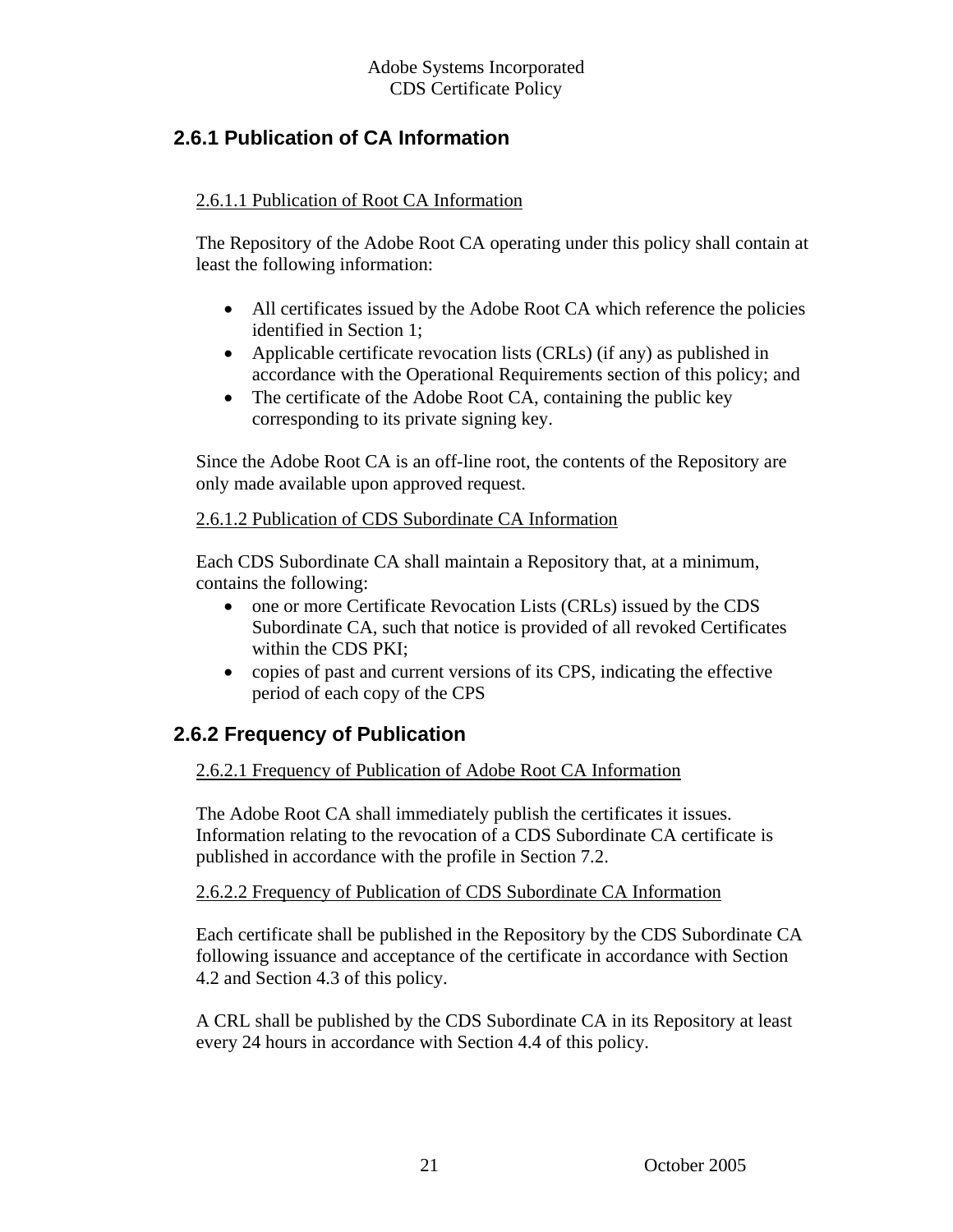#### <span id="page-21-0"></span> **2.6.3 Access Controls**

Each CDS Subordinate CA shall use reasonable efforts to make the Repository available to all parties 24 hours per day, seven days per week, subject to routine maintenance.

#### **2.6.4 Repositories**

See section 2.6.1.

## *2.7 Compliance Audit and Reporting*

#### **2.7.1 Frequency of Entity Compliance Audit**

Each CDS Subordinate CA shall undergo an annual WebTrust for CAs audit to review (a) the compliance of the CDS Subordinate CA with its obligations under its CPS and (b) its compliance with this policy ("Annual Recurring Audit").

#### **2.7.2 Identity/Qualifications of Auditor**

The auditor who performs the Annual Recurring Audit shall:

- (a) be a licensed certified public accountant (CPA);
- (b) hold an appropriate designation (including, without limitation, Certified Information Systems Auditor (CISA), Certified Information Systems Security Practitioner (CISSP), or other designation approved by the CDS PA); or
- (c) have demonstrated expertise in computer and information security.

#### **2.7.3 Auditor's Relationship to Audited Party**

The auditor for a Webtrust audit shall be independent of the CDS Subordinate CA and shall have no other relationship that would impair its independence and objectivity under Generally Accepted Auditing Standards.

#### **2.7.4 Topics Covered by Audit**

The Annual Recurring Audit shall follow the then-current WebTrust for CAs audit program as published by the AICPA.

#### **2.7.5 Actions Taken as a Result of Deficiency**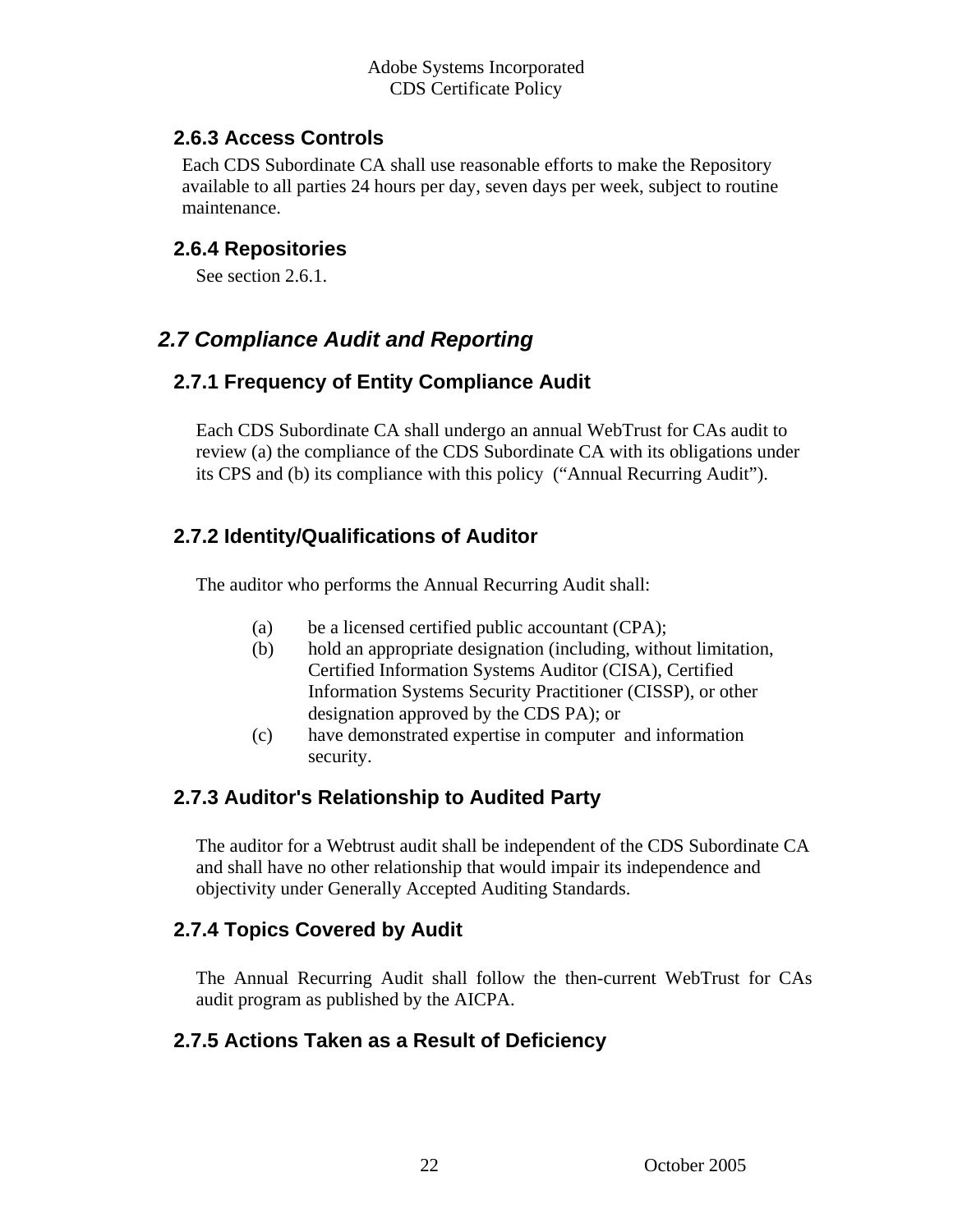<span id="page-22-0"></span>CDS Subordinate CA management shall inform the Adobe Policy Authority of (a) each deficiency notice, (b) the CDS Subordinate CA proposed response to such deficiency notice and (c) the timeline for implementing such response. The Adobe Policy Authority and the CDS Subordinate CA shall mutually agree to each proposed response and the corresponding timeline for implementation.

#### **2.7.6 Communication of Results**

Upon completion of the Annual Recurring Audit, the CDS Subordinate CA shall communicate the Summary of WebTrust audit results, along with all sections of the WebTrust results that directly relate to the CDS PKI.

#### **2.7.7 Quarterly Reporting**

The CDS Subordinate CA shall submit an operational report quarterly to the Adobe Policy Authority in accordance with the requirements of the CDS Service Provider Agreement.

#### *2.8 Confidentiality*

#### **2.8.1 Types of Information to be Kept Confidential**

No stipulation in this policy (since addressed in the applicable CDS Service Provider Agreement).

#### **2.8.2 Types of Information not Considered Confidential**

No stipulation in this policy (since addressed in the applicable CDS Service Provider Agreement).

#### **2.8.3 Disclosure of Certificate Revocation/Suspension Information**

No stipulation in this policy (since addressed in the applicable CDS Service Provider Agreement).

#### **2.8.4 Release to Law Enforcement Officials**

No stipulation in this policy (since addressed in the applicable CDS Service Provider Agreement).

#### **2.8.5 Release as Part of Civil Discovery**

No stipulation in this policy (since addressed in the applicable CDS Service Provider Agreement).

#### **2.8.6 Disclosure Upon Owner's Request**

No stipulation in this policy (since addressed in the applicable CDS Service Provider Agreement).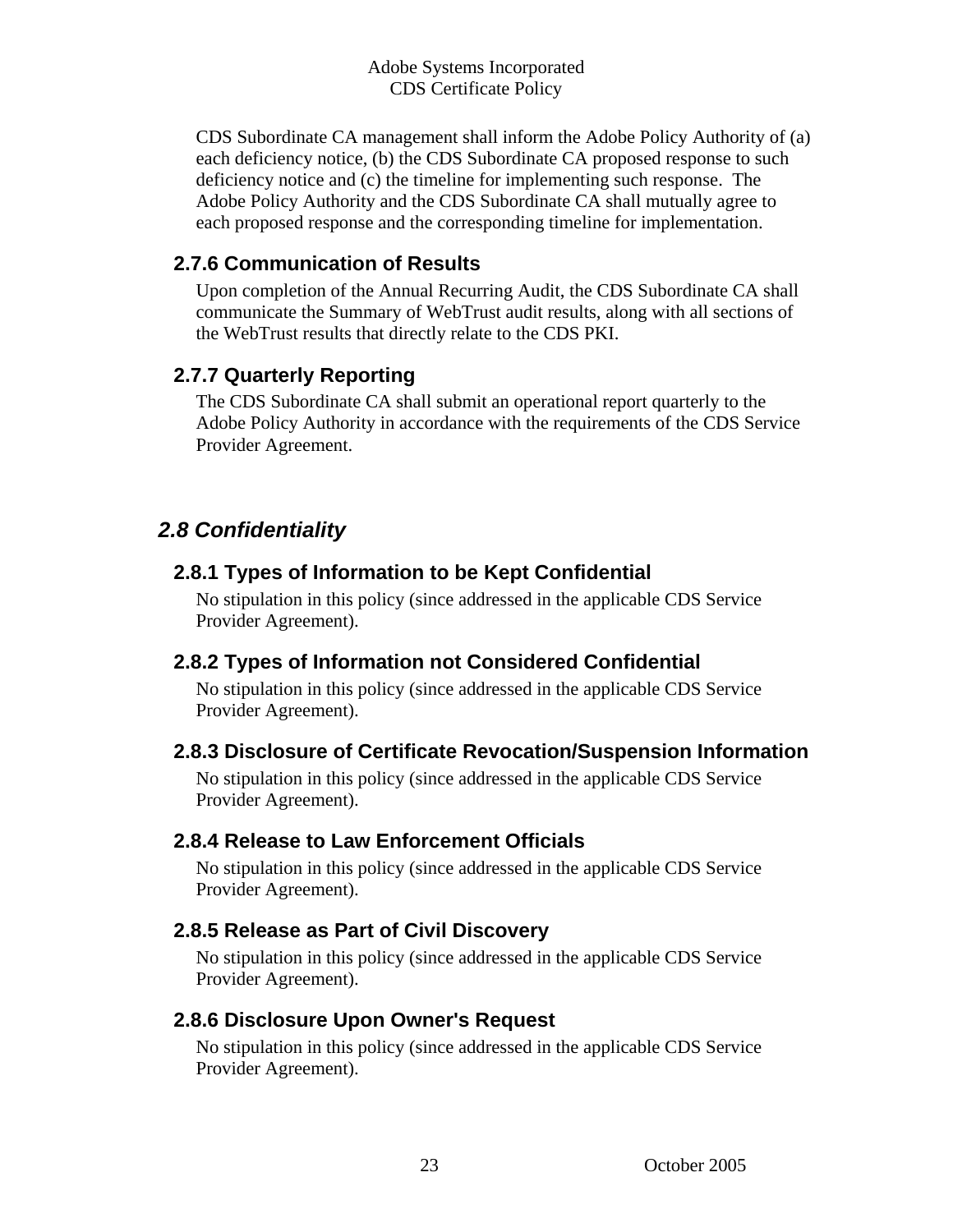#### <span id="page-23-0"></span> **2.8.7 Other Information Release Circumstances**

No stipulation in this policy (since addressed in the applicable CDS Service Provider Agreement).

## *2.9 Intellectual Property Rights*

No stipulation in this policy (since addressed in the applicable CDS Service Provider Agreement).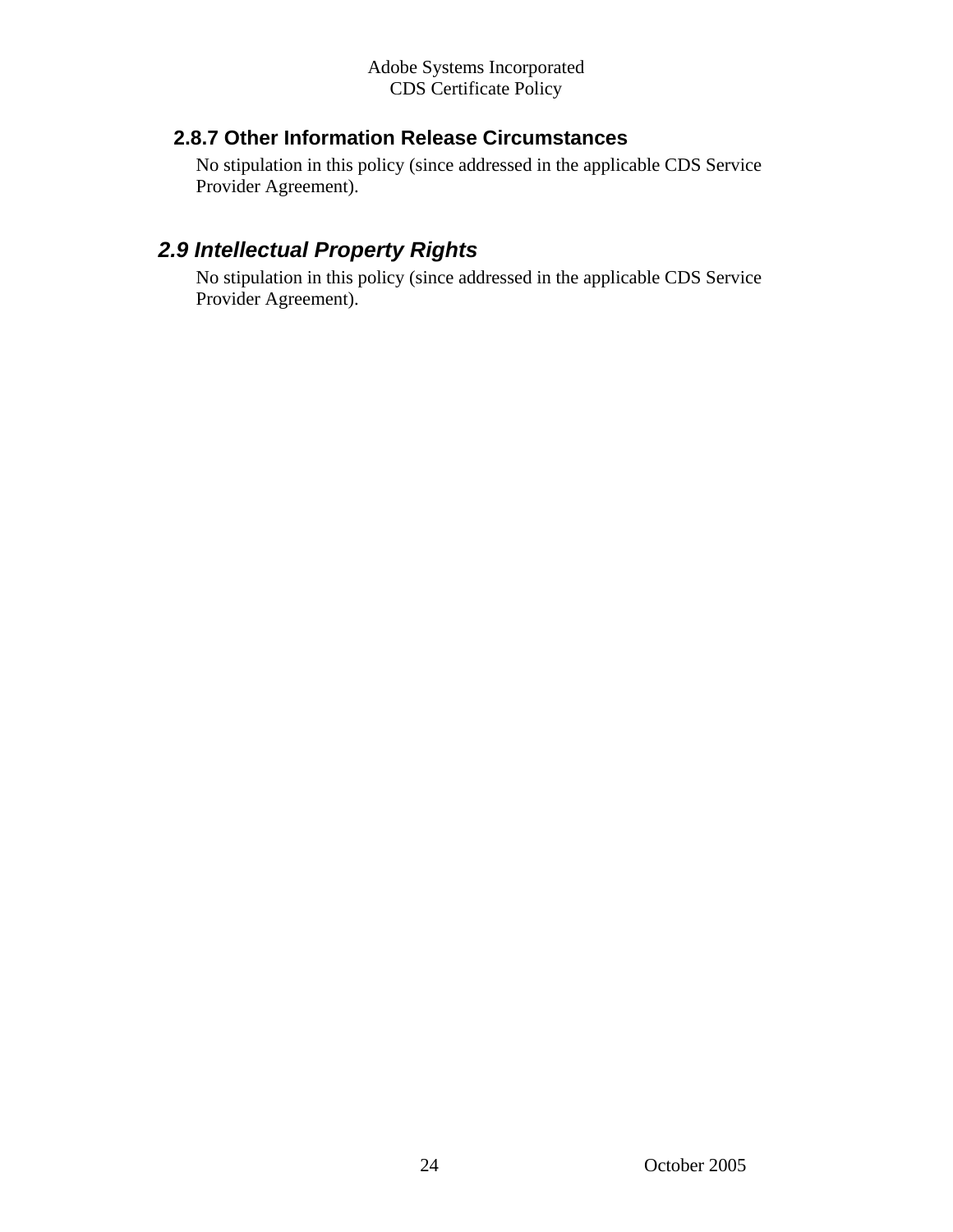# <span id="page-24-0"></span>**3. IDENTIFICATION AND AUTHENTICATION**

## *3.1 Initial Registration*

#### **3.1.1 Types of Names**

Names for Subordinate CAs and Subscribers are of the X.500 Distinguished Name (DN) form in accordance with PKIX Part 1. All certificates issued as part of this PKI shall have at a minimum a Country (c), OrganizationName (o) attribute, and a CommonName (cn) attribute. The cn may be an individual's name, an organization's name or the name of a specific role within an organization (e.g. Chief Financial Officer). Together, these attributes make up the Subscriber's distinguishedName (dn). Each dn must be unique.

All attributes are as defined in ITU-T Recommendation X.521.

#### **3.1.2 Need for Names to be Meaningful**

Names used in CDS certificates must be meaningful in that they can be understood and used by Rely Parties and linked to a Subscriber, an Organization or a specific individual operating in a certain role.

#### **3.1.3 Rules for Interpreting Various Name Forms**

No stipulation

#### **3.1.4 Uniqueness of Names**

No stipulation.

#### **3.1.5 Name Claim Dispute Resolution Procedure**

The Adobe Policy Authority will resolve any name claim disputes brought to its attention.

#### **3.1.6 Recognition, Authentication and Role of Trademarks**

No stipulation

#### **3.1.7 Method to Prove Possession of Private Key**

#### *3.1.7.1 CDS Subordinate CA*

CDS Subordinate CAs are required to prove possession of the private key that corresponds to the public key included in their certificate request. This is to be done by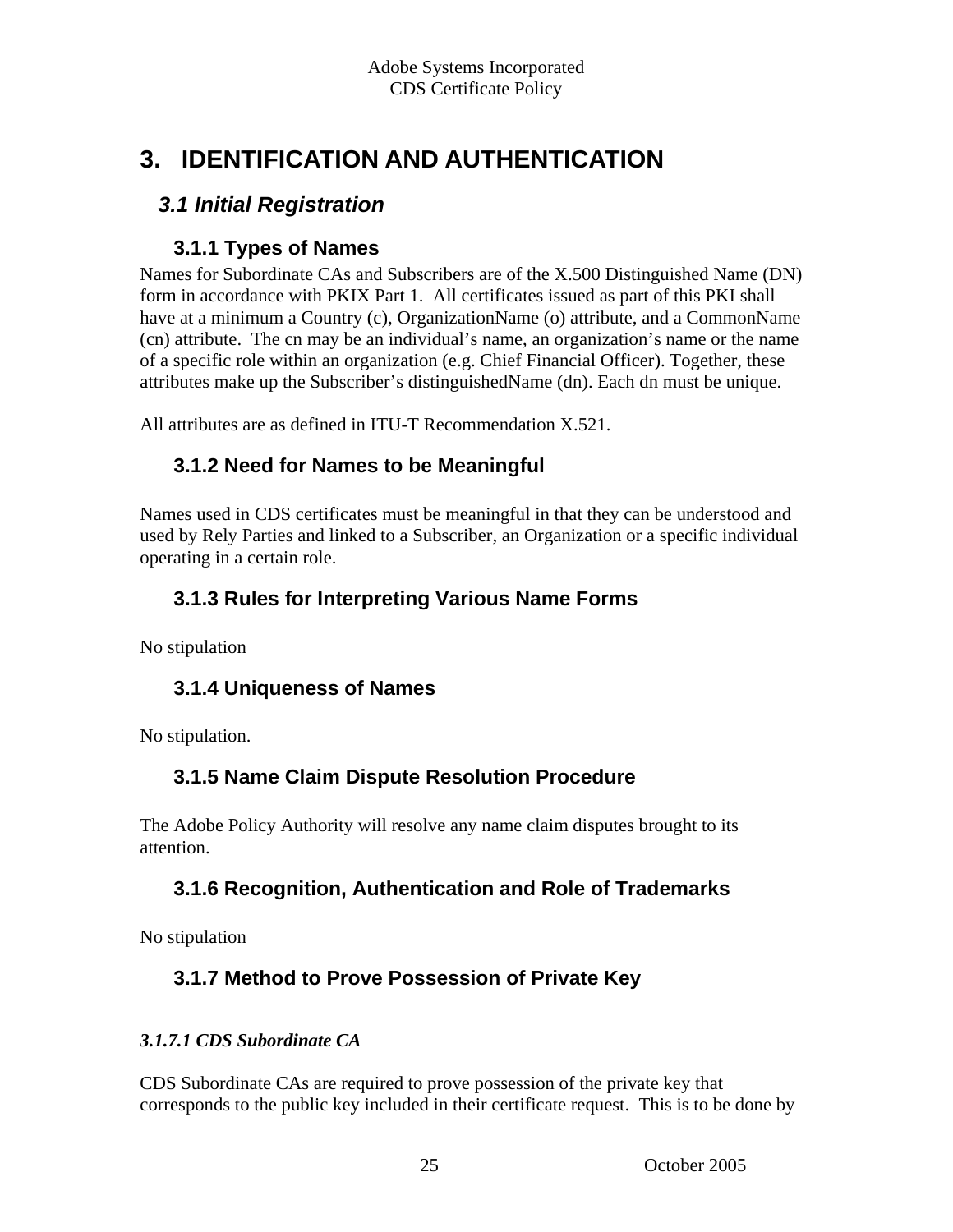<span id="page-25-0"></span>using the CDS Subordinate CA's private key to sign a certificate request and providing that request to the Issuing CA. The Issuing CA will validate the signature using the CDS Subordinate CA's public key included in the certificate request.

#### *3.1.7.2 Subscriber*

Subscribers generating their own private keys must prove possession of that private key by using it to sign a certificate request and providing that request to the Issuing CA. The Issuing CA will validate the signature using the Subscriber's public key.

Private keys generated outside the control of Subscribers must be generated in a secure and controlled manner and delivered to the certificate subject or an authorized representative via an accountable method (see Section 4.2).

#### **3.1.8 Standard Authentication of Organization Identities**

Organizations wishing to receive either CDS Subordinate CA or Subscriber certificates must include the organization name, address and Dun & Bradstreet number (or similar 3<sup>rd</sup> party verification) in their application to the Issuing CA.

In the case of an organization applying for a Level 1 CDS Subordinate CA certificate, the Adobe Policy Authority will be responsible for verifying the information, in addition to the authentication of the requesting representative and the representative's authorization to act in the name of the organization.

Level 2 CDS Subordinate CA certificate requests shall be verified by the Issuing CA receiving the request.

A CDS Subordinate CA's RA shall verify the organization's identity, in addition to the authentication of the requesting representative and the representative's authorization to act in the name of the organization.

#### **3.1.9 Authentication of Individual Identity**

CDS Subordinate CA shall authenticate individual identities in accordance with the practices set forth in the CPS (as approved by the Adobe Policy Authority).

## *3.2 Routine Rekey*

#### **3.2.1 Rekey of CDS Subordinate CAs**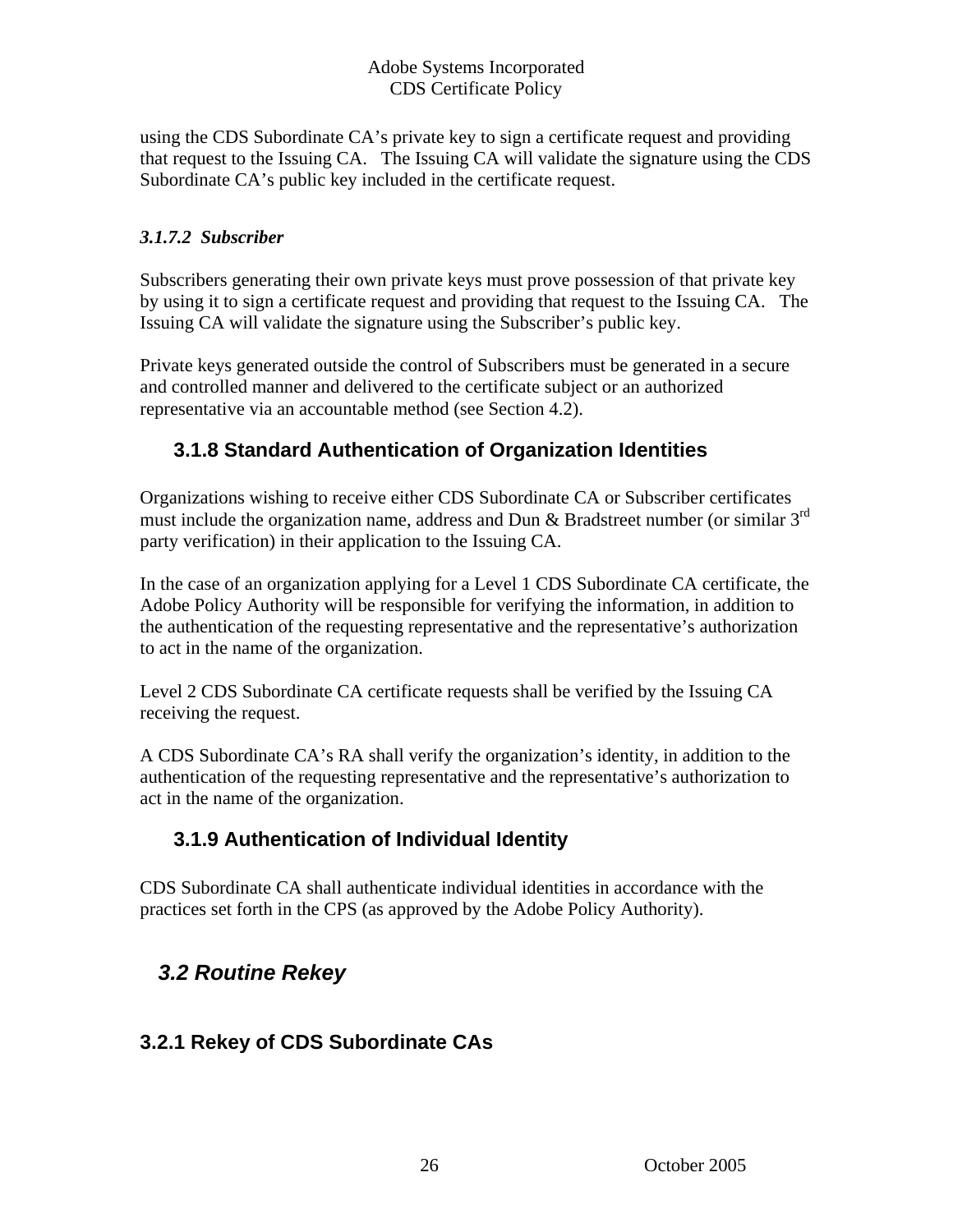<span id="page-26-0"></span>CDS Subordinate CAs may use their current signature key to sign a request for rekey. Upon receipt of a valid Rekey Request, the Issuing CA will issue a new certificate that includes the new key pair for the CDS Subordinate CA.

#### **3.2.2 Rekey of Subscribers**

Subscribers may use their current valid signature key to sign a request for rekey. Upon receipt of a valid Rekey Request, the CDS Subordinate CA that issued the original certificate will issue a new certificate that includes the new key pair for the Subscriber.

## *3.3 Rekey after Revocation*

For CDS Subordinate CAs' and Subscribers' Certificates that have been revoked, rekey will not be permitted. The CDS Subordinate CA's and Subscriber's identity must be reestablished through the existing registration process.

## *3.4 Revocation Request*

Revocation requests must be authenticated prior to any action being taken.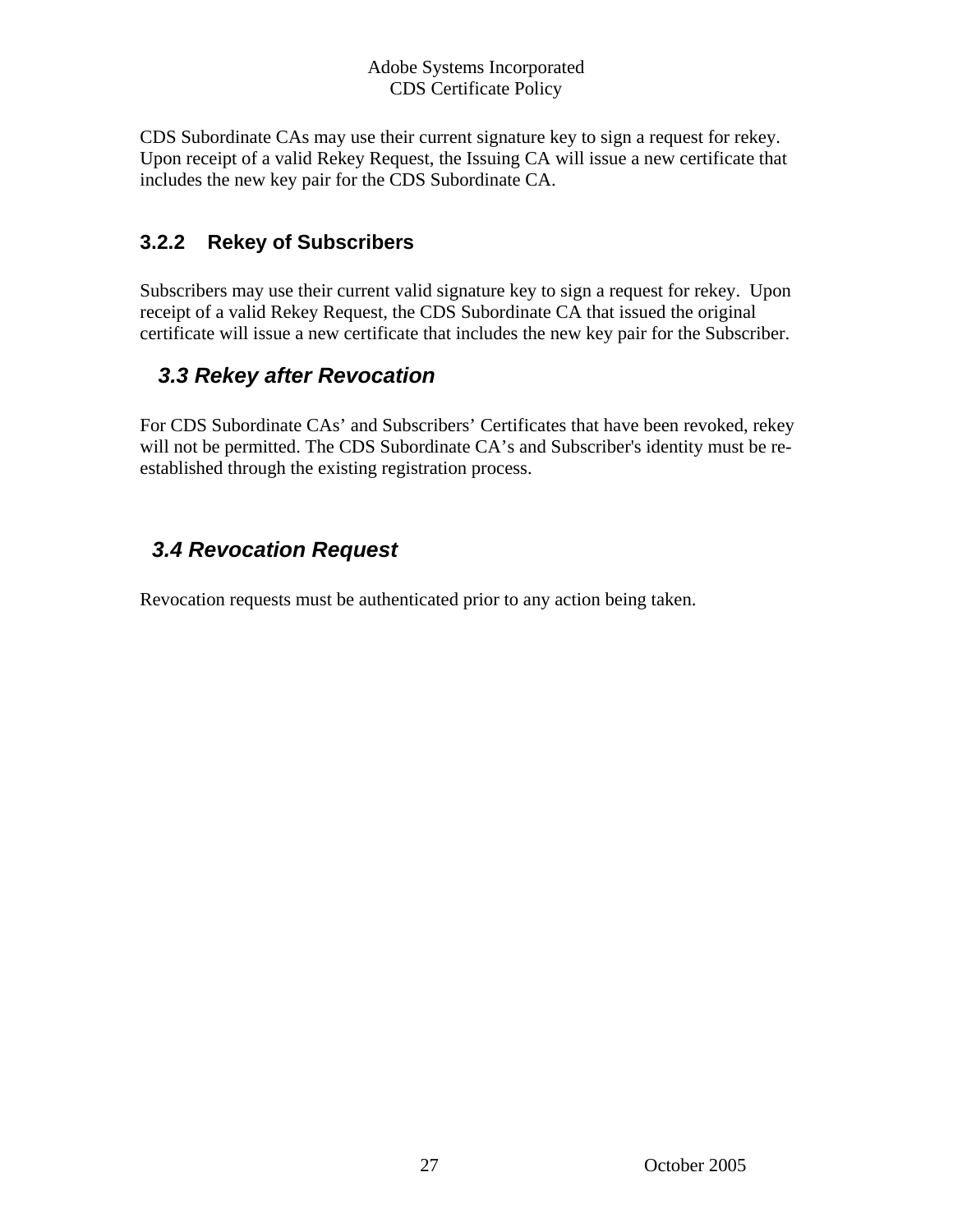# <span id="page-27-0"></span>**4. OPERATIONAL REQUIREMENTS**

## *4.1 Certificate Application*

### **4.1.1 CDS Subordinate CA Certificate Application**

All entities wishing to become a CDS Subordinate CA must follow the application process as defined by the Adobe Policy Authority including completing and submitting an application and executing any required CDS Service Provider Agreement. The Adobe Policy Authority will review and approve (if so decided) all applications for CAs applying for certificates issued by the Adobe Root CA.

## **4.1.2 Subscriber Certificate Application**

All entities wishing to become Subscribers in the CDS PKI must follow the application process as approved by the Adobe Policy Authority including completing and submitting an application and agreeing to any required Subscriber Agreement. An authorized representative of the CDS Subordinate CA will review the application and make a decision as to whether or not a certificate should be issued to the applicant.

## *4.2 Certificate Issuance*

Certificates must be issued to applicants in a secure manner only after the application has been approved. The issuing CA or its RA is responsible for the accurate transfer of data supplied by Subscribers into the applicable Certificates so that the Certificates accurately reflect the data supplied. The issuing CA shall issue certificates in accordance with the certificate profile set forth in the applicable CPS.

## *4.3 Certificate Acceptance*

Certificate acceptance must be performed in accordance with the CDS Service Provider Agreement and/or the Subscriber Agreement.

## *4.4 Certificate Suspension and Revocation*

#### **4.4.1 Circumstances for Revocation**

A certificate may be revoked for any of the following reasons:

a) The Adobe Policy Authority requests that the CDS Subordinate CA or Subscriber certificate be revoked.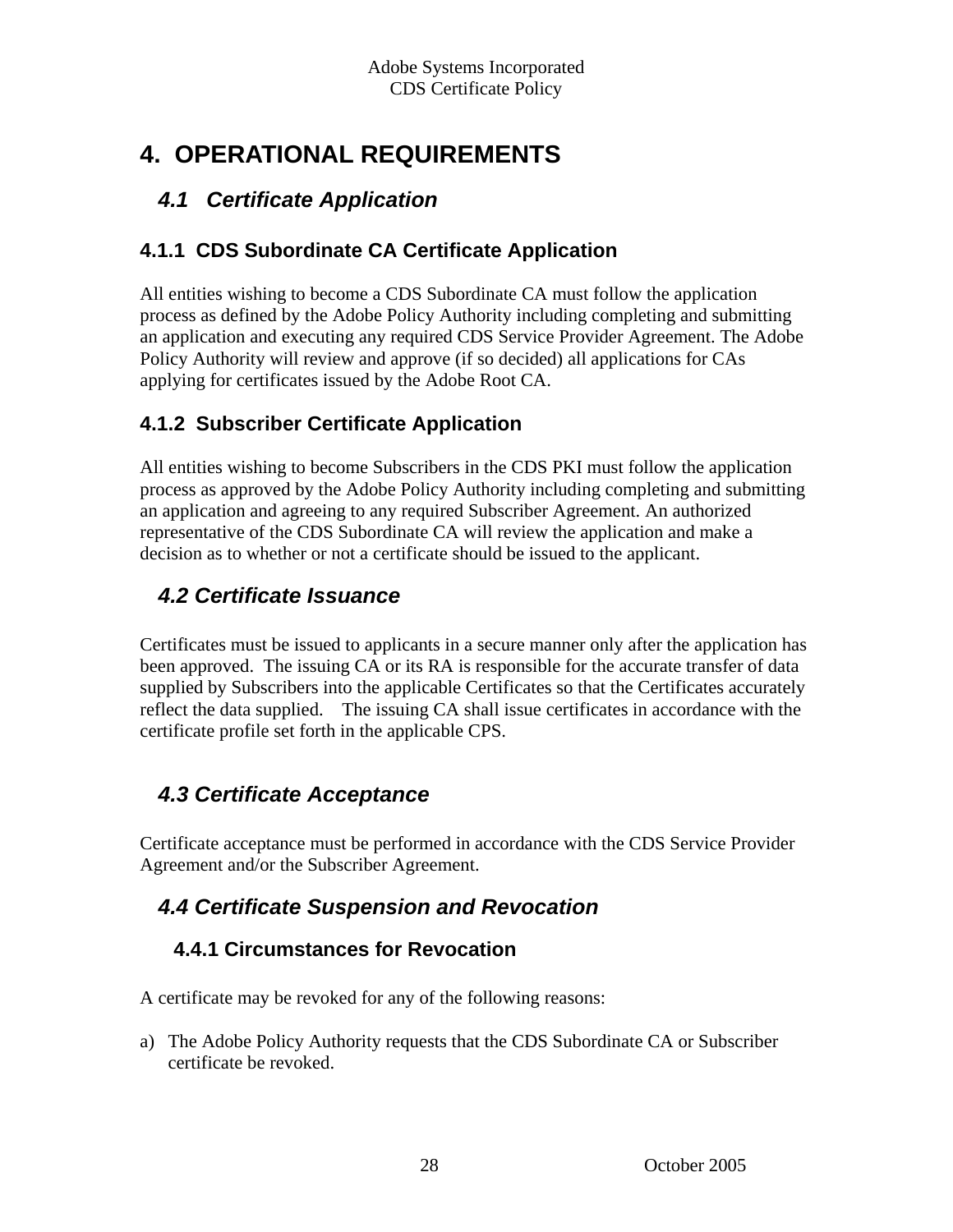- <span id="page-28-0"></span>b) The CDS Subordinate CA management team receives an authorized request for revocation.
- c) The Subscriber is no longer authorized to represent the Organization or the Subscriber losses control of the private key.
- d) The Subscriber has violated the Subscriber Agreement.

#### **4.4.2 Who can Request Revocation**

A certificate issued under this Policy may be revoked upon receipt of a request from an authorized representative of the Adobe Policy Authority, a CDS Subordinate CA, a Subscriber, or an authorized representative of a Subscriber.

#### **4.4.3 Procedure for Revocation Request**

Procedures for requesting revocations shall be addressed in the each CDS Subordinate CA's CPS.

#### **4.4.4 Revocation Request Grace Period**

No stipulation

#### **4.4.5 Circumstances for Suspension**

Suspension of certificates is not supported in the CDS PKI environment.

#### **4.4.6 Who can Request Suspension**

No stipulation

#### **4.4.7 Procedure for Suspension Request**

No stipulation

#### **4.4.8 Limits on Suspension Period**

No stipulation

#### **4.4.9 ARL/CRL Issuance Frequency (if applicable)**

The Adobe Root shall issue a routine Authority Revocation Lists (ARL) at least once every year even if there are no changes to the list. In the case of a certificate being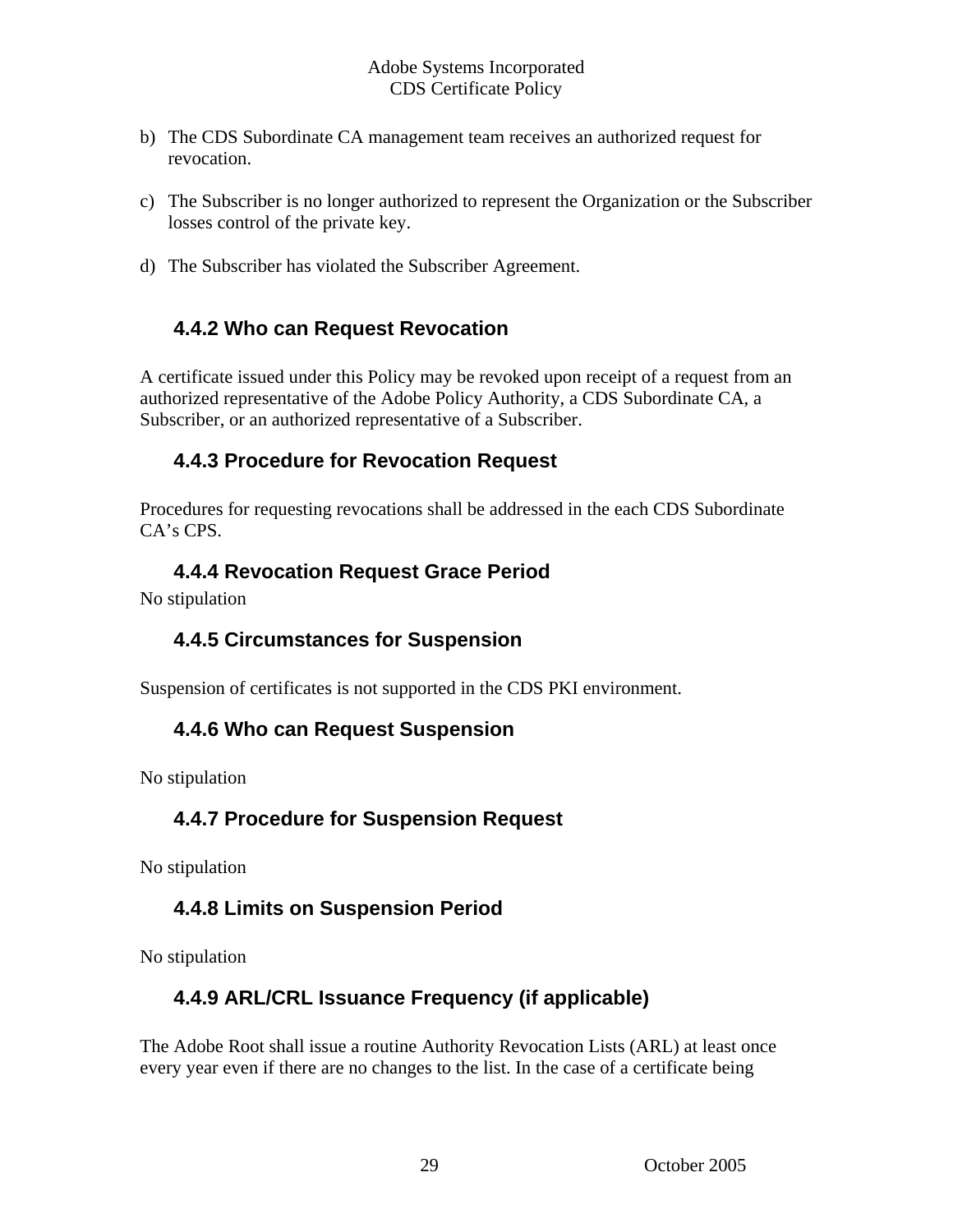<span id="page-29-0"></span>revoked due to a private key being compromised, the Adobe Root CA shall issue an updated ARL within 24 hours of the revocation.

CDS Subordinate CAs shall issue routine ARLs once every year and CRLs at least once every 24 hours. If issuing combined ARL/CRLs, then issuance of the combined ARL/CRL shall occur at least once every 24 hours. In the case of a certificate being revoked due to a private key being compromised, the CDS Subordinate CA shall issue an updated ARL/CRL within 24 hours of the revocation.

#### **4.4.10 ARL/CRL Checking Requirements**

Relying parties must retrieve ARL/CRLs at least once every 24 hours before relying on a document signed using a CDS certificate except for CDS certificates issued for the purpose of Time-stamping services.

#### **4.4.11 On-line Revocation/Status Checking Availability**

No stipulation

#### **4.4.12 On-line Revocation Checking Requirements**

No stipulation

#### **4.4.13 Other Forms of Revocation Advertisements Available**

No stipulation

#### **4.4.14 Checking Requirements for other Forms of Revocation**

#### **Advertisements**

No stipulation

#### **4.4.15 Special Requirements Key Compromise**

In the case that a CDS Subordinate CA's key is compromised, the Issuing CA will issue an updated ARL. The issuance of the ARL shall be authorized by the Issuing CA's management as soon as the compromise has been confirmed.

## *4.5 Security Audit Procedures*

## **4.5.1 Types of Event Recorded**

All material security events must be automatically recorded in audit logs.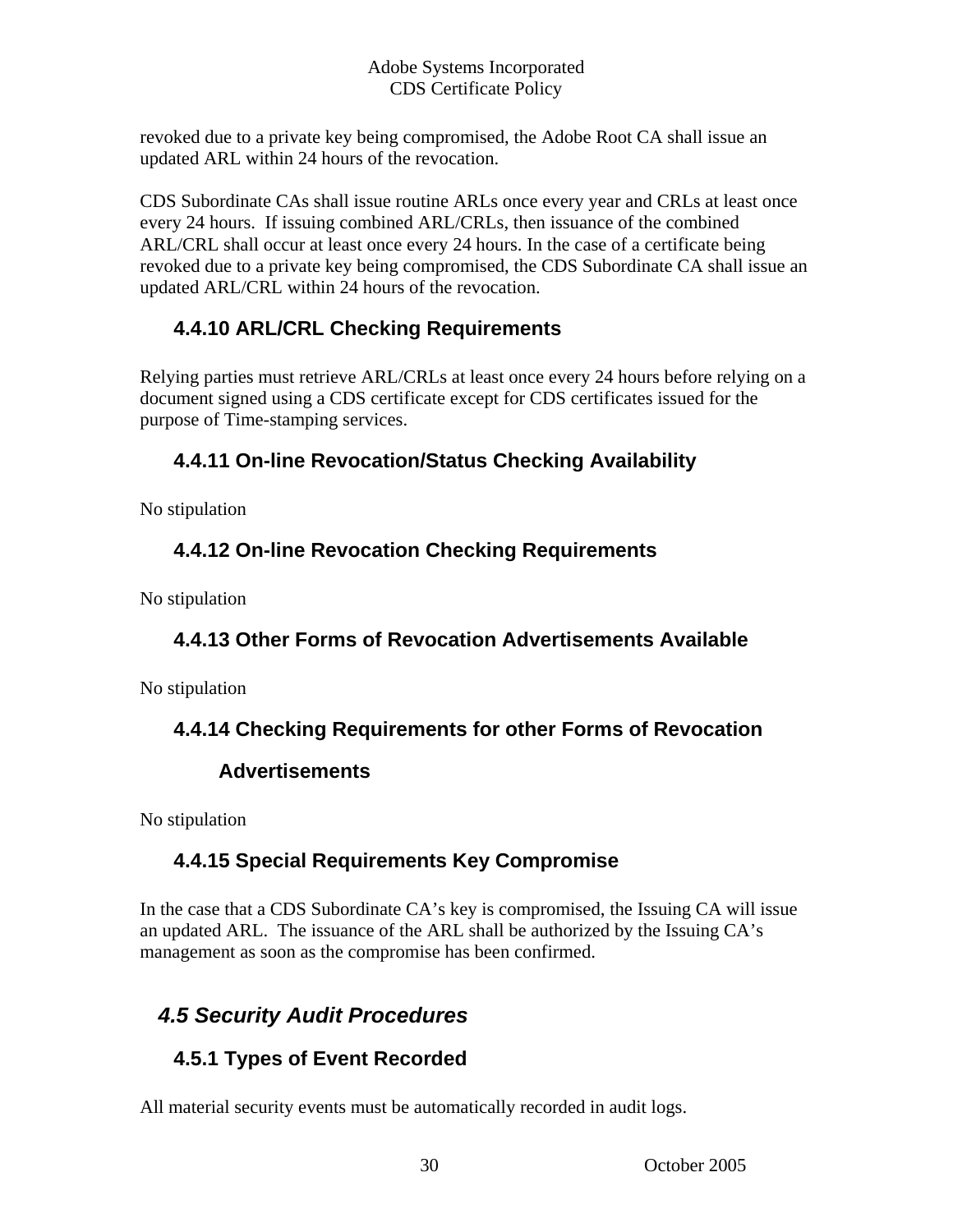#### <span id="page-30-0"></span> **4.5.2 Frequency of Processing Log**

The Adobe Root and Subordinate CAs shall establish procedures for the regular review of audit logs.

#### **4.5.3 Retention Period for Audit Log**

Audit logs shall be maintained on-site as specified in the Adobe Root CPS and CDS Subordinate CAs' CPS.

#### **4.5.4 Protection of Audit Log**

Access to audit logs shall be protected by a combination of physical and logical controls as specified in the Adobe Root CPS and each CDS Subordinate CA's CPS.

#### **4.5.5 Audit Log Backup Procedures**

As specified in the Adobe Root CPS and each CDS Subordinate CA's CPS, a backup of the audit log shall be made prior to any log being sent off-site for storage.

#### **4.5.6 Audit Collection System (internal vs. external)**

No stipulation

#### **4.5.7 Notification to Event-causing Subject**

No stipulation

#### **4.5.8 Vulnerability Assessments**

Partners managing CDS Subordinate CAs shall perform regular self assessments of security controls.

## *4.6 Records Archival*

#### **4.6.1 Types of Event Recorded**

The Adobe Root and each CDS Subordinate CA shall archive records with sufficient detail so that proper operation of the CA can be established.

| <b>Item / Data to be Archived</b>       | <b>Required (Yes/No)</b> |
|-----------------------------------------|--------------------------|
| <b>Certificate Policy</b>               | Yes                      |
| <b>Certification Practice Statement</b> | <b>Yes</b>               |
| Contractual Obligations                 | Yes                      |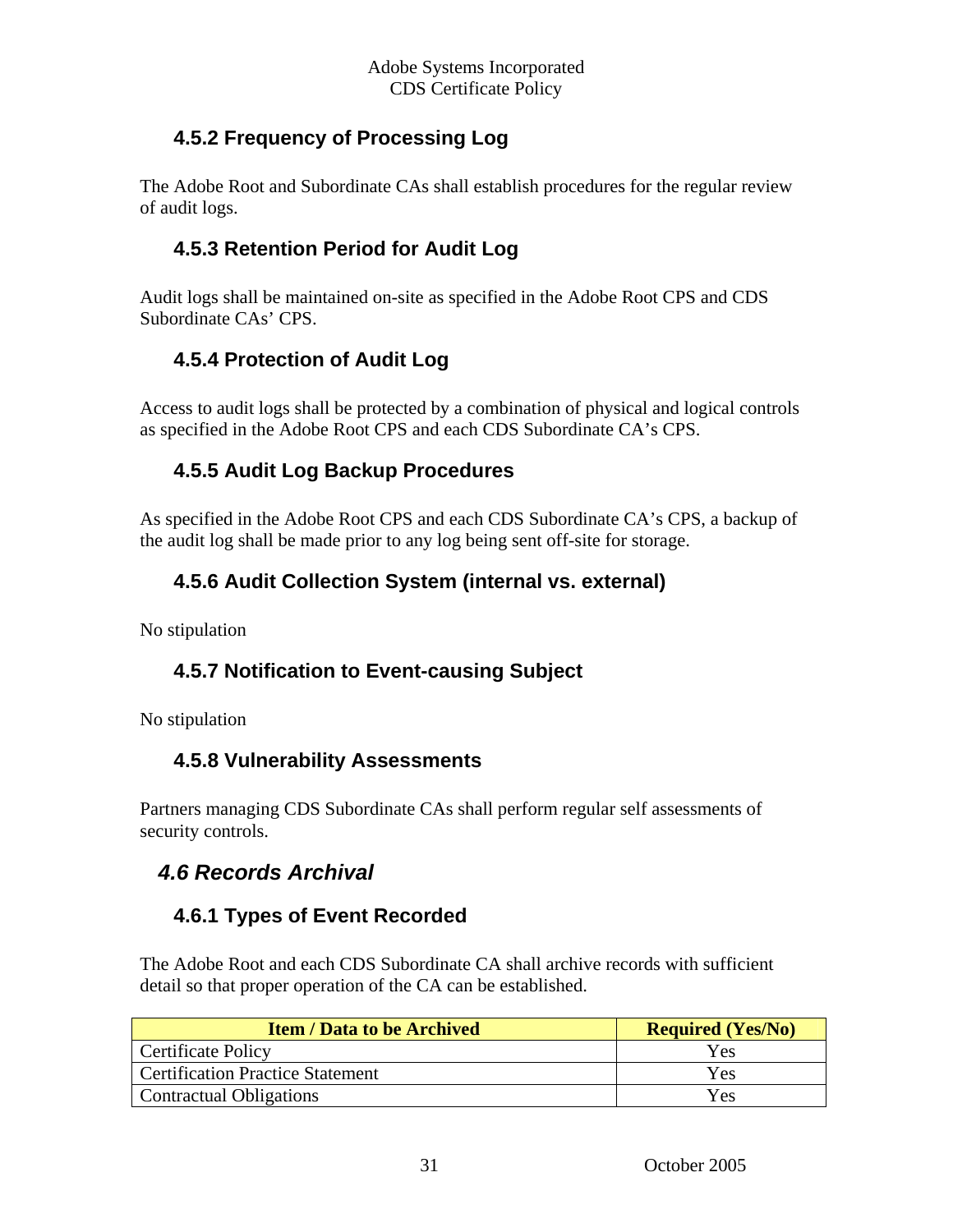<span id="page-31-0"></span>

| <b>Item / Data to be Archived</b>                           | <b>Required (Yes/No)</b> |
|-------------------------------------------------------------|--------------------------|
| System & Equipment Configurations                           | Yes                      |
| Modification & Updates to System or Configuration (Scripts) | Yes                      |
| <b>Revocation Requests</b>                                  | Yes                      |
| Subscriber Identity Authentication (per Section 3.1.9)      | Yes                      |
| Documentation of Receipt and Acceptance of Certificates     | Yes                      |
| Documentation of Receipt of Tokens                          | Yes                      |
| All Certificates Issued or Published                        | Yes                      |
| A Complete Listing of All Certificates Revoked              | Yes                      |
| All Audit Logs                                              | Yes                      |
| Other Data or Applications Needed to Verify Archive         | Yes                      |
| Contents                                                    |                          |
| Documentation Required by Compliance Auditors               | Yes                      |

#### **4.6.2 Retention Period for Archive**

Archives shall be kept for a minimum of three (3) years but may be required to be kept for a longer period of time as provided for in an applicable CDS Service Provider Agreement.

#### **4.6.3 Protection of Archive**

Archives shall be protected in a manner that prevents unauthorized users from writing to, modifying or deleting them. Additionally, the archive media will be provided adequate protection from environmental threats such as temperature, humidity, and magnetism.

#### **4.6.4 Archive Backup Procedures**

Archive backup procedures are to be followed as prescribed in the Adobe Root CPS and each CDS Subordinate CA's CPS.

#### **4.6.5 Requirements for Time-stamping of Records**

No stipulation

#### **4.6.6 Archive Collection System (internal or external)**

No stipulation

#### **4.6.7 Procedures to Obtain and Verify Archive Information**

Procedures to obtain and verify archive information are to be followed as prescribed in the Adobe Root CPS and each CDS Subordinate CA's CPS.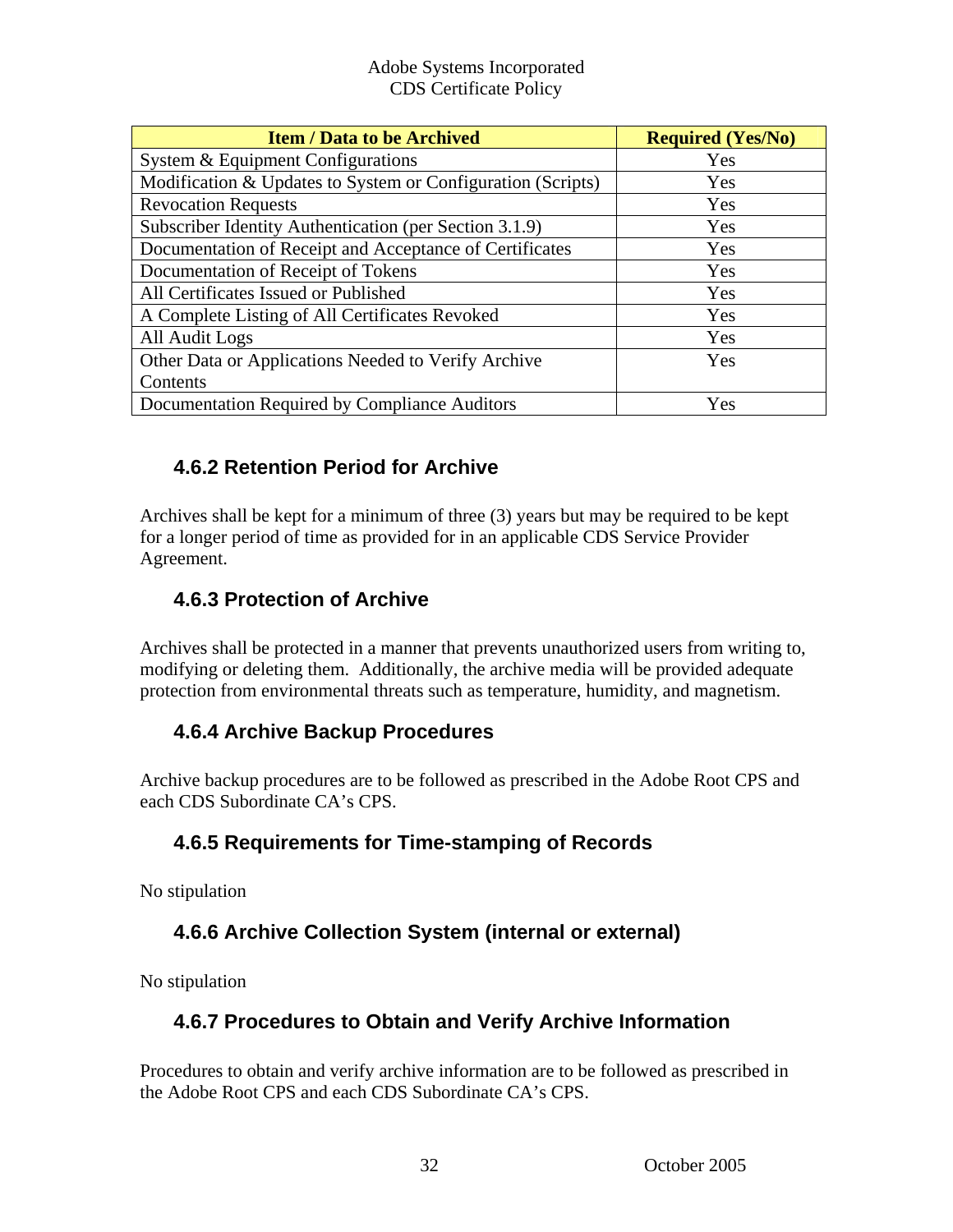## <span id="page-32-0"></span> *4.7 Key Changeover*

The Adobe Root and each CDS Subordinate CA shall establish key changeover procedures in its CPS. Consideration should be given to the level of protection used to secure the signing private key when determining specific key changeover procedures.

## *4.8 Compromise and Disaster Recovery*

#### **4.8.1 Computing Resources, Software, and/or Data are Corrupted**

Procedures detailing how to recover from corrupted hardware, software and/or data shall be established by the Adobe Root and each CDS Subordinate CA.

#### **4.8.2 Entity Public Key is Revoked**

CDS Subordinate CAs shall have a process for reestablishing a secure environment after their public key is revoked. These procedures shall address the steps necessary to provide the new public key to the necessary users and how to recertify them.

#### **4.8.3 Entity Key is Compromised**

If the Adobe Root CA's or a CDS Subordinate CA's signature key is compromised or suspected of being compromised, the Adobe Policy Authority shall be notified immediately.

Procedures to generate a new key pair will be followed in accordance with the compromised CA's CPS.

#### **4.8.3.1 Suspected Compromise**

See Section 4.8.3

#### **4.8.3.2 Key is Compromised**

See Section 4.8.3

#### **4.8.4 Secure Facility after a Natural or Other Type of Disaster**

In the case where the facility housing either the Adobe Root CA or a CDS Subordinate CA is destroyed; thus disrupting the CA's ability to manage certificates, the Adobe Policy Authority shall be notified immediately.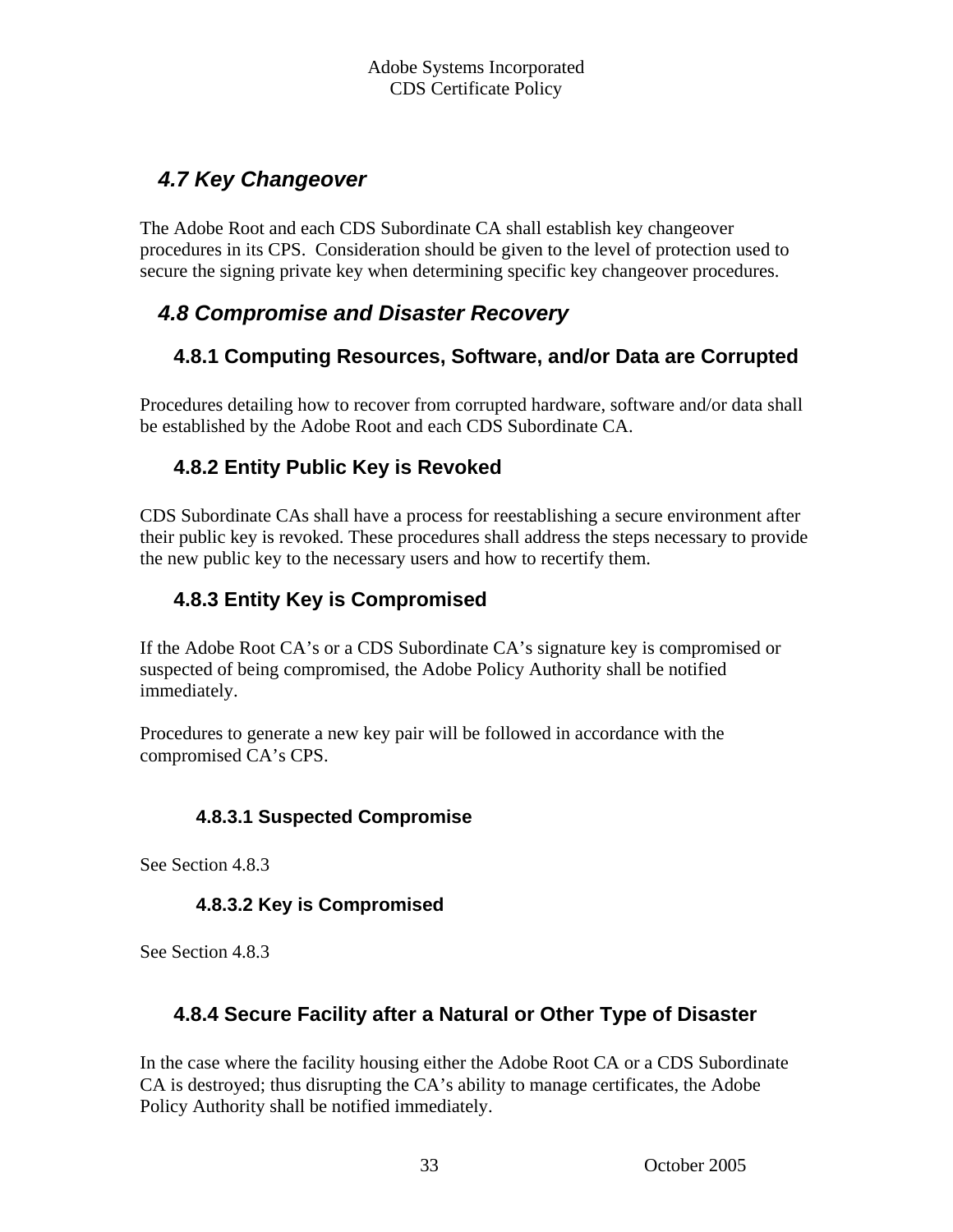<span id="page-33-0"></span>Disaster recovery procedures will be followed in accordance with the affected CA's CPS.

## *4.9 CA Termination*

The Adobe Policy Authority shall be notified prior to any CDS Subordinate CA terminating its services. The Adobe Policy Authority and the terminating CDS Subordinate CA must agree on what procedures are required to properly cease operations. This may include archiving and/or escrowing relevant data if the company operating the terminating CA is deemed to be distressed.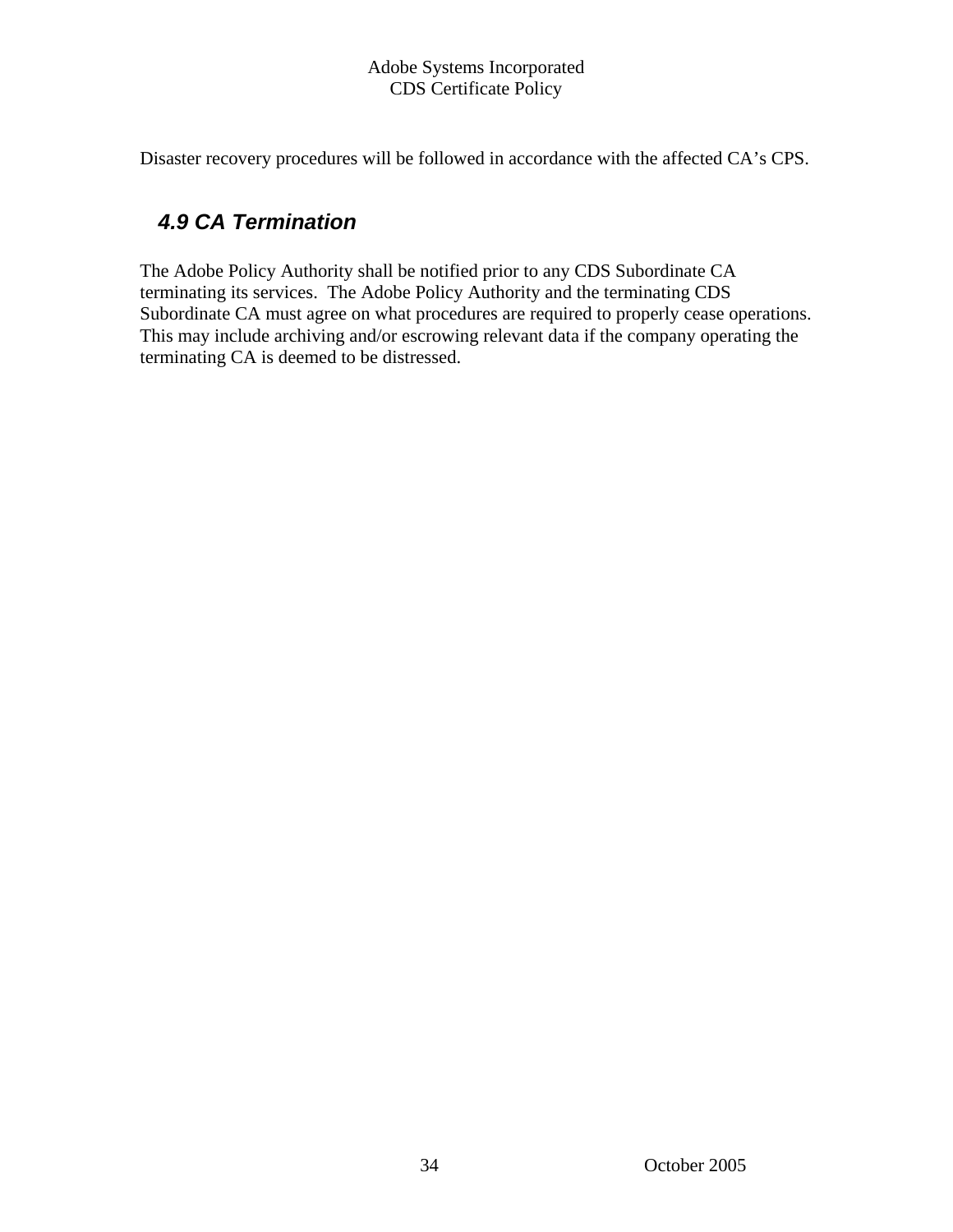## <span id="page-34-0"></span>**5. PHYSICAL, PROCEDURAL, AND PERSONNEL SECURITY CONTROLS**

## *5.1 Physical Controls*

CDS Subordinate CAs shall impose physical security requirements that provide similar levels of protection as those specified below.

#### **5.1.1 Site Location and Construction**

The location and construction of the facility housing CDS Subordinate CA equipment shall be consistent with facilities used to house high value, sensitive information. The site location and construction, when combined with other physical security protection mechanisms such as guards and intrusion sensors, provides robust protection against unauthorized access to the CA equipment and records.

#### **5.1.2 Physical Access**

The Adobe Root CA equipment is always protected from unauthorized access, and especially while the cryptographic module is installed and activated. Physical access controls are implemented to reduce the risk of equipment tampering even when the cryptographic module is not installed and activated.

CDS Subordinate CAs shall operate their PKI at the highest level of assurance as to which they plan to issue certificates (present and future). At a minimum, the following physical controls shall be present:

- Physical access to CDS Subordinate CA equipment shall be monitored either manually or electronically at all times;
- Access logs shall be maintained and reviewed periodically; and
- Two person physical access controls to both the cryptographic module and computer system shall be required.

#### **5.1.3 Power and Air Conditioning**

No stipulation

#### **5.1.4 Water exposures**

No stipulation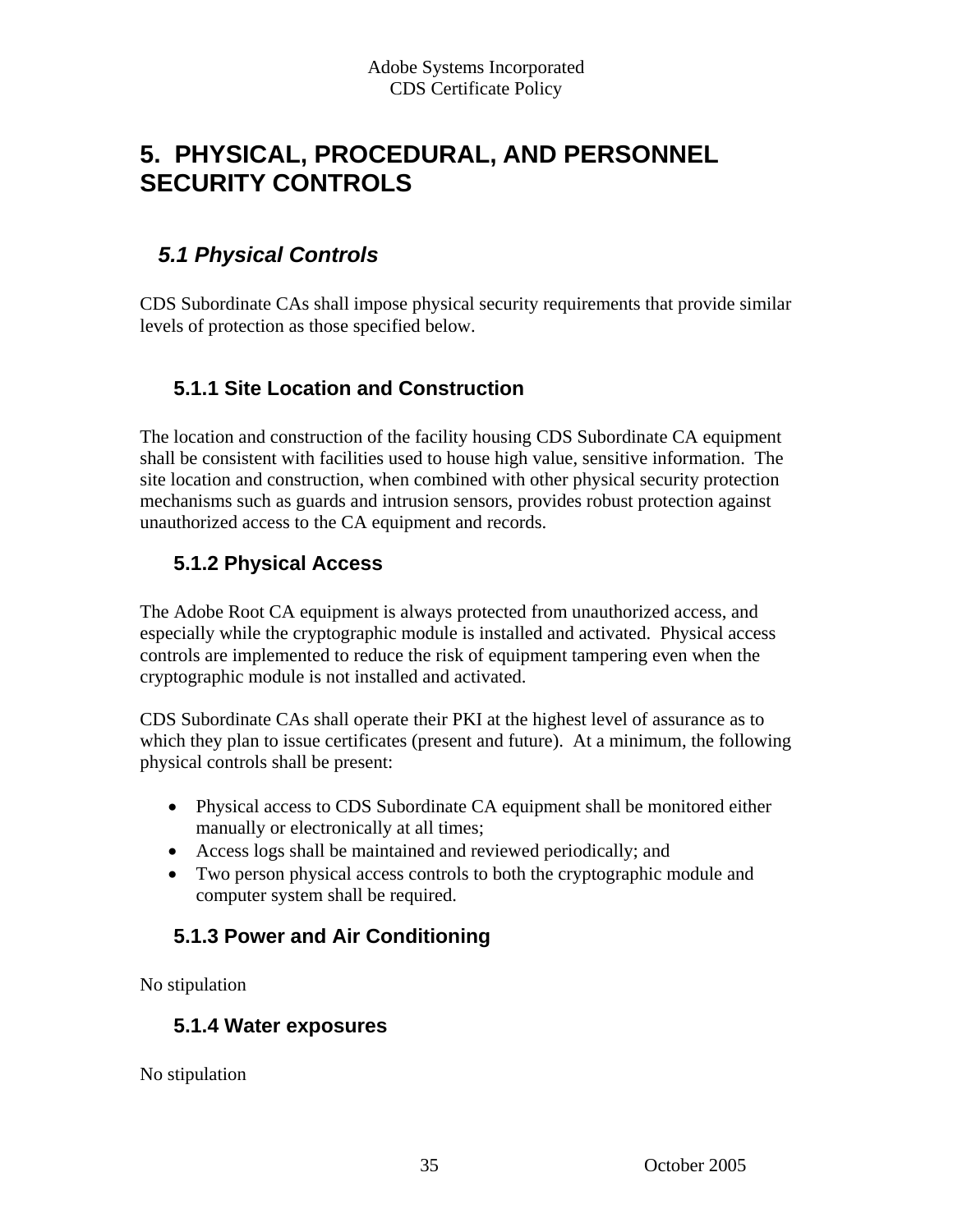#### <span id="page-35-0"></span> **5.1.5 Fire prevention and protection**

No stipulation

#### **5.1.6 Media Storage**

All media used to generate a CDS Subordinate CA will be stored securely.

#### **5.1.7 Waste Disposal**

Paper documents and electronic media containing trusted elements of a CDS Subordinate CA or commercially sensitive or confidential information are securely disposed of as follows:

- Cryptographic devices are physically destroyed or zero-ized in accordance with the manufacturers' guidance prior to disposal;
- Electronic media is physically destroyed; and
- Paper documents are destroyed by using an approved secure shedding service.

#### **5.1.8 Off-Site Backup**

CDS Subordinate CAs shall make full system backups that are sufficient to recover from system failure on a regular basis and any time a significant change is made to the system. The backup schedule shall be documented in each CDS Subordinate CA's CPS. Offsite storage of CDS Subordinate CA backup material must be protected in a secure location with two person physical access control.

## *5.2 Procedural Controls*

#### **5.2.1 Trusted Roles**

Trusted roles shall be assigned by CDS Subordinate CAs in a manner that provides as much assurance as possible that integrity of the CA cannot be compromised without collusion.

#### **5.2.2 Number of Persons Required per Task**

CDS Subordinate CAs shall implement multi-person control via physical and/or logical controls for sensitive operations. These controls shall be addressed in each CDS Subordinate CA's CPS.

#### **5.2.3 Identification and Authentication for Each Role**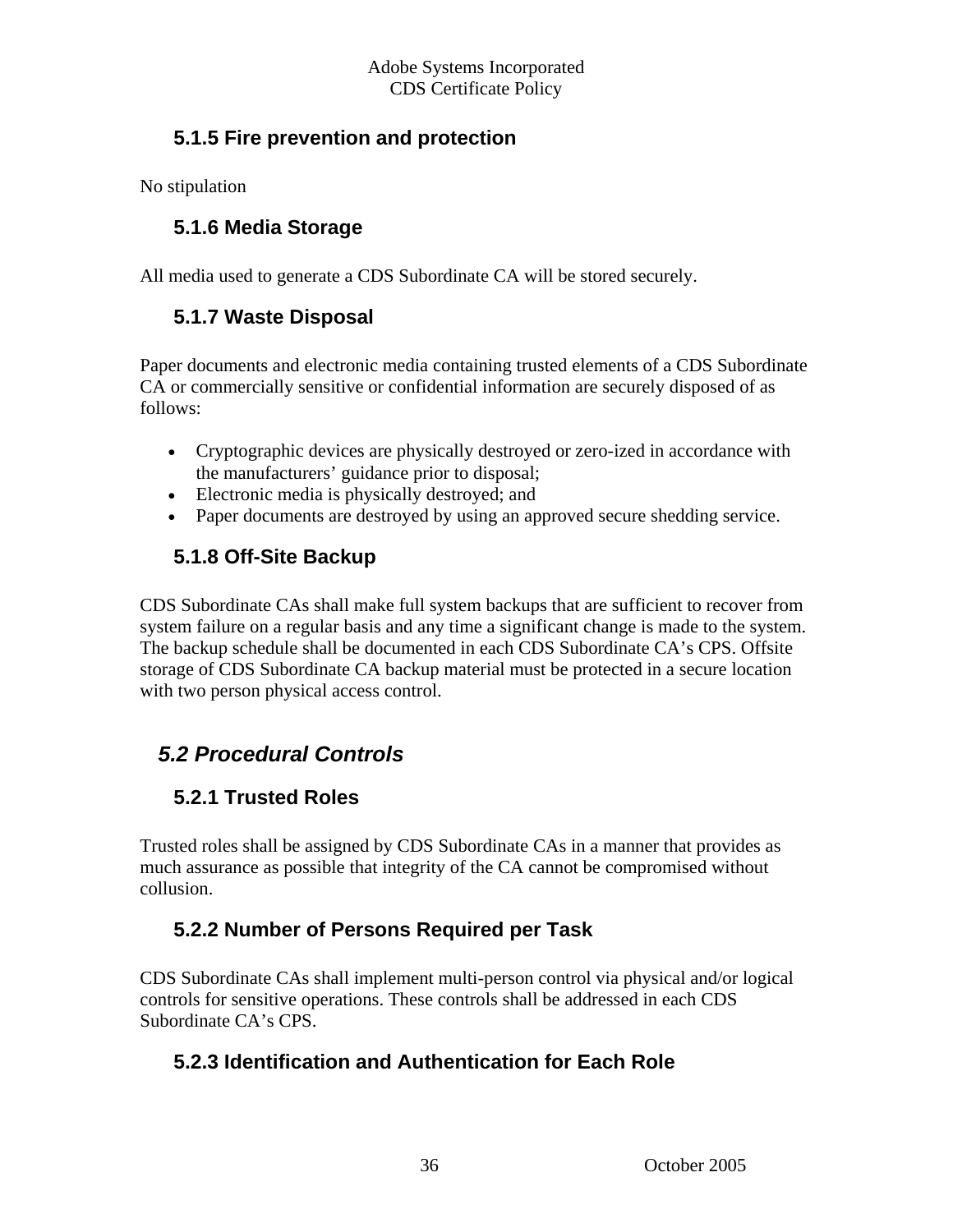<span id="page-36-0"></span>Each person performing a Trusted Role within the CDS PKI must be authorized and authenticated to perform such functions as described in each CDS Subordinate CA's CPS.

## *5.3 Personnel Controls*

#### **5.3.1 Background, Qualifications, Experience, and Clearance**

#### **Requirements**

No stipulation

#### **5.3.2 Background Check Procedures**

No stipulation

#### **5.3.3 Training Requirements**

No stipulation

#### **5.3.4 Retraining Frequency and Requirements**

No stipulation

#### **5.3.5 Job Rotation Frequency and Sequence**

No stipulation

#### **5.3.6 Sanctions for Unauthorized Actions**

No stipulation

#### **5.3.7 Contracting Personnel Requirements**

No stipulation

#### **5.3.8 Documentation Supplied to Personnel**

No stipulation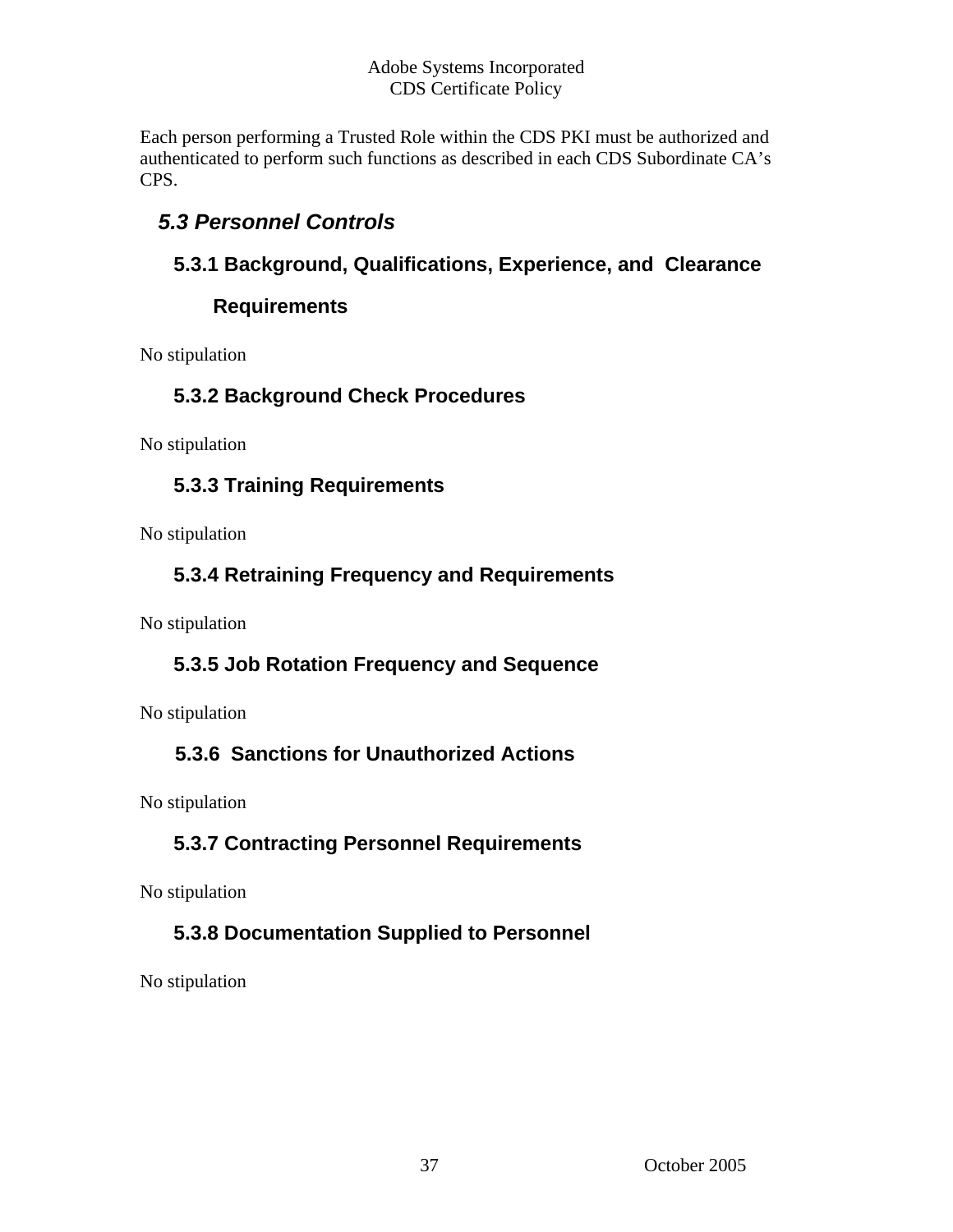# <span id="page-37-0"></span>**6. TECHNICAL SECURITY CONTROLS**

## *6.1 Key Pair Generation and Installation*

#### **6.1.1 Key Pair Generation**

All CAs participating in the CDS PKI must document their key generating procedures in a manner that provides auditable evidence that said procedures were followed. An independent third party, as defined in Section 2.7.3, must witness the key generation ceremony of any CDS Subordinate CA. CDS Subordinate CA key pairs must be generated in hardware security modules (HSM) that meet or exceed FIPS 140-1 Level 3 certification standards.

Subscriber key pairs must be generated in a manner that ensures that the private key is not known by anybody other than the Subscriber or a Subscriber's authorized representative. Subscriber key pairs must be generated in a medium that prevents exportation or duplication and that meets or exceed FIPS 140-1 Level 2 certification standards.

Temporary key pairs and corresponding certificates may be generated by a CDS Subordinate CA for the limited purpose of testing such certificates so long as the test certificates do not contain actual identities and are clearly marked for testing purposes only. These temporary test key pairs are exempt from the requirement that hardware security modules (HSM) must meet or exceed FIPS 140-1 Level 3 certification standards.

#### **6.1.2 Private Key Delivery to Entity**

CDS Subordinate CAs generate their own private keys and therefore, no delivery is necessary.

Subscriber private keys must be delivered to the Subscriber in accordance with the appropriate CDS Subordinate CA's CPS.

#### **6.1.3 Public Key Delivery to Certificate Issuer**

Public keys will be delivered to the certificate issuer via a PKCS#10 request. The PKCS#10 request shall be signed using the Subscriber's private key. The Subscriber's signature must be authenticated by the Issuing CA prior to issuing the Subscriber a certificate.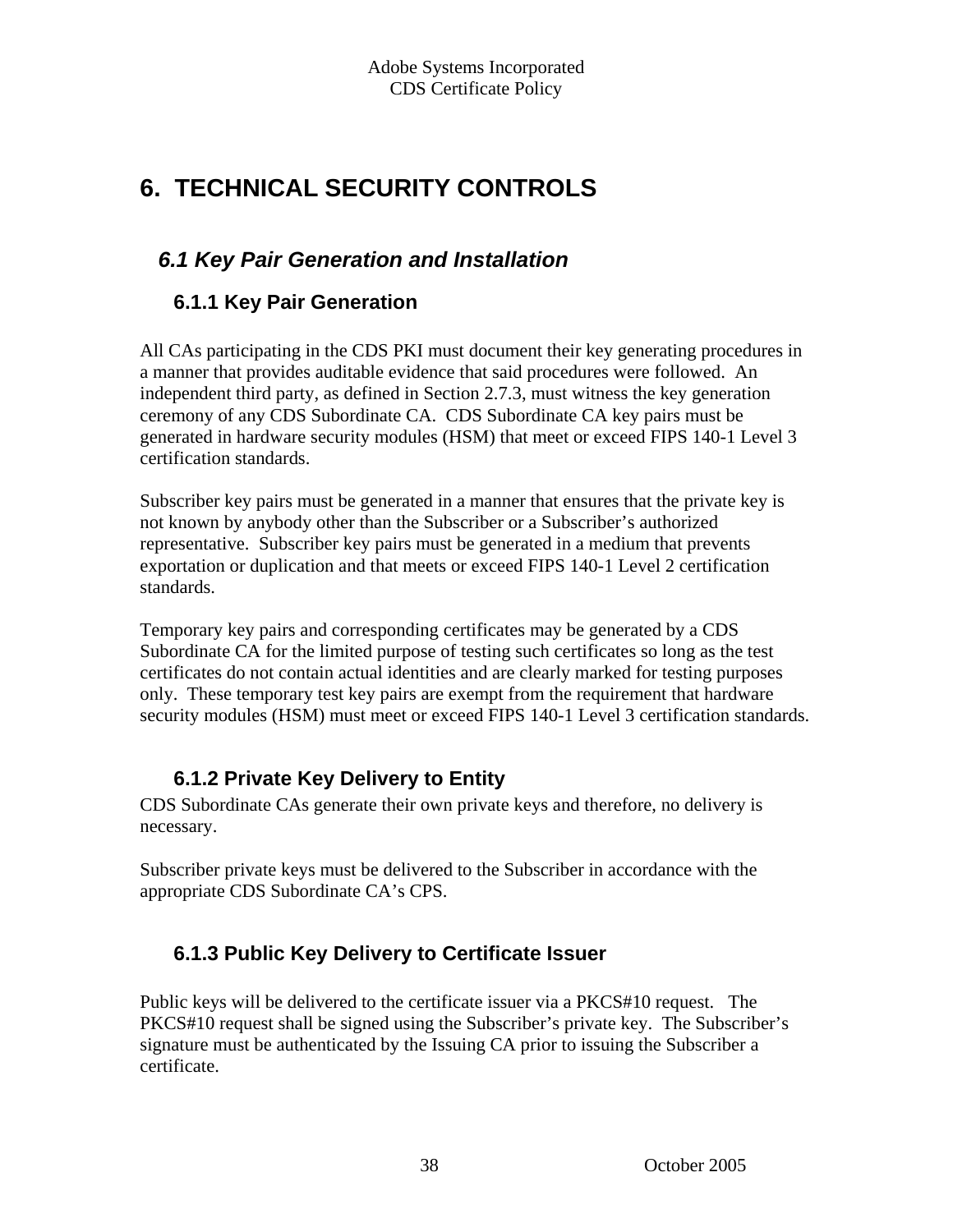#### <span id="page-38-0"></span> **6.1.4 CA Public Key Delivery to Users**

No stipulation

#### **6.1.5 Key Sizes**

CDS Subordinate CAs shall use an RSA key pair with at least 2048 bits.

CDS Subscriber certificates shall use an RSA key pair with at least 2048 bits.

#### **6.1.6 Public Key Parameters Generation**

No stipulation

#### **6.1.7 Parameter Quality Checking**

No stipulation

#### **6.1.8 Hardware/Software Key Generation**

Key generation must meet the requirements of Sections 6.1.1 and 6.1.5.

#### **6.1.9 Key Usage Purposes (as per X.509 v3 key usage field)**

No stipulation

## *6.2 Private Key Protection*

## **6.2.1 Standards for Cryptographic Module**

Standards for cryptographic modules to be adhered to in the CDS PKI are decided by the Adobe Policy Authority. CDS Subordinate CAs must use cryptographic hardware modules that meet or exceed FIPS 140-1 Level 3 standards. CDS Subscribers must use cryptographic hardware modules that (a) meet or exceed FIPS 140-1 Level 2 standards or (b) for which the cryptographic hardware module manufacturer has applied for FIPS 140- 1 Level 2 status within the previous year without receiving a notice of noncompliance or other communication indicating that such device fails to meet such standard.

Temporary key pairs generated by a CDS Subordinate CA for testing purposes pursuant to Section 6.1.1 are exempt from the requirement of using cyrptographic hardware modules that meet or exceed FIPS 140-1 Level 3 certification standards.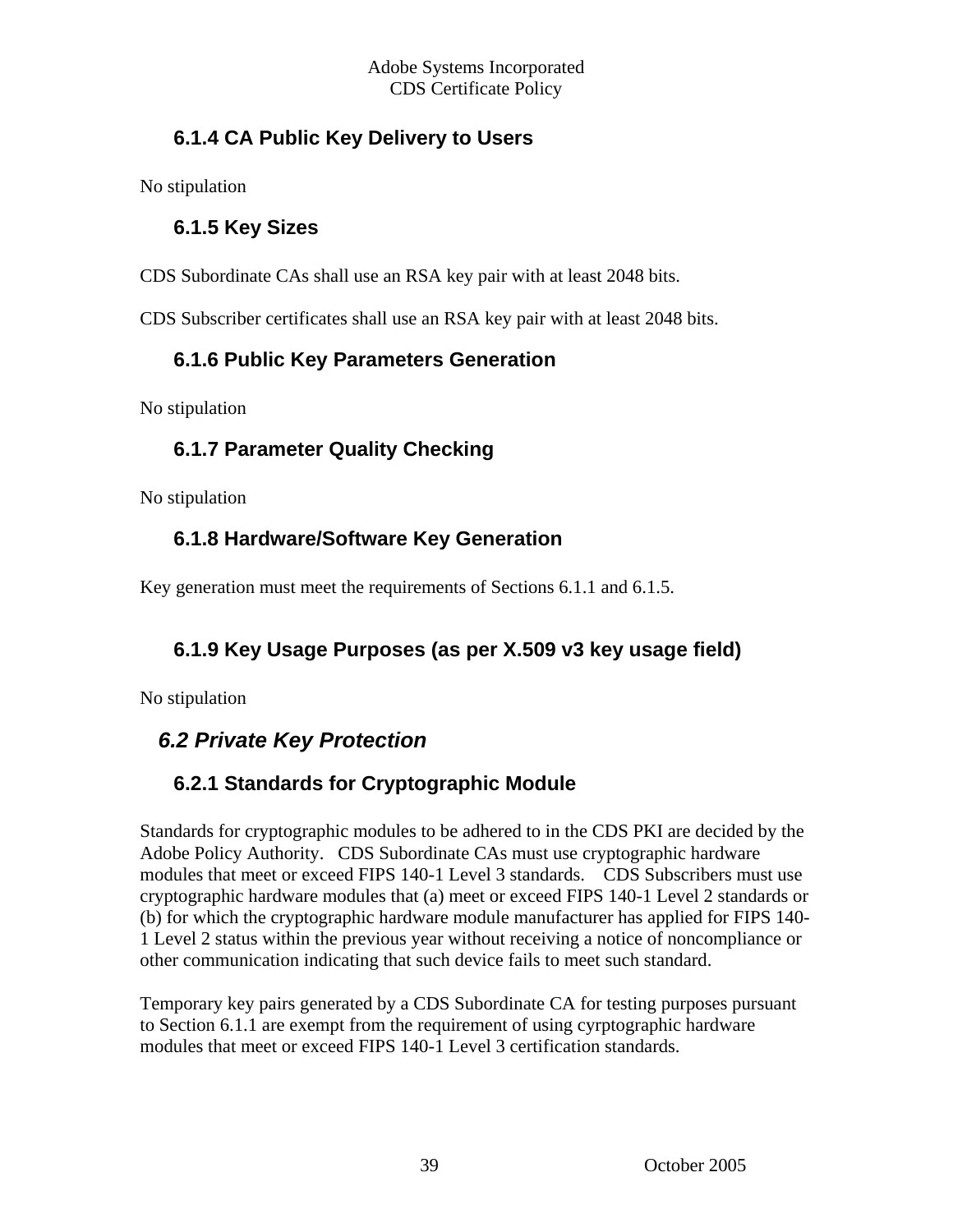#### <span id="page-39-0"></span> **6.2.2 Private Key (n out of m) Multi-person Control**

Multiple people are required to access all CDS Subordinate CAs' private keys.

#### **6.2.3 Private Key Escrow**

Private keys shall not be escrowed.

#### **6.2.4 Private Key Backup**

Backups of Subscribers' private keys shall not be made.

#### **6.2.5 Private Key Archival**

Private keys shall not be archived.

#### **6.2.6 Private Key Entry into Cryptographic Module**

Private keys are either generated by the Cryptographic Module or securely imported to it.

#### **6.2.7 Method of Activating Private Key**

In order to activate a private key, Subscribers or Trusted Roles must authenticate to the medium housing the private key. Forms of authentication include but are not limited to passwords, PINS, pass-phrases, and biometrics.

#### **6.2.8 Method of Deactivating Private Key**

Private keys must be deactivated when not in use. Procedures for deactivation shall be specified in CDS Subordinate CAs' CPS.

#### **6.2.9 Method of Destroying Private Key**

Secure procedures for the destruction of private keys shall be followed when a private key is no longer needed or the certificate in which it corresponds has expired. Secure procedures shall dictate how private keys are destroyed. These secure procedures shall be included in the Adobe Root's CPS, each Subordinate CA's CPS and any applicable Subscriber Agreements. An example of such procedures is overwriting the key with zeros.

## *6.3 Other Aspects of Key Pair Management*

#### **6.3.1 Public Key Archival**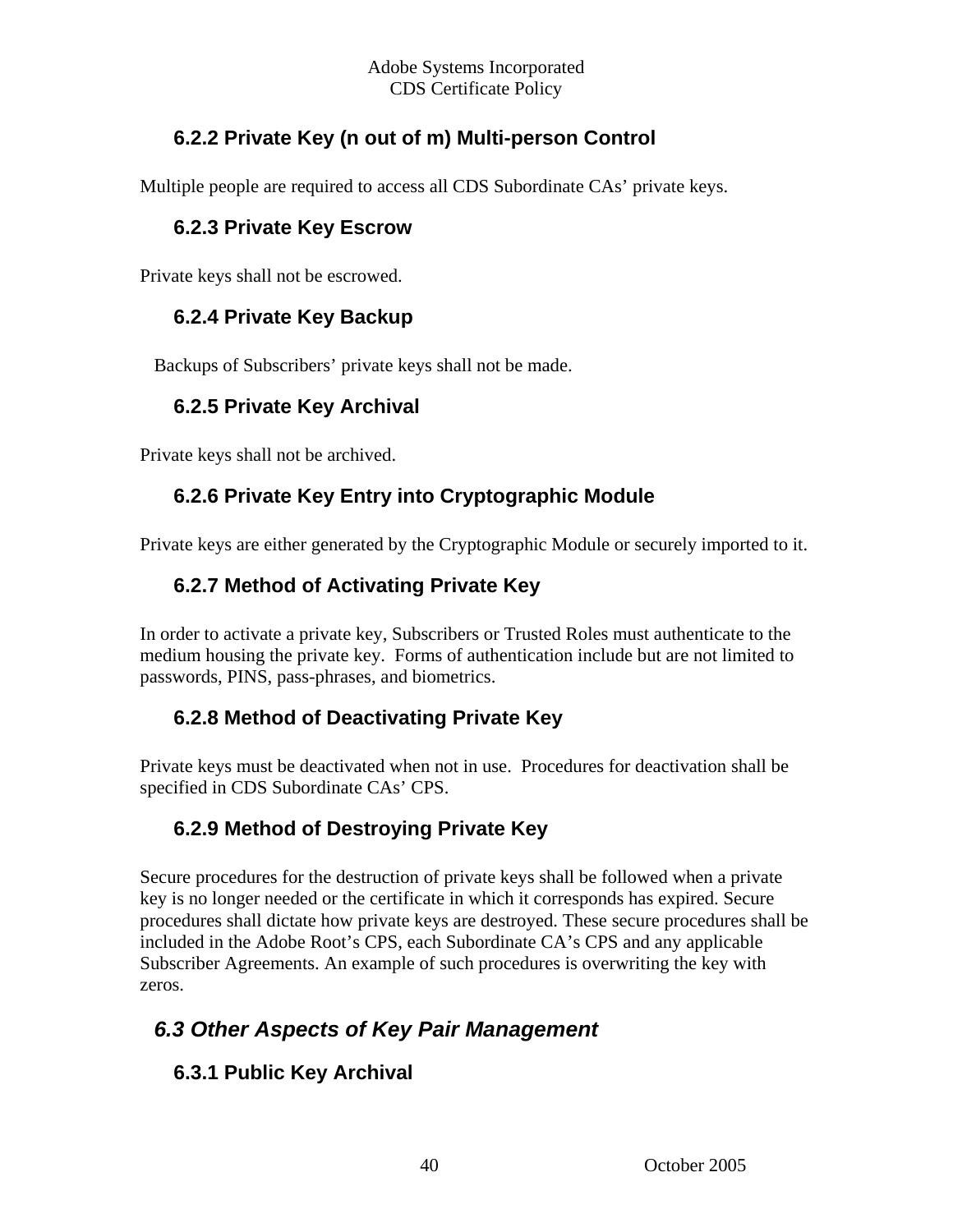<span id="page-40-0"></span>No stipulation

#### **6.3.2 Usage Periods for the Public and Private Keys**

See section 6.1.9

## *6.4 Activation Data*

#### **6.4.1 Activation Data Generation and Installation**

Activation data used to unlock private keys shall have an appropriate level of strength for keys being protected. User created activation data or stronger access controls shall be used.

#### **6.4.2 Activation Data Protection**

Activation data shall be protected from disclosure. Activation data should not be written down. Cryptographic hardware shall have a mechanism to lock the hardware (at least temporarily) after a certain number of failed attempts to login.

## **6.4.3 Other Aspects of Activation Data**

No stipulation

## *6.5 Computer Security Controls*

## **6.5.1 Specific Computer Security Technical Requirements**

No stipulation

#### **6.5.2 Computer Security Rating**

No stipulation

## *6.6 Life Cycle Technical Controls*

## **6.6.1 System Development Controls**

System development controls shall be enforced by CDS Subordinate CA management.

#### **6.6.2 Security Management Controls**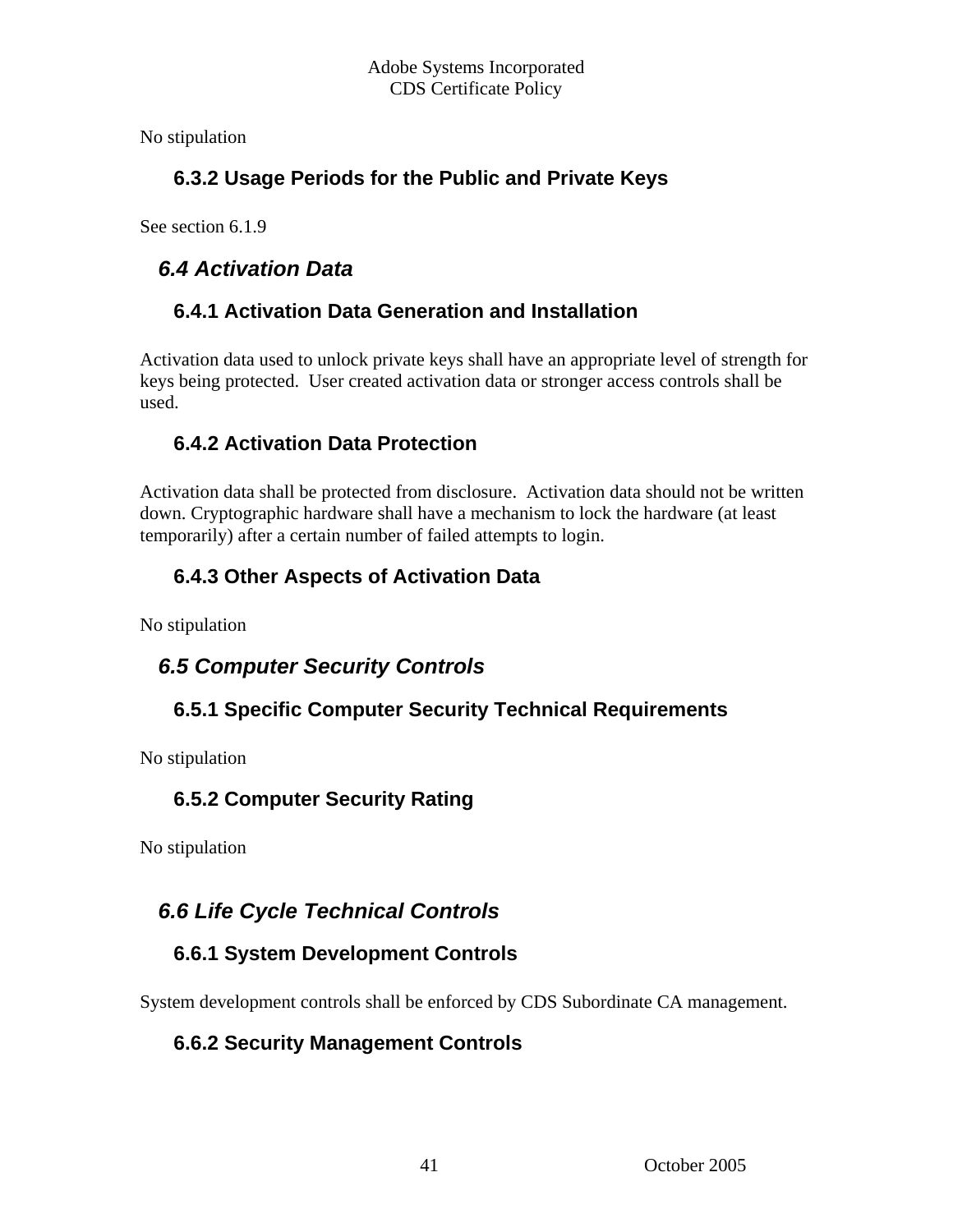<span id="page-41-0"></span>Initial CA system (hardware, application, operating system) builds and modifications thereafter shall be documented and controlled.

#### **6.6.3 Life Cycle Security Ratings**

No stipulation

## *6.7 Network Security Controls*

Should a CDS Subordinate CA be located on a network it must employ the appropriate security measure to ensure that the CA is protected from intrusion and other attacks that could enable it inoperative.

## *6.8 Cryptographic Module Engineering Controls*

See Section 6.2.1.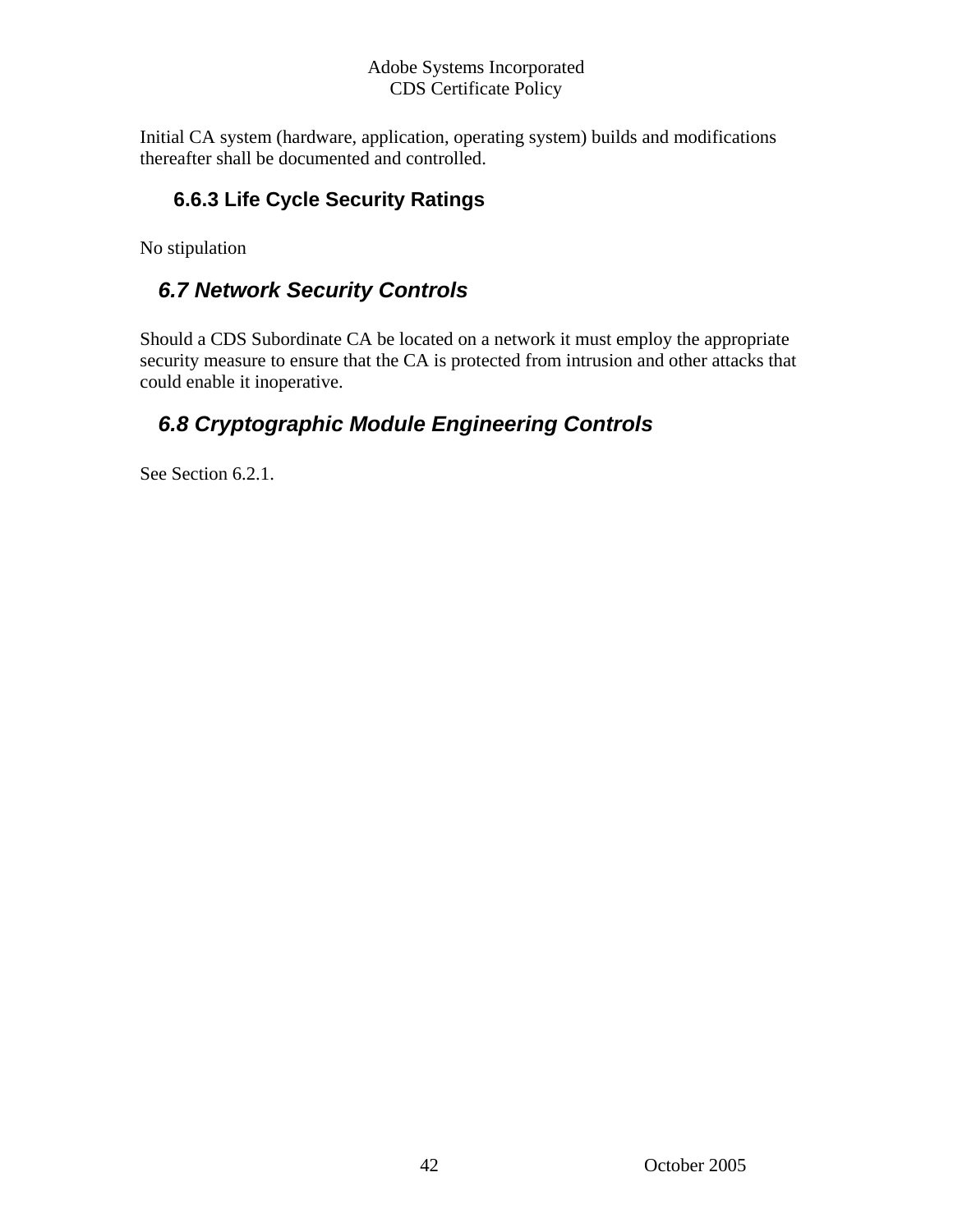# <span id="page-42-0"></span> **7. CERTIFICATE AND CRL PROFILES**

## *7.1 CDS Subordinate CA Certificate Profile*

The following fields of the X.509 version 3 certificate format must be used when issuing certificates to CDS Subordinate CA's:

| X.509 v3 Certificate<br><b>Attributes/Extensions</b> | <b>Critical /</b><br><b>Non Critical</b> | <b>Value / Notes</b>                                                                                      |
|------------------------------------------------------|------------------------------------------|-----------------------------------------------------------------------------------------------------------|
| <b>Attributes</b>                                    |                                          |                                                                                                           |
| Version                                              |                                          | v3<br>$\bullet$                                                                                           |
| SerialNumber                                         |                                          | integer; unique to each certificate issued in the Adobe<br>PKI domain                                     |
| Signature                                            |                                          | sha-1 w/RSAEncryption - {1.2.840.113549.1.1.5}<br>$\bullet$                                               |
| Issuer                                               |                                          | cn=Adobe Root CA, ou=Adobe Trust Services,<br>$\bullet$<br>o=Adobe Systems Incorporated, c=US             |
| Validity                                             |                                          | 11 years<br>$\bullet$<br>notBefore and notAfter are specified<br>$\bullet$                                |
| Subject                                              |                                          | cn=TBD CDS CA, ou=TBD, o=TBD, c=US<br>$\bullet$                                                           |
| SubjectPublicKeyInfo                                 |                                          | rsaEncryption - {1.2.840.113549.1.1.1}<br>$\bullet$<br>RSA public key is 2048 bit public key<br>$\bullet$ |
| <b>Extensions</b>                                    |                                          |                                                                                                           |
| AuthorityKeyIdentifier                               | Non-critical                             | contains a 20 byte SHA-1 hash of the Root CA public<br>$\bullet$<br>key                                   |
| KeyUsage                                             | Non-critical                             | Certificate Signing<br>٠<br>Off-line CRL Signing<br>$\bullet$<br>CRL Signing (06)<br>$\bullet$            |
| SubjectKeyIdentifier                                 | Non-critical                             | contains a 20 byte SHA-1 hash of the subjectPublicKey<br>$\bullet$<br>in this certificate                 |
| <b>BasicConstraints</b>                              | Critical                                 | Subject Type=CA<br>$\bullet$<br>Path Length $= 1$<br>$\bullet$                                            |
| <b>CertificatePolicies</b>                           | Non-critical                             | 1.2.840.113583.1.2.1<br>$\bullet$                                                                         |
| ExtendedKeyUsage                                     | Non-critical                             | 1.2.840.113583.1.1.5<br>$\bullet$                                                                         |
| <b>CRLDistributionPoints</b>                         | Non-critical                             | http://crl.adobe.com/cds.crl<br>$\bullet$                                                                 |
|                                                      |                                          | CN=CRL1, CN=Adobe Root CA, OU=Adobe Trust<br>$\bullet$<br>Service, O=Adobe Systems Incorporated, C=US     |
| <b>Entrust Version Info</b>                          | Non-critical                             | V <sub>6</sub><br>$\bullet$                                                                               |
| 1.2.840.113533.7.65.0                                |                                          |                                                                                                           |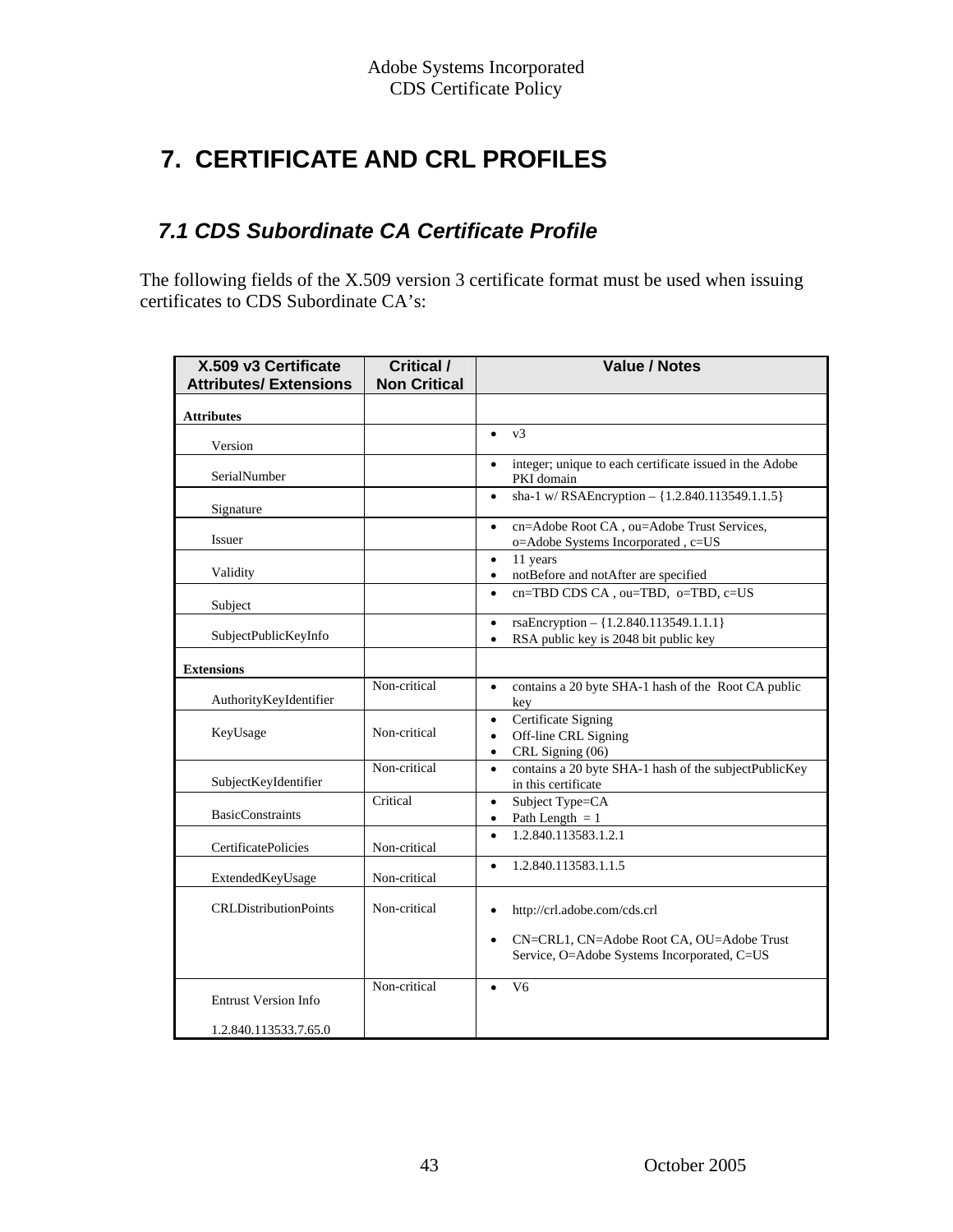#### <span id="page-43-0"></span> **7.1.1 Version Number(s)**

See section 7.1 of this document.

#### **7.1.2 Certificate Extensions**

See section 7.1 of this document.

#### **7.1.3 Algorithm Object Identifiers**

See section 7.1 of this document.

#### **7.1.4 Name Forms**

Certificates issued within the CDS PKI contain the full X.500 distinguished name of the certificate issuer and certificate subject in the issuer name and subject name fields, respectively.

#### **7.1.5 Name Constraints**

See Section 7.1.

#### **7.1.6 Certificate Policy Object Identifier**

See Section 7.1

#### **7.1.7 Usage of Policy Constraints Extension**

No stipulation

#### **7.1.8 Policy Qualifiers Syntax and Semantics**

The policy qualifier syntax is an IA5String that contains the URI for this CP. The semantics of this policy qualifier is that the application, under user control, can display part or all of the CP document as defined by the URI.

#### **7.1.9 Processing Semantics for the Critical Certificate Policy Extension**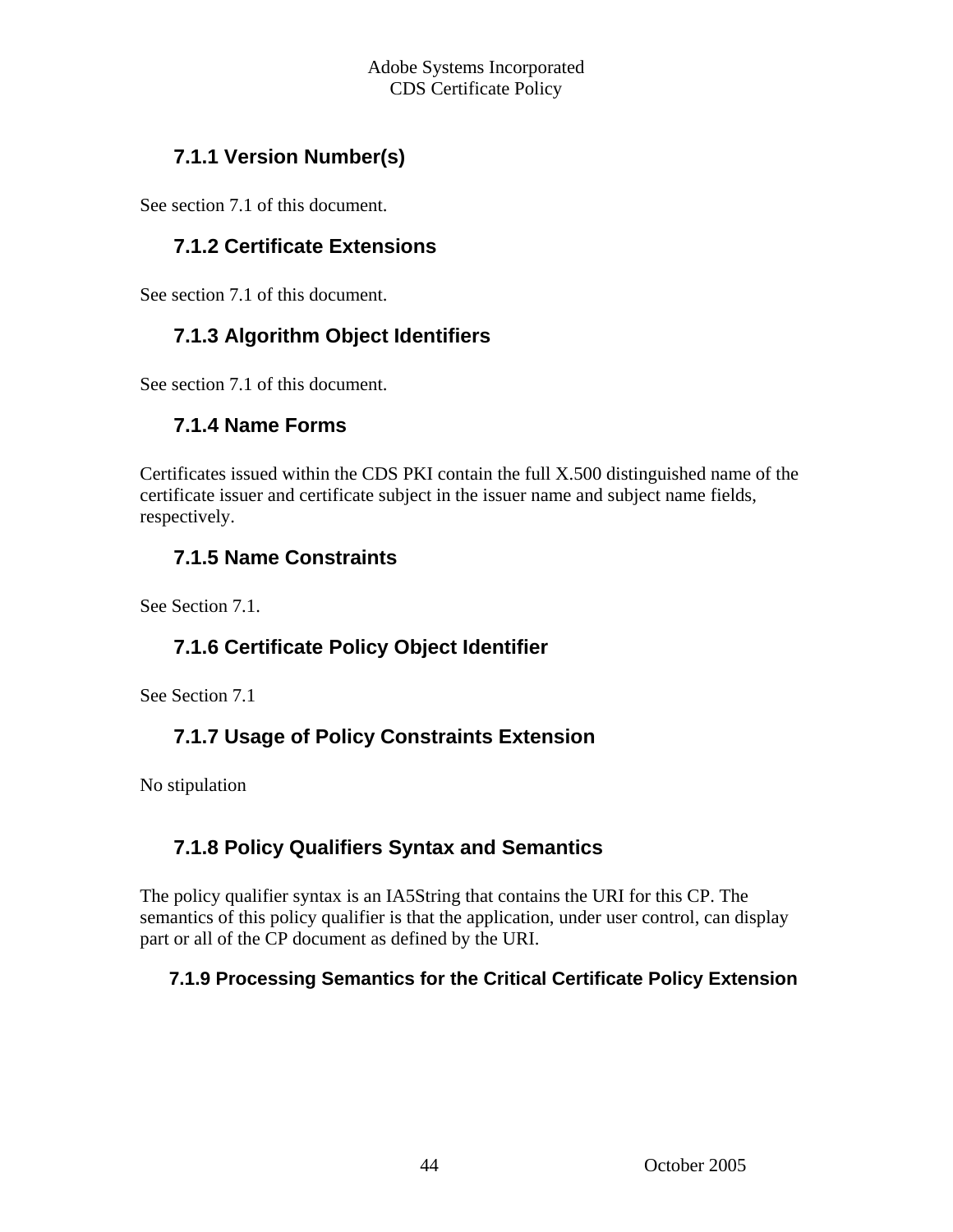<span id="page-44-0"></span>Processing semantics is according to IETF RFC 3280.

## *7.2 CRL Profile*

The CDS PKI requires x.509v2 Certificate Revocation Lists (CRL's).

### **7.2.1 Version Number(s)**

The Adobe Root CA and CDS Subordinate CAs issue X.509 Version 2 CRL's and support the following fields:

- Version: Set to v2;
- Signature: Identifier of the algorithm used to sign the CRL;
- Issuer: The distinguished name of the Issuing CA;
- This update: Time of CRL issue;
- Next update: Time of the next CRL update;
- User certificate: Certificate serial number of a revoked certificate; and
- Revoked certificates: List of revoked certificates.

## **7.2.2 CRL and CRL Entry Extensions**

CDS Subordinate CA's shall use following X.509 Version 2 CRL and CRL entry extensions:

- Authority Key Identifier: Contains a 20 byte hash of the CA certificate's subject public key information field; and
- CRL Number: A CRL number, which is unique to each CRL issued.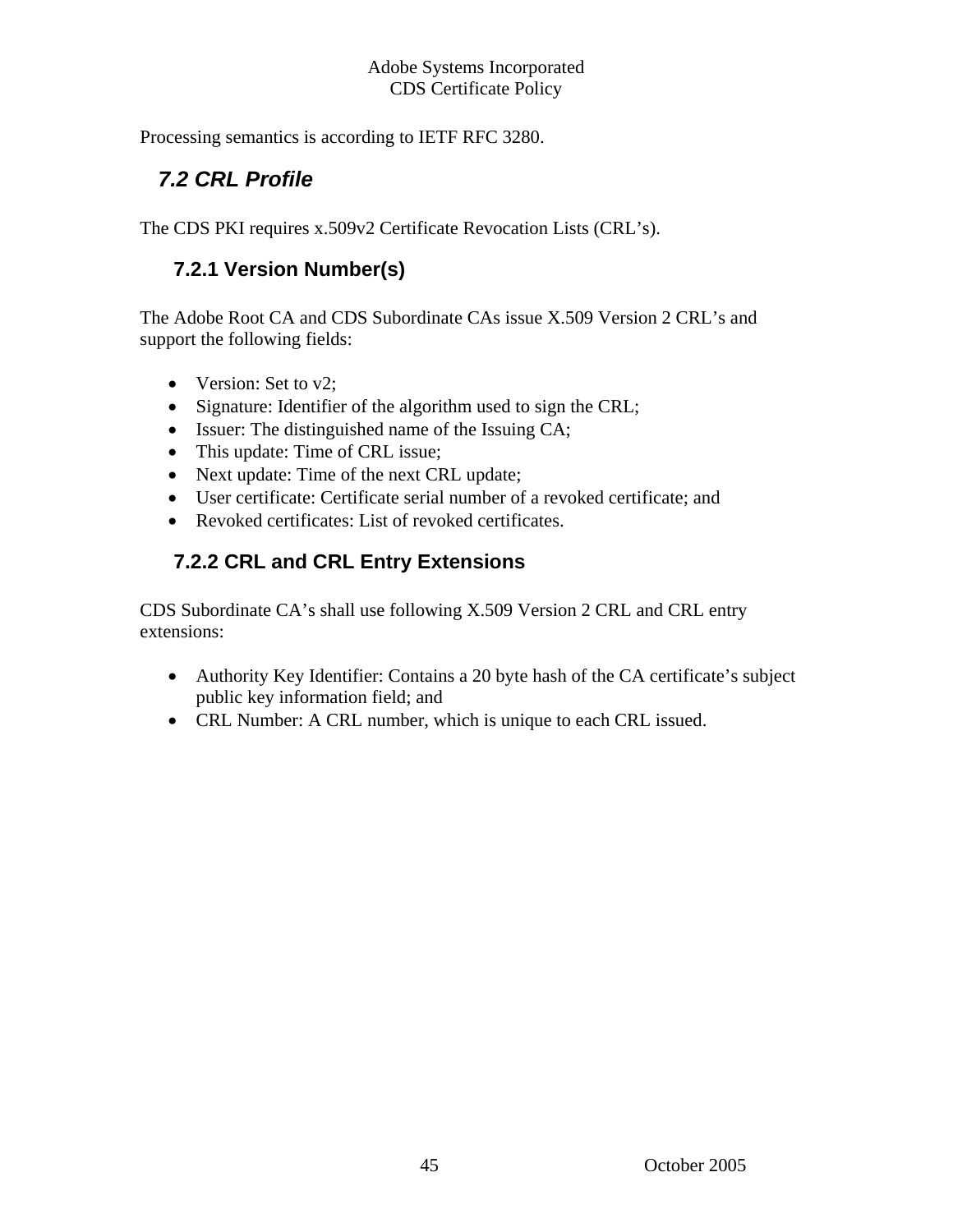# <span id="page-45-0"></span>**8. SPECIFICATION ADMINISTRATION**

## *8.1 Specification Change Procedures*

The Adobe Policy Authority maintains this Policy. All proposed changes to this Policy shall be communicated to all CDS Subordinate CAs ninety (90) days prior to the change being made. The Adobe Policy Authority will consider comments in favor or opposition of the proposed changes as long as they are submitted in writing and within 30 days of the proposed change being published.

## *8.2 Publication and Notification Policies*

This Policy and subsequent changes shall be made available to CDS Subordinate CAs within one week of approval.

## *8.3 CPS Approval Procedures*

Each CDS Subordinate CA shall develop and publish a Certification Practice Statement (CPS) that provides details of their CDS PKI implementation in accordance to this Policy. All CDS Subordinate CA CPSs must be reviewed by the Adobe Policy Authority prior to a CA receiving a certificate and when a significant change is made to an existing CPS that may affect its ability to comply with this Policy. The Adobe Policy Authority reserves the right to disapprove of CDS Subordinate CA's CPS if it feels it is direct conflict with this Policy.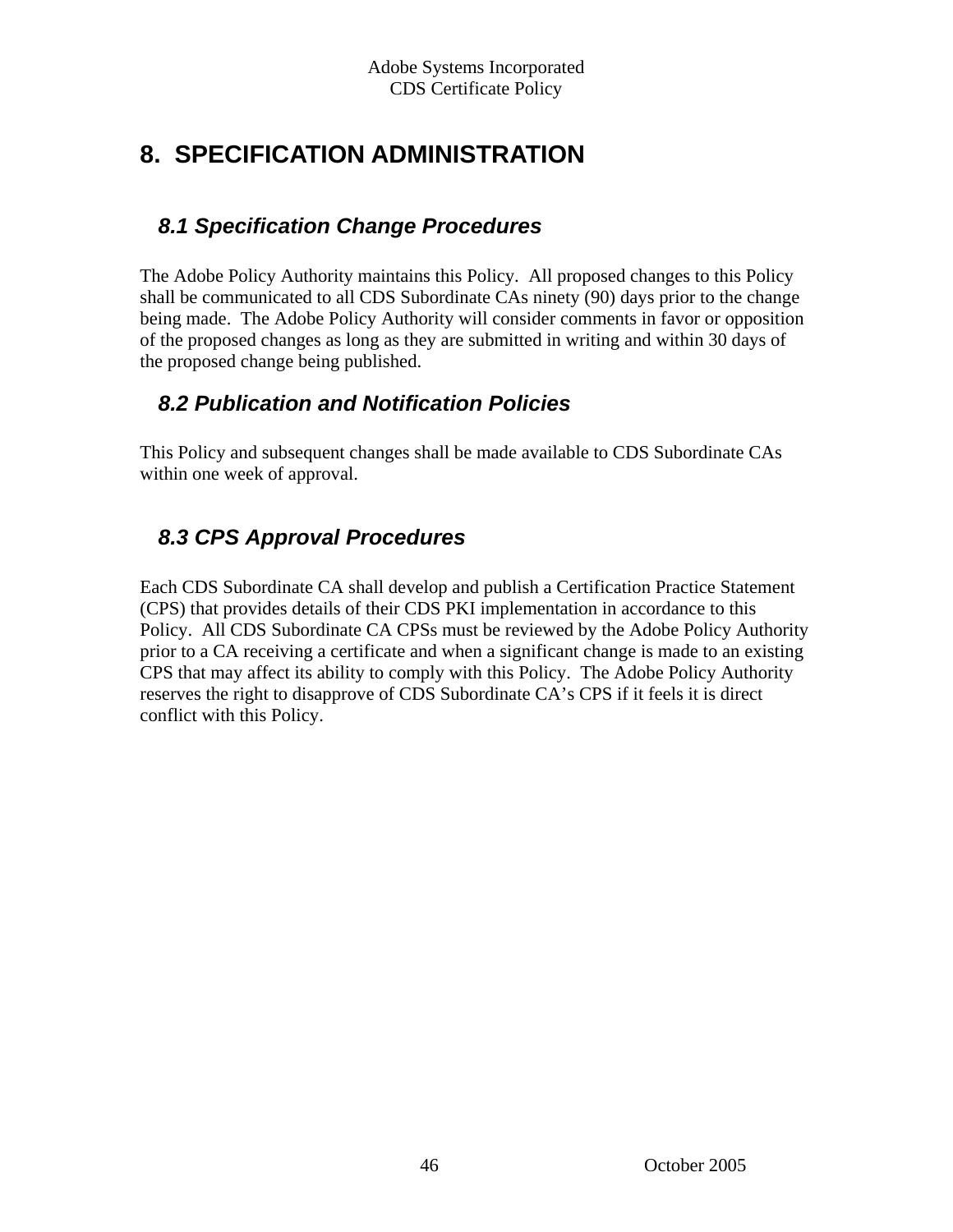# <span id="page-46-0"></span>**Appendix A – CDS PKI Terms and Definitions**

| <b>Term</b>                                  | <b>Definition</b>                                                                                                                                                                                       |
|----------------------------------------------|---------------------------------------------------------------------------------------------------------------------------------------------------------------------------------------------------------|
| Adobe PKI                                    | The policy, process and technology required to manage, use and rely on<br>certificates that chain to the Adobe Root CA.                                                                                 |
| <b>Adobe Policy</b><br>Authority             | Selected members of Adobe's management that define, review and<br>approve polices related to the Adobe PKI.                                                                                             |
| Adobe Root CA                                | Adobe's root Certification Authority.                                                                                                                                                                   |
| <b>Annual Recurring</b><br>Audit             | A formal review of a CDS CA's operations by an independent and<br>AICPA accredited service organization to be conducted at least once<br>per year.                                                      |
| <b>ARL</b>                                   | Authority Revocation List. Also known as CARL or Certification<br><b>Authority Revocation List</b>                                                                                                      |
| <b>CDS</b>                                   | <b>Certified Document Services</b>                                                                                                                                                                      |
|                                              |                                                                                                                                                                                                         |
| <b>CDS Certificate</b>                       | A signing certificate issued within the CDS PKI for the purposes of<br>digitally signing Acrobat documents.                                                                                             |
| <b>CDS Document</b>                          | An Acrobat document signed using a CDS certificate.                                                                                                                                                     |
| <b>CDS PKI</b>                               | The policy, process and technology required to manage, use and rely on<br>certificates that chain to a root CA embedded in Acrobat by Adobe and<br>used in connection with Certified Document Services. |
| <b>CDS Service Provider</b><br>Agreement     | An agreement between Adobe Systems Incorporated and partners that<br>details the terms and conditions in which both parties operate within the                                                          |
| <b>CDS Subordinate CA</b>                    | CDS PKI.<br>Any authorized Certification Authority that chains to a root CA<br>embedded in Acrobat by Adobe.                                                                                            |
| Certificate Custodian                        | The individual responsible for the safe-keeping of a                                                                                                                                                    |
| <b>Certified Document</b><br><b>Services</b> | A service offered by Adobe partners in which an Adobe .pdf document<br>can be digitally signed by its author using a signature private key<br>generated within the CDS PKI.                             |
| <b>CPS</b>                                   | <b>Certification Practice Statement</b>                                                                                                                                                                 |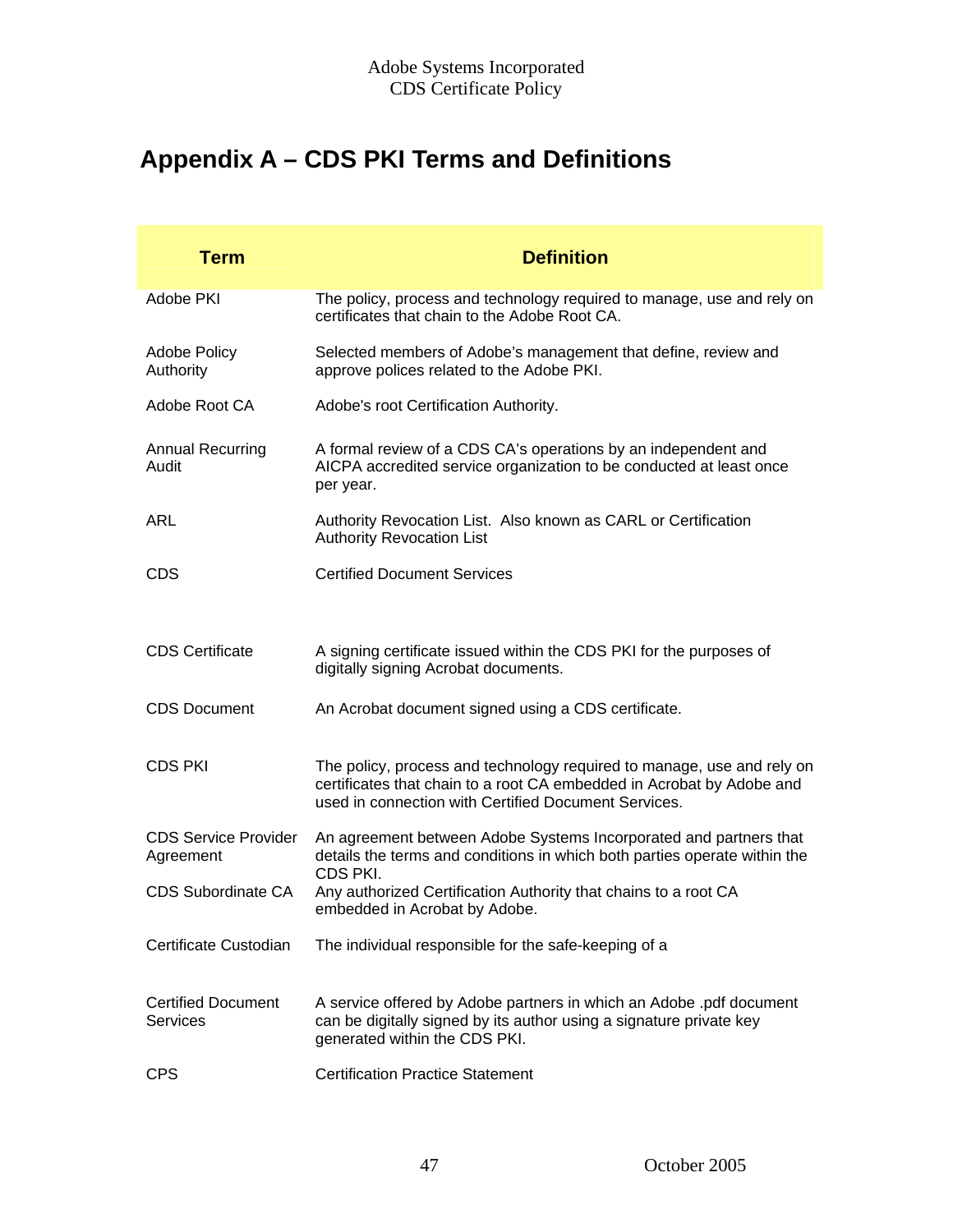| <b>Term</b>                       | <b>Definition</b>                                                                                                                                          |
|-----------------------------------|------------------------------------------------------------------------------------------------------------------------------------------------------------|
| <b>CRL</b>                        | <b>Certificate Revocation List</b>                                                                                                                         |
| Directory                         | A system (hardware and software) used to store issued certificates and<br>CRLs.                                                                            |
| <b>End Entity</b>                 | End entity is a Subscriber                                                                                                                                 |
| <b>HSM</b>                        | Hardware Security Module. See Token                                                                                                                        |
| <b>Issuing CA</b>                 | The Certification Authority that issues a certificate to either a<br>subordinate CA or a Subscriber.                                                       |
| Level 1 CA                        | A CDS Level 1 Root CA or a CDS Level 1 Subordinate CA                                                                                                      |
| Level 2 CA                        | A CDS Subordinate CA that has been issued its Certificate by a Level 1<br>Root CA or a CDS Level 1 Subordinate CA.                                         |
| Organization                      | A legally recognized company, enterprise or governmental agency that<br>has applied for or has been issued a certificate in the CDS PKI.                   |
| Partner Agreement                 | An agreement between Adobe Systems Incorporated and partners that<br>details the terms and conditions in which both parties operate within the<br>CDS PKI. |
| Registration<br>Authorities       | An entity that is responsible for identification and authentication of<br>certificate subjects, but that does not sign or issue certificates.              |
| <b>Relying Parties</b>            | An individual who uses an Adobe Acrobat product to validate a certified<br>document.                                                                       |
| <b>Relying Party</b><br>Agreement | Any agreement between a Relying Party and a CDS Subordinate CA or<br>the Adobe Root CA.                                                                    |
| Repository                        | A Directory or other mechanism for storing information related to the<br>CDS PKI.                                                                          |
| Root CA                           | The Adobe Root CA                                                                                                                                          |
| Root RA                           | The Adobe Root CA's registration authority                                                                                                                 |
| Subscriber                        | An individual or organization that has been issued a certificate in the<br>CDS PKI.                                                                        |
| Subscriber<br>Agreement           | An agreement between CDS Subordinate CAs and Subscribers that<br>binds Subscribers to certain terms and conditions for using CDS<br>certificates.          |
| Token                             | A hardware device that is used to store either a Certification Authority's<br>or a Subscriber's key pair and certificate chain and perform signing         |